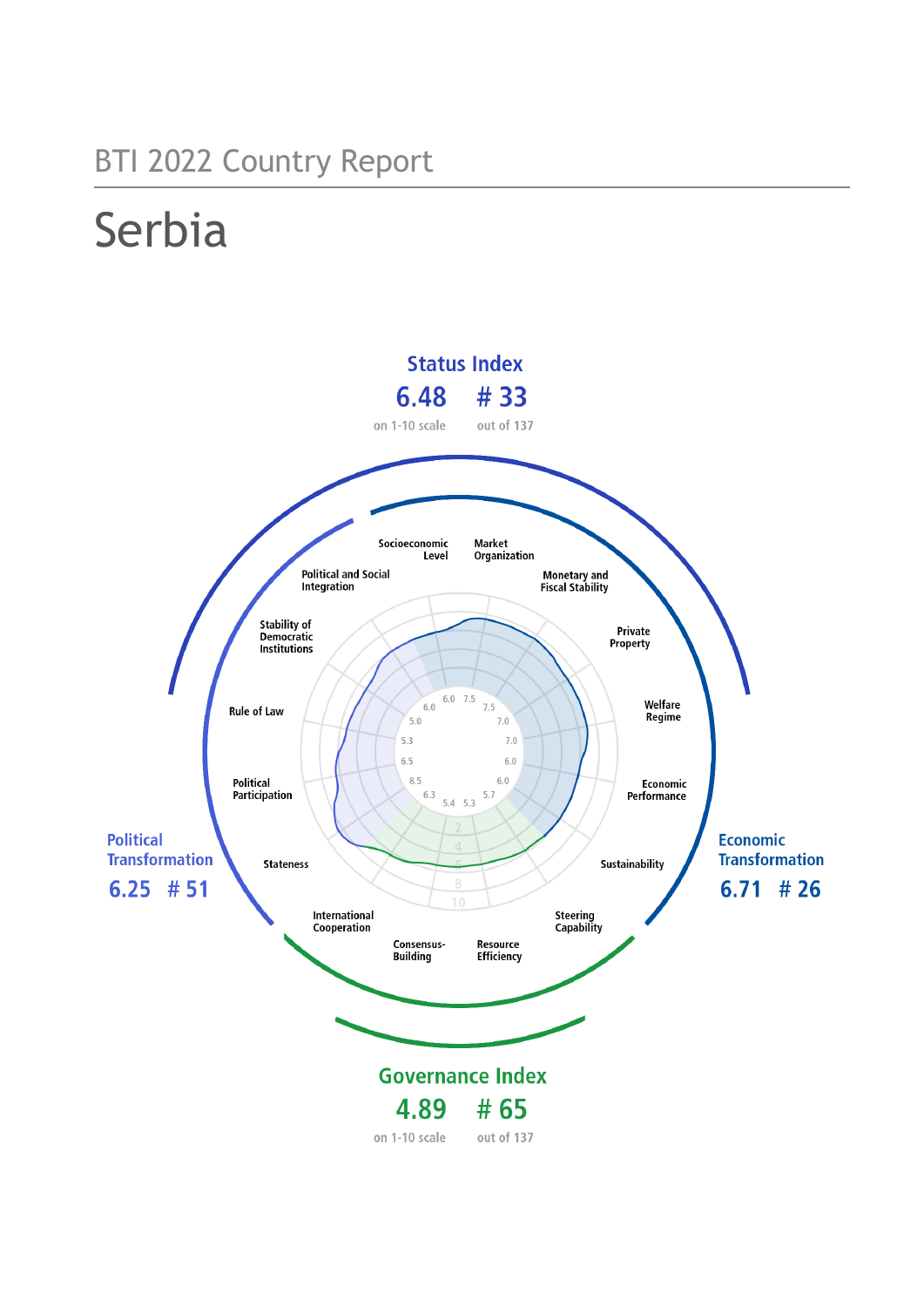This report is part of the **Bertelsmann Stiftung's Transformation Index (BTI) 2022**. It covers the period from February 1, 2019 to January 31, 2021. The BTI assesses the transformation toward democracy and a market economy as well as the quality of governance in 137 countries. More on the BTI at [https://www.bti-project.org.](http://www.bti-project.org/)

Please cite as follows: Bertelsmann Stiftung, BTI 2022 Country Report — Serbia. Gütersloh: Bertelsmann Stiftung, 2022.

This work is licensed under a **Creative Commons Attribution 4.0 International License**.

#### **Contact**

Bertelsmann Stiftung Carl-Bertelsmann-Strasse 256 33111 Gütersloh Germany

**Sabine Donner** Phone +49 5241 81 81501 sabine.donner@bertelsmann-stiftung.de

**Hauke Hartmann** Phone +49 5241 81 81389 hauke.hartmann@bertelsmann-stiftung.de

**Claudia Härterich** Phone +49 5241 81 81263 claudia.haerterich@bertelsmann-stiftung.de

#### **Sabine Steinkamp** Phone +49 5241 81 81507 sabine.steinkamp@bertelsmann-stiftung.de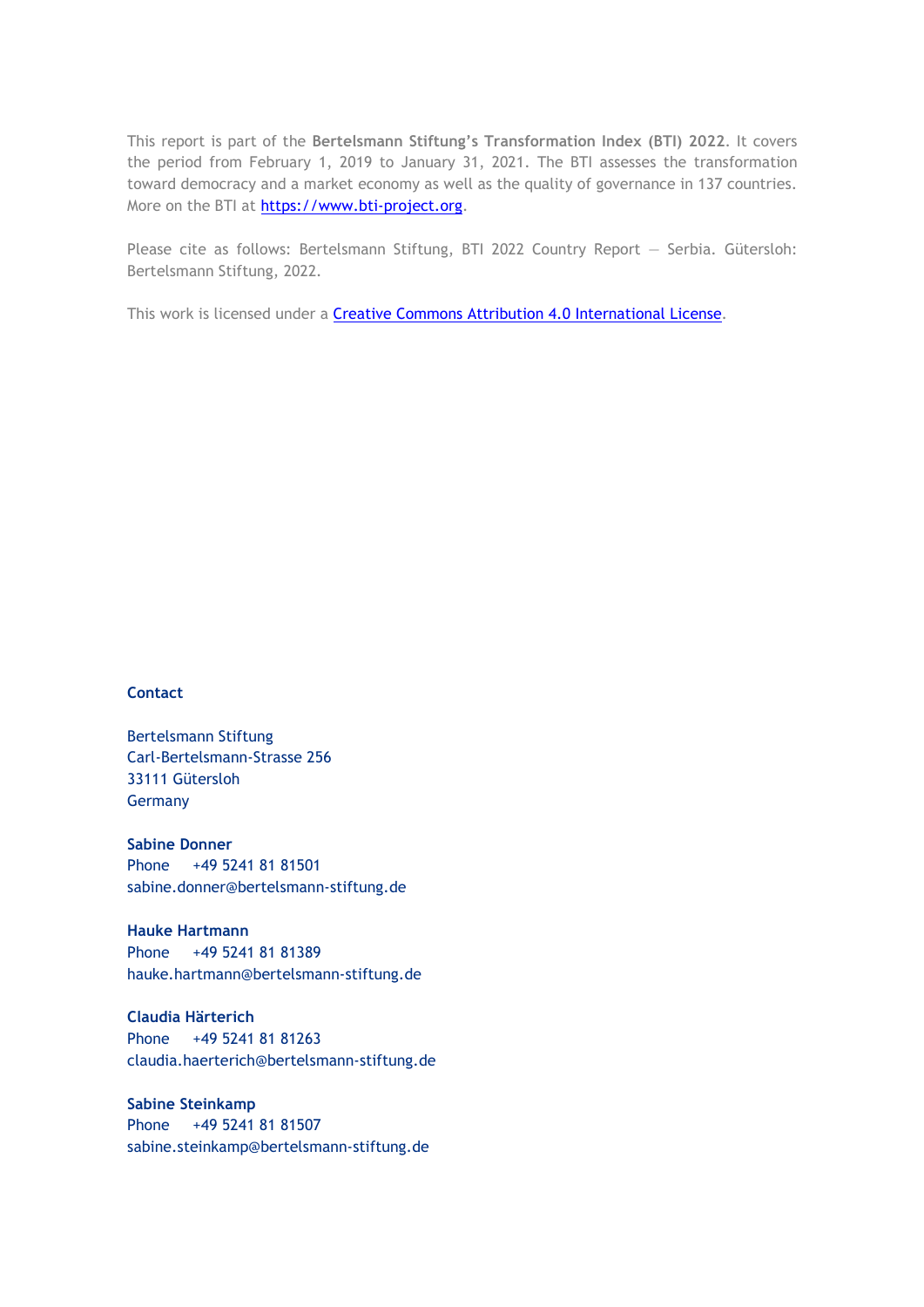#### **Key Indicators**

| Population               | M      | 6.9    | HDI                            | 0.806 | GDP p.c., PPP $\sqrt{5}$  |      | 19231 |  |
|--------------------------|--------|--------|--------------------------------|-------|---------------------------|------|-------|--|
| Pop. growth <sup>1</sup> | % p.a. | $-0.5$ | HDI rank of 189<br>64          |       | Gini Index                |      | 36.2  |  |
| Life expectancy          | vears  | 75.7   | UN Education Index             | 0.783 | Poverty <sup>3</sup>      | $\%$ | 8.9   |  |
| Urban population %       |        | 56.4   | Gender inequality <sup>2</sup> | 0.132 | Aid per capita $\sqrt{5}$ |      | 82.2  |  |
|                          |        |        |                                |       |                           |      |       |  |

Sources (as of December 2021): The World Bank, World Development Indicators 2021 | UNDP, Human Development Report 2020. Footnotes: (1) Average annual growth rate. (2) Gender Inequality Index (GII). (3) Percentage of population living on less than \$3.20 a day at 2011 international prices.

## Executive Summary

Serbia's political system continued to be characterized by the dominance of one political party – the Serbian Progressive Party (SNS) – on the national and provincial levels, and in most local government units. In 2020, parliamentary, provincial and local elections were held, despite the high risk posed by the COVID-19 pandemic and with previous election irregularities continuing to echo. Due to the main opposition parties' boycott of the election, for the first time in its democratic history, Serbia has a parliament with no real opposition, which seriously undermines democracy and political dialogue.

Parliamentary oversight over the executive remains limited, weakening the democratic accountability of the executive. This was particularly obvious during the outbreak of the COVID-19 pandemic when the balance of power shifted further toward the government. The parliament's jurisdiction and practical ability to scrutinize the actions of the government during the state of emergency was seriously undermined, in particular with regard to overseeing the emergency measures introduced during the pandemic. The status of several independent bodies such as the ombudsman, and the commissioner for information of public importance and personal data continued to deteriorate, limiting their public impact.

Minority rights are, in general, respected in accordance with the constitution, which defines Serbia as a multi-cultural country. Media independence and pluralism continue to face serious and increasing challenges. The judiciary is not free of political influence, and is further plagued by inefficiency, nepotism and corruption. Corrupt practices provide space for wide clientelistic networks, which are used to obtain or remain in power through elections. The judiciary and the Prosecutor's Office are under the influence of the executive, and many corruption scandals escape investigation and litigation.

Unemployment remains high, with a significant number of people active in the shadow economy and in vulnerable jobs. Income inequality is high, and almost a quarter of people are at risk of poverty and social exclusion; 7% of the population live in absolute poverty. Although the government has introduced several important economic and fiscal reforms since 2014, slow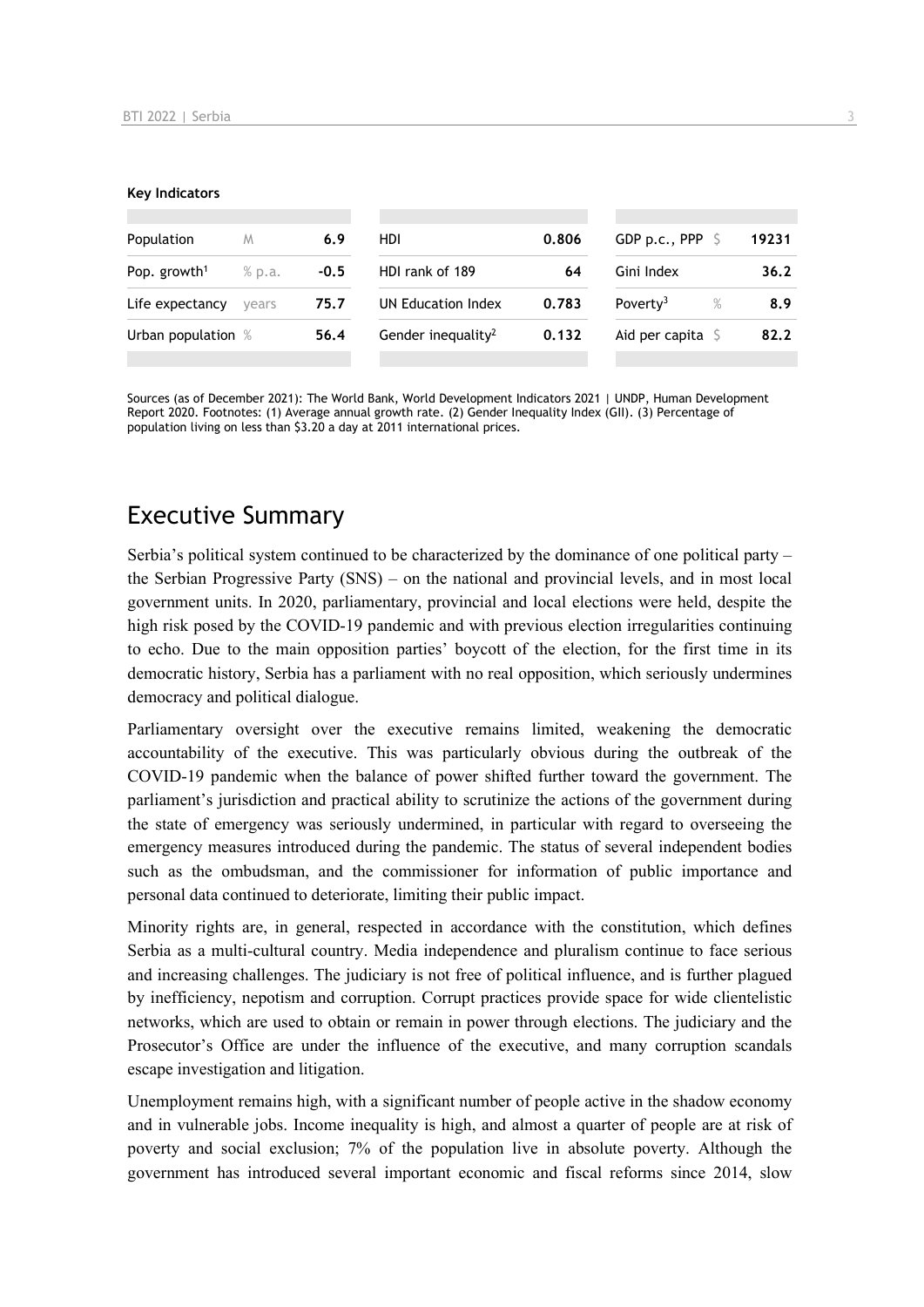economic growth is a serious problem for society, with incomes failing to converge to the EU average. The public sector remains bloated, lacks accountability and is inefficient, while the quality of public services is low. While the overall business environment is good, SOEs remain under tight political control and the government retains a significant presence in the economy. Privatization continued modestly, with the selling of the third-largest bank in the country (the Komercijalna bank) and several other smaller companies. Public finances were in good shape prior to the COVID-19 pandemic, allowing the government to implement economy-wide measures to tackle the resulting recession. The level of public debt significantly increased in 2020 but is expected to remain below 60% over the coming years. The economy contracted 1.5% during 2020, a much better result than previously expected due to the measures introduced by the government and the structure of the economy. A rapid recovery is expected.

The precise boundaries of the territory over which the Serbian state exercises jurisdiction continue to be disputed, since the status of Kosovo is yet to be resolved. Relations with neighboring Western Balkan countries did not improve significantly in 2019 and 2020, primarily due to the political statements and actions of certain state officials. EU accession remains the country's main strategic goal, but the process has significantly decelerated, with only two negotiation chapters opened in 2019 and none opened in 2020.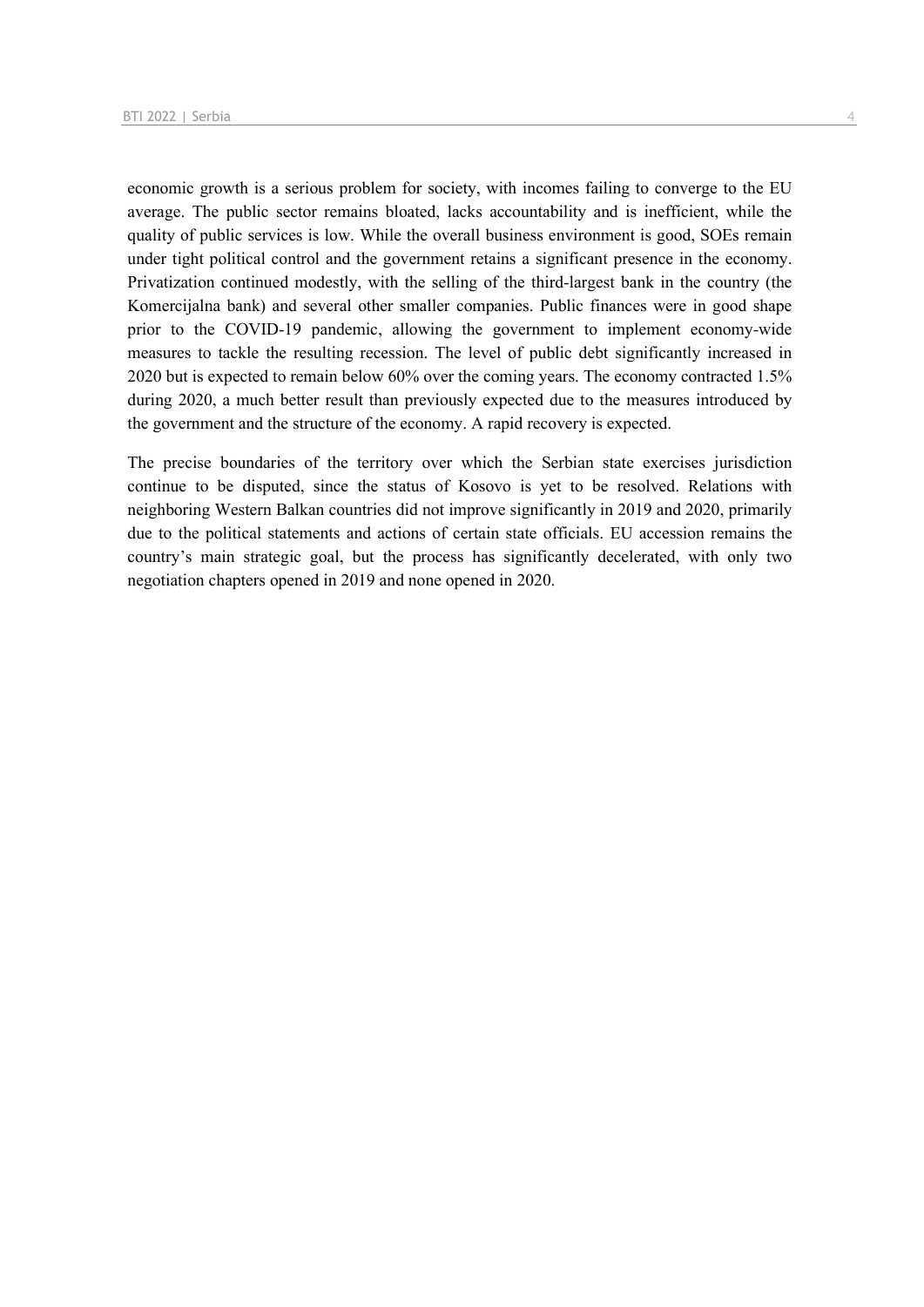## History and Characteristics of Transformation

Serbia's transition to democracy and a market economy has been fraught with statehood conflicts. The communist successor party, led by Slobodan Milošević, won the first democratic election in 1990, when Serbia was the largest constituent republic of Yugoslavia. Whereas Milošević and his allies sought to preserve a centralized federal state, the newly elected Slovenian and Croatian leaders wanted further decentralization or to exit the federation. Irreconcilable aims and nationalist mobilization led to the collapse of the federation, several wars and the creation of several independent states.

President Milošević established a semi-authoritarian regime in the remainder of Yugoslavia. Clientelist networks in the state apparatus and state-dominated economy enabled him to control electronic media, forge election results, and effectively divide and isolate the political opposition. The regime increased political repression in Serbia and military repression of ethnic Albanians in Kosovo. The country slid into a full-scale war until NATO airstrikes forced the regime to abandon control over Kosovo. The military defeat, deepening socioeconomic crisis, a student protest movement and a broad alliance of opposition parties contributed to Milošević's ousting in October 2000.

The opposition won the federal parliamentary and presidential elections, and the Serbian local parliamentary elections in 2000. Opposition leaders Vojislav Kostunica and Zoran Djindjic were elected to be the federal president and Serbian prime minister, respectively. The heterogeneity of the coalition and the assassination of Djindjic in 2003 limited the government's capacity to sustain policies of economic and political reform. Successive elections until 2008 generated majorities for parties and candidates committed to liberal democracy and European integration. In 2006, Serbia adopted a new constitution, and, in 2008, the Stabilization and Association Agreement was signed with the European Union.

In 2008, a group of politicians led by Tomislav Nikolić and Aleksandar Vučić left the anti-EU Serbian Radical Party (SRS) and created the pro-EU Serbian Progressive Party (SNS). Together with the Serbian Socialist Party (SPS), the SNS won the elections and Nikolić was elected president in 2012. Since then, the SNS has been the governing party in different coalitions in a period marked by frequent elections. Between 2012 and 2021, four parliamentary elections, two presidential, three provincial and numerous local elections took place. The frequency of elections has hindered policy development, and the pursuit of mid- and long-term reform processes. According to reports from the European Union and other international organizations, Serbia has faced serious challenges to the rule of law, media freedoms, participatory democracy, and inclusive and evidence-driven political dialogue between political parties across the ideological spectrum, and between the state and non-state actors.

Serbia's state framework has changed several times since the dissolution Yugoslavia. After 1992, Serbia and Montenegro constituted the Federal Republic of Yugoslavia (FRY) until this was replaced by an EU-facilitated union with limited powers in 2003, which was in turn dissolved in 2006 following Montenegro's independence referendum.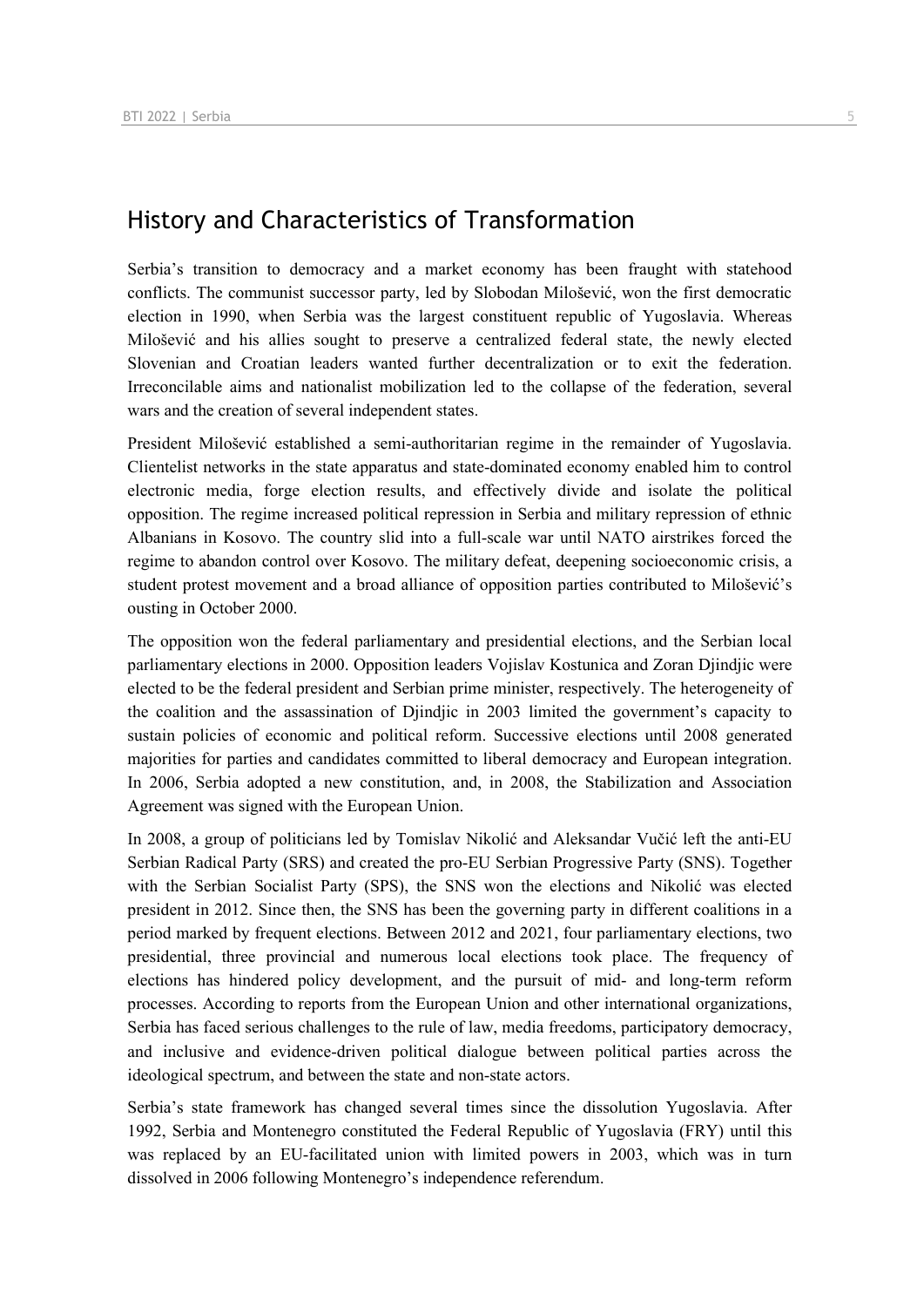Following defeat in the Kosovo war, Serbia had to accept that the Kosovo Force (KFOR), a NATO-led international peacekeeping force, took over control over the province in June 1999. The U.N. Mission in Kosovo (UNMIK) was established to help normalize and advance regional stability in the Western Balkans. It has exercised nominal political authority over the territory following the U.N. Security Council Resolution No. 1244/1999. Serbia's government and major political actors interpret the resolution as the legal basis for Kosovo's status as part of Serbia. Following mass unrest and attacks on minority communities in 2004, the international community initiated negotiations between Serbia's government and Kosovo Albanian representatives on Kosovo's future status. The talks failed, and the United States and other major Western states backed an internationally supervised process of independence for Kosovo. In 2008, the Albanian-dominated government in Pristina declared Kosovo's independence, which was subsequently recognized by major Western states but opposed by Serbia, U.N. Security Council members Russia and China, and five EU member states. In 2013, Belgrade and Pristina agreed to integrate the ethnic Serb-dominated northern Kosovo into Kosovo's legal framework in exchange for guaranteed representation and veto rights. This so-called Brussels Agreement, and the arrest and extradition of several indicted war criminals by Serbia's government, paved the way for the opening of EU accession negotiations in 2014.

Serbia's EU integration process started in 2000 with the signing of the Framework Agreement between the European Union and the Federal Republic of Yugoslavia, which made the provision of EU assistance for political and economic reforms possible. Serbia applied for EU membership in 2009 and in 2012 the European Council granted Serbia candidate status. Accession negotiations opened in 2013. By the end of 2020, Serbia had opened 18 out of 35 negotiation chapters (two of which have been negotiated and provisionally closed). However, in 2020, Serbia did not open a single chapter – the first time since the beginning of the accession negotiations.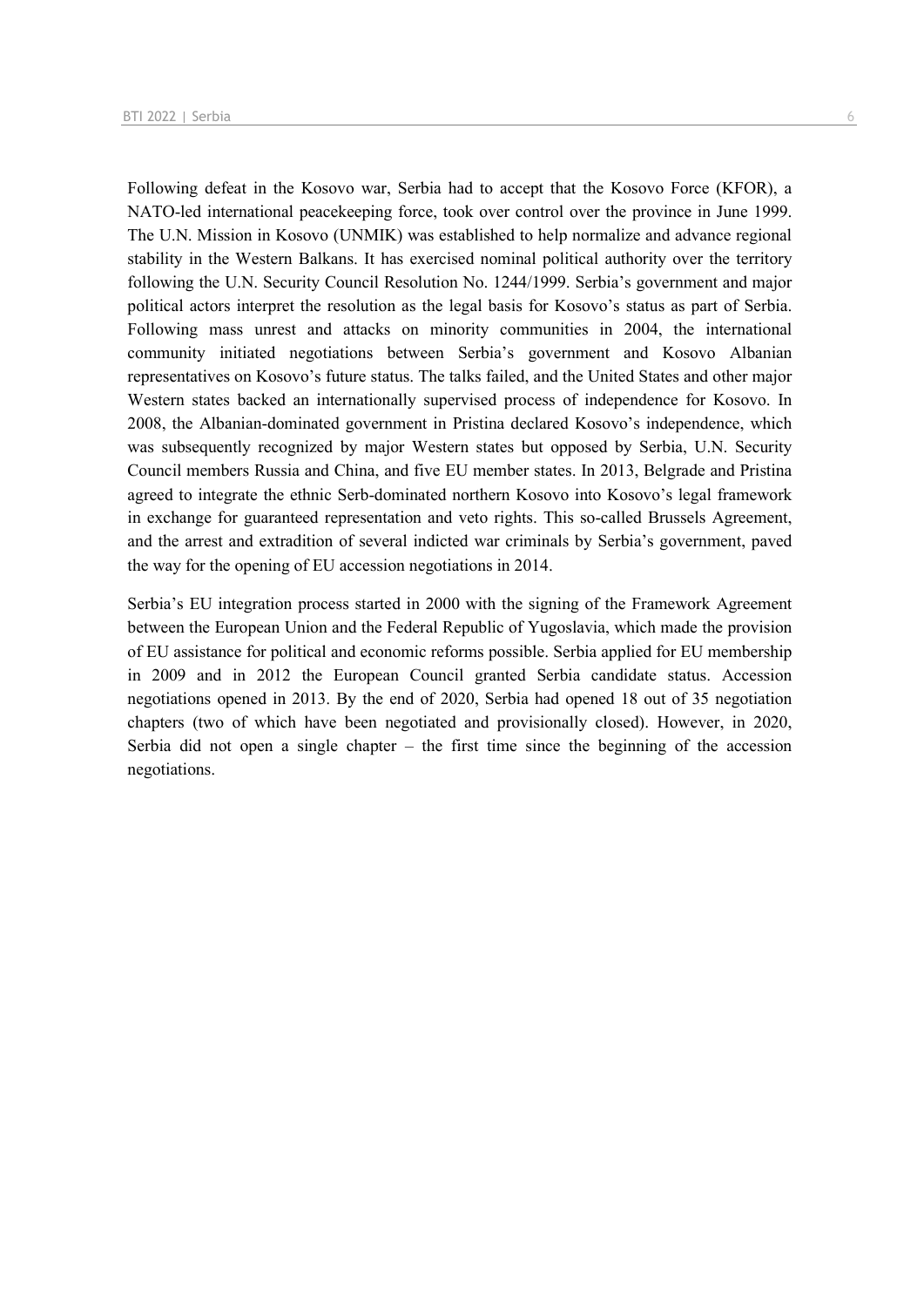The BTI combines text analysis and numerical assessments. The score for each question is provided below its respective title. The scale ranges from 1 (worst) to 10 (best).

## Transformation Status

### I. Political Transformation

#### **1 | Stateness**

The Serbian state has the monopoly on the use of force over its territory, except for the area of Kosovo that it still considers to be a Serbian autonomous province. Serbia does not accept the independence proclaimed by an Albanian-dominated Kosovan parliament in 2008, nine years after a NATO-led military intervention forced Serbia to withdraw from Kosovo. In 2021, Kosovo's independence was recognized by 98 countries, including 22 out of 27 EU member states. U.N. Security Council member states Russia and China also do not recognize the secession. The NATO-led multinational peace force KFOR, the U.N. mission and the EU rule of law mission EULEX continue to operate in Kosovo but on a much more limited scale than initially following the intervention in 1999.

In Serbia itself, the strengthening of police, security and intelligence agencies have reduced the threat to public security and order posed by organized crime. However, several dozen alleged gangsters have been killed over the last 10 years, with only a fraction of these murders having been resolved. Several media outlets have reported that these killings are part of a feud between the "Kavač" and "Škaljari" clans from Montenegro. Reports in the media critical of the government have raised suspicions that these criminal groups have ties with the authorities. Early in 2021, Serbian President Aleksandar Vučić proclaimed a crackdown on criminal groups.

Serbia, according to its constitution, is the state of the Serbian people and all citizens who live in Serbia. While the constitution emphasizes the ethnic Serbian majority, it also provides rights for ethnic minorities. According to the 2011 census, the population (excluding Kosovo) is dominated by ethnic Serbs (83%), with Hungarians (3.5%), Roma (2%) and Bosniaks (2%) the largest ethnic minorities. National minority councils are established for 19 minorities. The use of minority languages in education, the judicial system, and municipal and other representative bodies is allowed. The Autonomous Province of Vojvodina has six official languages (Serbian, Hungarian, Croatian, Romanian, Slovakian and Ruthenian).

#### **Question** Score

Monopoly on the use of force 9  $\frac{22}{9}$ - 10

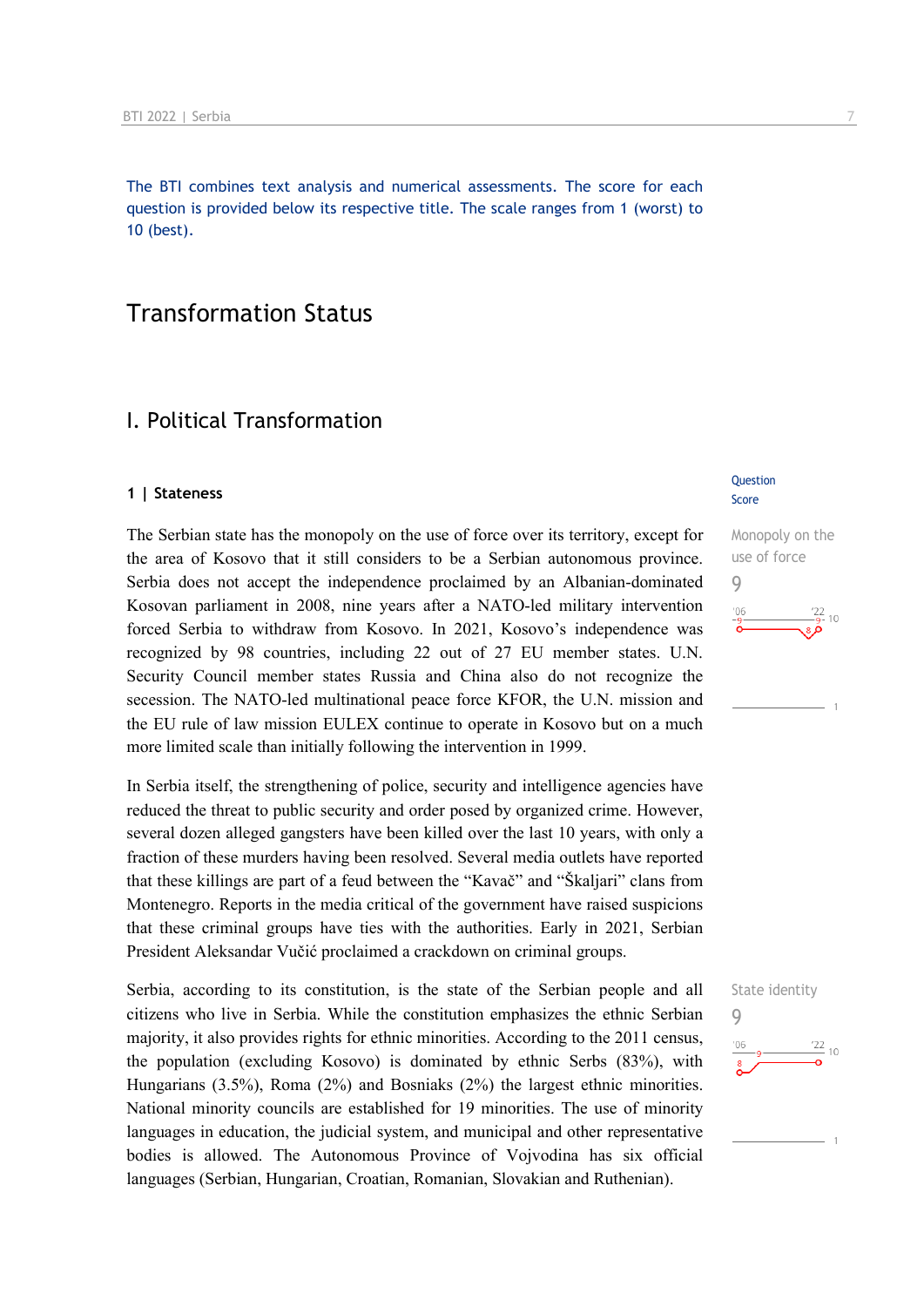Ethnic Serbs in neighboring countries are entitled to hold dual citizenship, with the exception of Montenegro where citizens must renounce other citizenships. Aside from Kosovo, there are no intensified disputes over the issue of the current nationstate concept. Recently, there were no strong appeals for regional autonomy of specific ethnic groups (Hungarians, Bosniaks, Albanians), as was the case before. Some political forces advocate more autonomy for the Autonomous Province of Vojvodina (Vojvodinian Front), the historical region of Sandžak (Party of Democratic Action) and southeastern Serbia (Party for Democratic Action). These parties were supported by less than 3% of voters in the 2020 parliamentary and provincial elections.

Serbia is constitutionally a secular state, but the current government treats the Serbian Orthodox Church (SOC) with obvious preference. The population (excluding Kosovo) is 84.5% Serbian Orthodox, 5% Roman Catholic and 3% Muslim. The SOC exerts political and cultural influence. The church strongly opposes Kosovo's independence, same-sex marriage and abortion. The late patriarch opposed opposition party protests and supported the government. Recently, the SOC has reiterated its intent to pay no taxes and thus considers itself above the rest of the society. Media critical of the government insist that the authorities interfered in the election of the new patriarch in 2021.

In some non-Orthodox communities, clergy dogmas prevail. This was particularly the case in the conflicts between leaders of the Muslim communities in the region of Novi Pazar and neighboring local self-governments. This was in essence a conflict between the two Islamic communities of Serbia, one seated in Belgrade and the other in Sarajevo. The former leader of the Islamic community in Serbia, mufti Muamer Zukorlić, established the Justice and Reconciliation Party and became a member of the parliament. Although suspected of corruption in cases linked to an illegal construction in Novi Pazar, as a member of parliament, the former mufti enjoys immunity from state laws and for the moment cannot be prosecuted.

Serbia has a relatively modern administration, which extracts and allocates resources throughout the country for jurisdiction, tax authorities and law enforcement. However, the state's efficiency and effectiveness are limited in some areas with the enormous backlog of pending court cases causing particular concern.

The precise number of employees in public administration is unknown. The government's Human Resources Management Service does not publish this data for all levels of governance. Another trend in recent years has been the appointment of officials as "acting officers" (currently, there are about 200), who are appointed for a limited time period (up to six months) after which they are required to be permanently appointed. However, many acting officers have illegally remained in their position for several years without being appointed to a permanent position. Acting officers cannot fully execute their powers and remain under the government's (i.e., ruling party's) strict control.



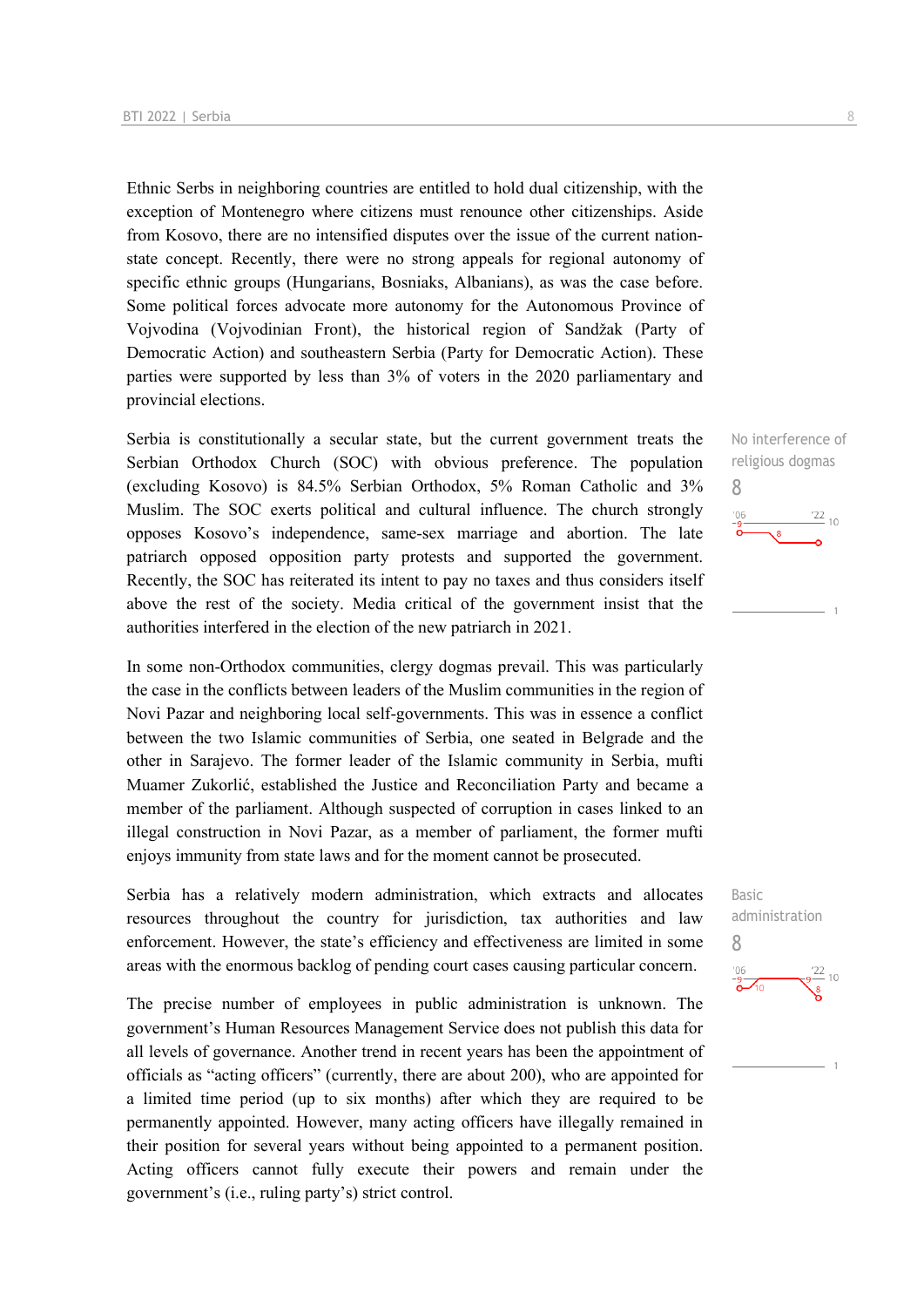During the coronavirus crisis, state efficiency and the effectiveness of services declined due to the state's inability to provide services. Although public administration called on Serbians to switch to using e-government tools, recent research showed that the citizens did not use these tools to a greater extent than before the crisis. Because of the lack of capacity and resources (e.g., medical staff and equipment, and space for medical treatment), the provision of health care services has faced serious difficulties.

In 2019, 99% of the population had access to improved drinking water and 96% to improved sanitation. Still, according to a 2019 WHO report, Serbia ranked bottom among European countries in terms of the urban population's access to drinking water, because of the country's old sanitation facilities and unregulated surface water resources.

#### **2 | Political Participation**

Between 2012 and 2021, four parliamentary elections, two presidential, and numerous provincial and local elections took place. Some of them were called by the governing coalition merely to capitalize on the weakness of opposition parties and the popularity of President Aleksandar Vučić. In 2020, parliamentary, provincial and local elections were held on June 21, despite the high public health risk posed by the COVID-19 pandemic. The government canceled the curfew imposed three weeks earlier in order to hold the elections. This decision was criticized by experts and opposition parties; later reports showed that the number of COVID-19 infections significantly increased before and immediately after the elections. Health protection measures were introduced for the election day. For example, people were required to use disinfect before entering a polling station, limits were placed on the number of people allowed into a polling station at any one time and the wearing of face masks was made mandatory. However, numerous reports complained that the regulations were not observed in many polling stations, including by President Vučić himself.

A proportional electoral system with party lists in a single nationwide constituency was used. The electoral threshold for entering the parliament was lowered to 3% (from 5%) soon after the opposition parties that had formed the Alliance for Serbia coalition decided to boycott the elections as conditions for holding a fair election, particularly equitable access to information media, were unlikely to be met. Electoral irregularities multiplied compared to previous elections. Serious complaints were raised about the accuracy of the voter register, lack of transparent campaign finance and biased media coverage. The latter was especially acute in the regional and local media that covered the campaign activities of ruling parties much more extensively than those of other political actors. Previous Office for Democratic Institutions and Rights (ODIHR) recommendations were not met,

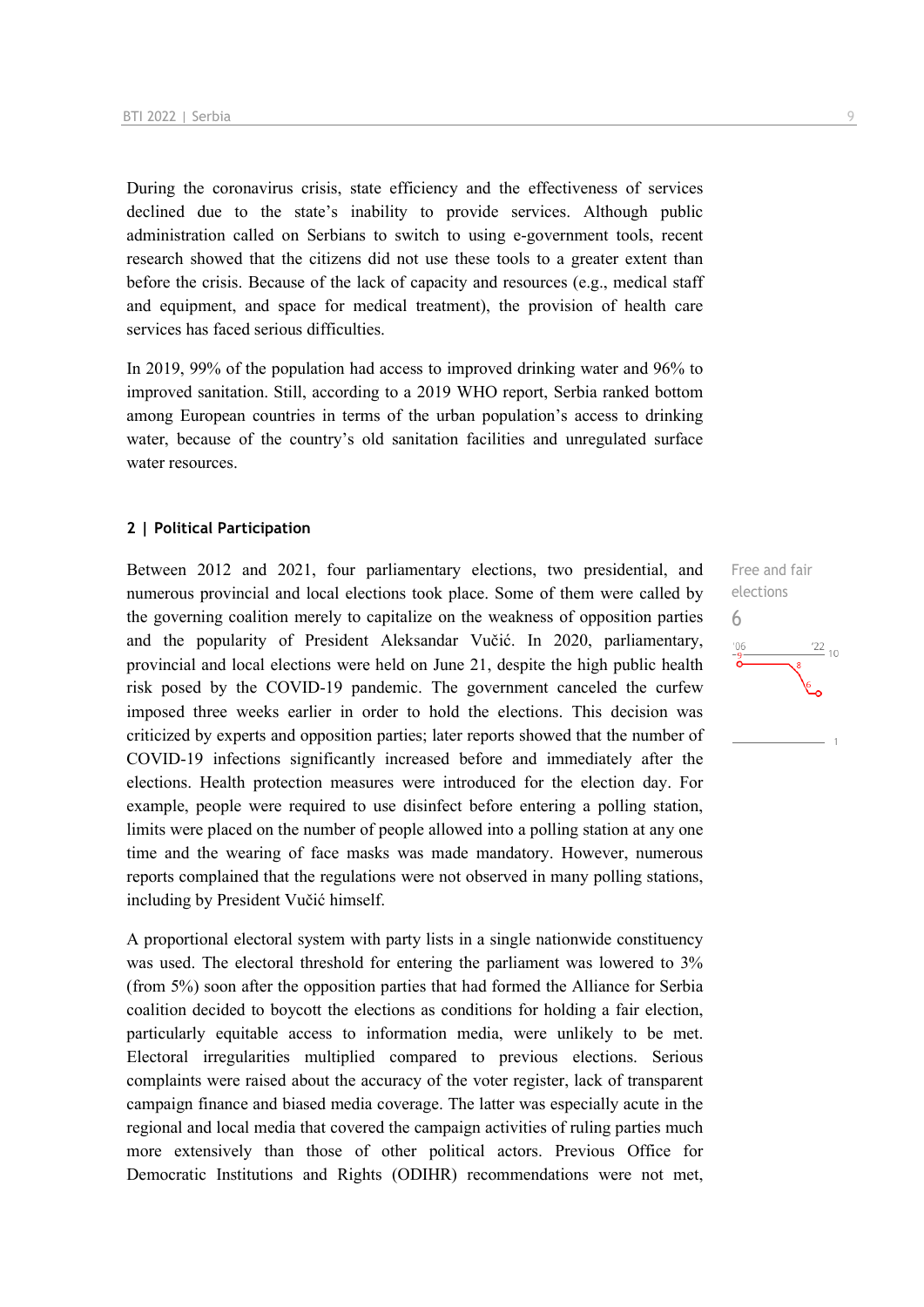especially those related to election administration, media, campaign finance, dispute resolution and sanctions for electoral violations (ODIHR special election assessment mission, 2020). Electoral turnout for the parliamentary election (49%) was the lowest since the re-establishment of the multiparty system.

President Vučić holds all veto power in the country. He does not respect the constitutional limitations to his powers but imposes his will on the other state institutions. Without his consent, neither the government nor the parliament undertakes any action. Under the legal framework, the Parliamentary Defense and Security Committees exercise oversight over the army and secret services. However, the committees are almost exclusively composed of members of parliament from the governing parties. Thus, the parliament serves to support and approve proposals from the executive rather than control and correct them. The clergy has some impact on the elected representatives in the government and in the parliament (e.g., the Serbian Orthodox Church benefits from immunity from paying taxes).

Although the government has claimed to have banned domestic and foreign business tycoons from interfering in the policymaking process, they continue to influence decision-making through informal channels – particularly in cases of significant capital investment. Examples of ventures by the United Arab Emirates and Chinese investors, such as Belgrade Waterfront and the Bor copper mining complex, highlight such influence.

The freedoms of association and assembly are guaranteed by the constitution, and the government generally respects these rights in practice. In 2020, due to the COVID-19 pandemic, the government declared a state of emergency, and strict restrictions on assembly and public gatherings. These measures did not come with criteria for restricting working hours and had different rules for residents and nonresidents. Their compliance with the constitution has been questioned given that the state of emergency and measures were not approved by the parliament. The freedom of assembly and association in Serbia seriously deteriorated during the COVID-19 pandemic. Restrictive measures placed on gatherings (which were limited to five people) and on shop opening hours remained in force in January 2021.

LGBTQ+ activists held the Pride Parade in Belgrade in 2019. The parade was organized as an online event in 2020, while the pandemic restrictions were in force. In 2019, "One of Five Million" opposition protests took place almost daily all around the country. Although peaceful, protests escalated on several occasions, such as the protest that resulted in a break in to the premises of Radio Television of Serbia and the protest around the presidential residence. Another wave of protests occurred in July 2020 in response to the announced curfew. These were suppressed, with the police using tear gas and batons against protesters. The police also beat up several journalists who were reporting on the protests.

Effective power to govern 8  $\frac{22}{10}$ 

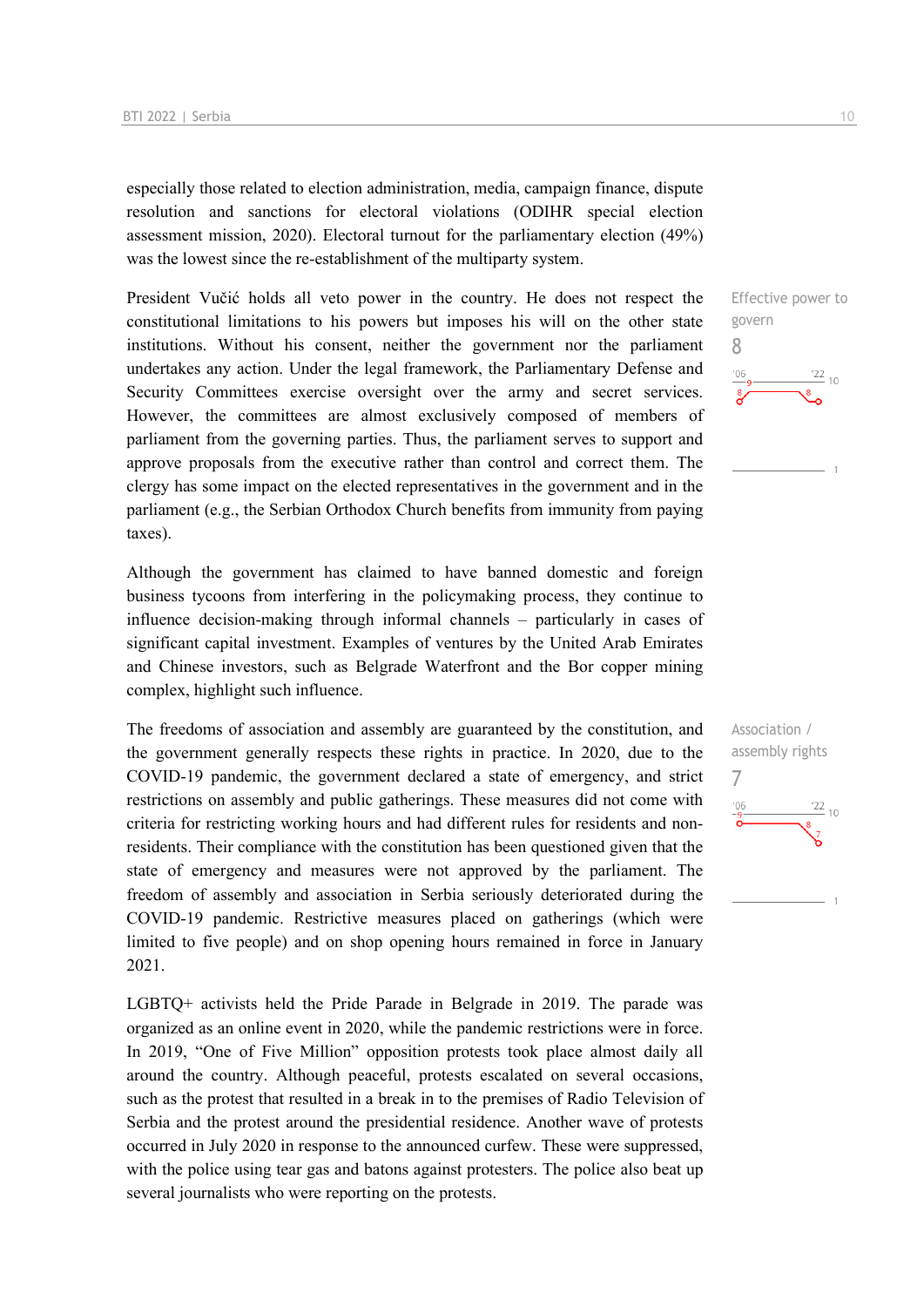The constitution guarantees freedom of expression and freedom of the press. However, the independence and pluralism of the media has continuously declined in recent years. This is due to the dominance of the ruling political parties, opaque media ownership and funding, the weak financial base of private media outlets, and a corresponding dependence on business and political interest groups. The privatization of several media outlets has been highly disputed and has impacted the quality of available information. In a controversial takeover, state-owned Telekom Serbia took over the cable operator Kopernikus (whose management is close to Serbia's ruling party), which improved its reach through the latter's cable capacities. Kopernikus used the proceeds to acquire the national broadcasting rights of television outlets Prva and O2. The ruling party increased its dominance over private cable operators and independent television outlets, and shrank the media space available for opposition political parties.

Political actors exert influence over the editorial policies of print and electronic media. The media outlets that are most critical of the government are attacked publicly. Journalists face threats, violence and intimidation. The number of such attacks is growing constantly. In 2019, 38 such incidents were registered, which increased to 82 in 2020. Serbia has dropped to 93rd place in the global World Press Freedom Index 2020. Self-censorship among journalists still exists when journalists interview or report on members of the establishment. Legal proceedings involving attacks on and intimidation of journalists are sporadic.

In 2020, the Strategy for the Development of Public Information System was adopted. It was developed over several years amidst conflicts between the government and media associations. The strategy should set the basis for safeguarding journalists, but also for improving the work of the Regulatory Authority for Electronic Media (REM). The REM is an independent regulatory body appointed by the parliament, which should ensure the quality and diversity of the content on electronic media. The REM is constantly criticized by media associations and opposition parties due to its inactivity and lack of independence.

#### **3 | Rule of Law**

The constitution and legislative framework stipulate a separation of powers between the legislative, judicial and executive branches. In reality, the executive branch dominates over the legislative. Parliamentary oversight of the executive remains purely formal and does not ensure the democratic accountability of the executive branch (European Commission 2020).

In the 2020 parliamentary elections, the ruling Serbian Progressive Party (SNS) won a record majority of 188 seats (out of 250) with the remaining seats occupied by parties close to the SNS. The elections were boycotted by the main opposition parties, highlighting the increased level of political polarization. The OSCE mission



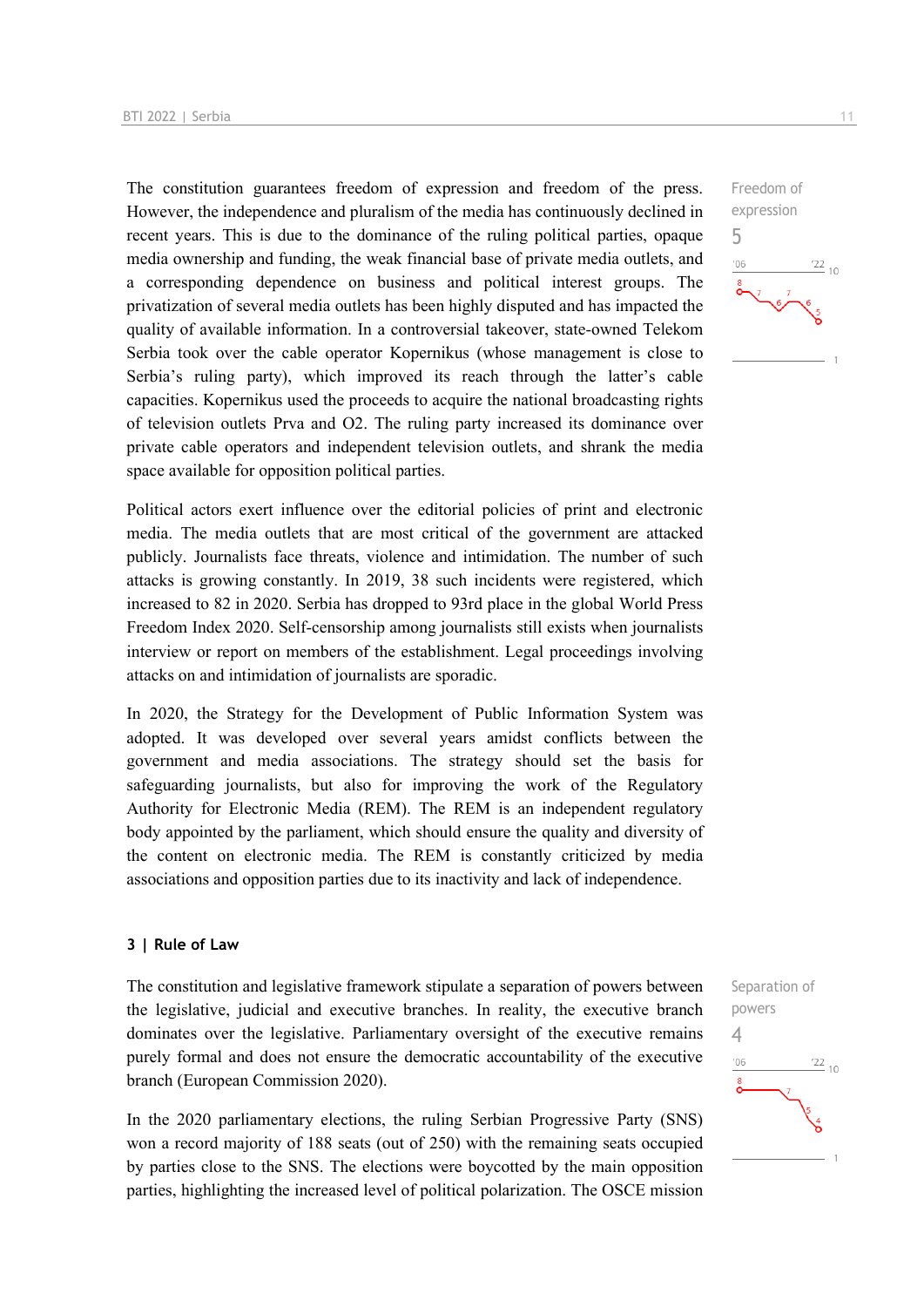raised concerns about the dominance of the ruling party in the media. The Local Open Society Foundation organized a structured dialogue to address the principles and best practices for organizing the elections. This dialogue involved members of all relevant political parties and civil society, but ultimately resulted in a failure.

President Vučić has continued to exceed his constitutional prerogatives. For example, Vučić signed the Washington Agreement with Kosovo Prime Minister Hoti and actively supported the SNS in the election campaign. The independent bodies (e.g., the ombudsman, and commissioner for information of public importance and personal data protection) have been subject to intense political pressure. The Global Alliance on National Human Rights Institutions, an international association of national human rights institutions, questioned whether the ombudsman has applied the Paris principles to his work (i.e., minimum standards that legitimate, promote and protect human rights).

During the COVID-19 pandemic, the parliament was suspended in practice and its capacity to oversee the executive was limited. The suspension of the parliament allowed the president and the government to unilaterally introduce measures, such as limiting freedom of movement for citizens. The government restricted media freedoms by centralizing and keeping a strict control over information about the spread of COVID-19.

The new government submitted constitutional amendments related to the judiciary in December 2020 without proper consultation with the expert community. CSOs and practitioners active in this area pointed out several issues in this regard, such as the composition, jurisdiction and work of the High Judiciary Council and Council of Prosecutors, and the role of the Judicial Academy.

The government, as well as political, business and other interests with connections to the ruling party exercise significant influence over the judiciary. International indices suggest that the Serbian judiciary is prone to political influence. The Global Competitiveness Report 2018 ranked Serbia 107 out of 140 countries for judicial independence (World Economic Forum). Meanwhile, the Rule of Law Index suggests that the rule of law in Serbia is weak, especially in the area of improper government influence (World Justice Project). The courts are slow and inefficient (the average length of a court case is 635 days). Litigation incurs very high costs, over 40% of the claim at hand (World Bank, Doing Business 2018). There is a significant backlog of old unresolved cases, which creates further delays.

The biggest problem regarding political influence concerns the process of judicial appointments. Holders of judicial offices are appointed by the parliament and, after three years, are re-elected by the High Judicial Council, a professional body mostly composed of judges. This process leaves substantial room for political influence. Reforming it is a prerequisite for further integration into the European Union, but this will require constitutional changes. The necessary constitutional changes have Independent judiciary 6 $106$  $\frac{22}{10}$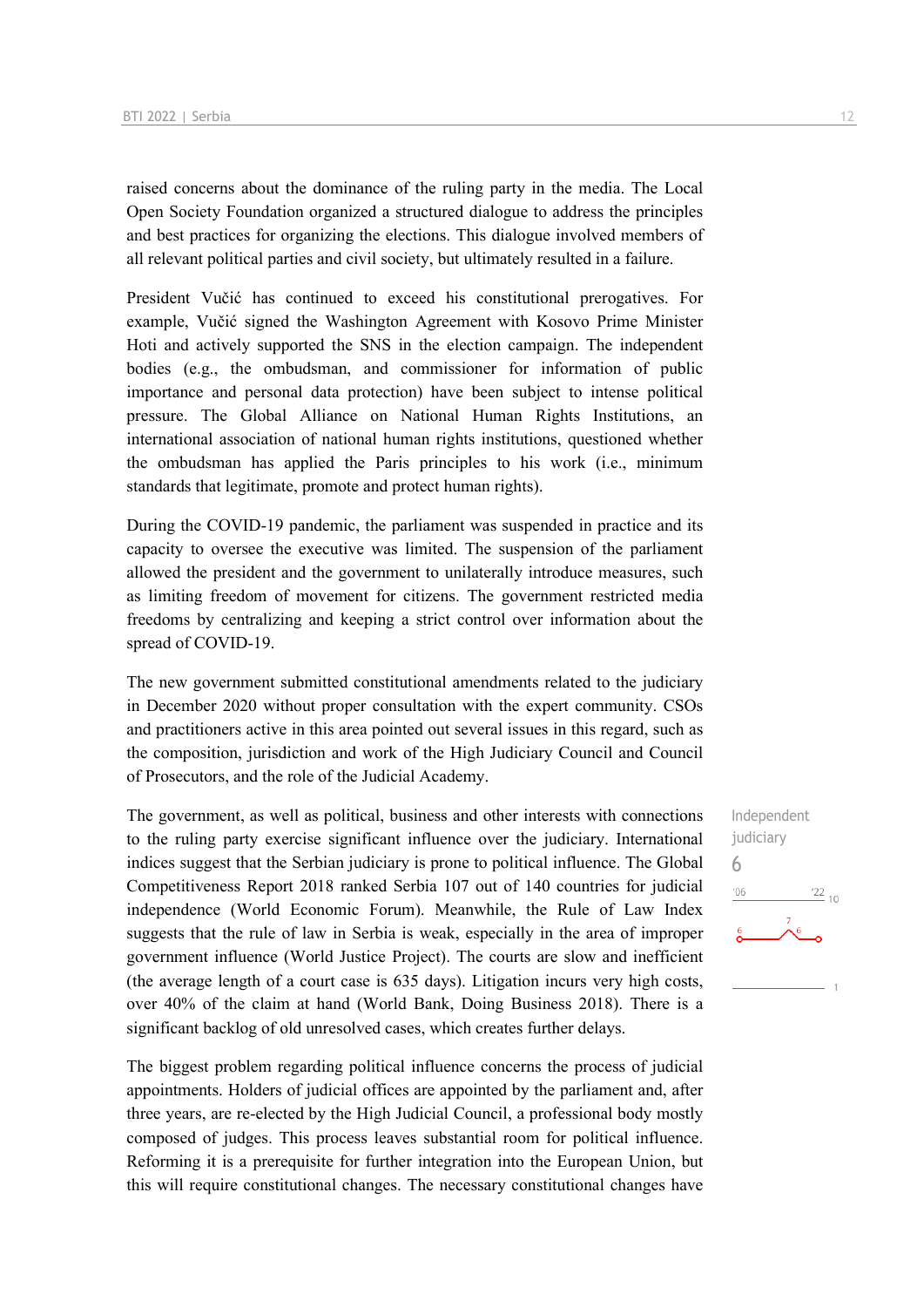been delayed, even though they were envisaged to be finalized in 2017. The main impediment is the government's unwillingness to give up influence over the judiciary by making the appointments more independent. The Venice Commission has criticized the drafted constitutional changes, according to which judges would in first and second instances be appointed by the High Judicial Council. The council would include representatives from the Ministry of Justice, prominent lawyers and legal scholars, allowing political parties to appoint their members and hold a majority in the council. Recent appointments to the High Judicial Council indicated that even under the political influence of the executive, a degree of independence remained within the judicial branch.

Political control is even more pronounced over the Prosecutor's Office. In many politically sensitive cases involving high state officials or party members, investigations have never advanced to litigation. Notable examples include the "Savamala" case in which a group of masked men razed down a block in Belgrade city center, and the "Krušik" cases, which involved political corruption and the illegal trade of arms produced by a state-owned defense manufacturer.

Serbia's legal framework for fighting corruption and abuse of power continues to be improved. For example, the Law on the Protection of Whistleblowers was recently introduced. Nevertheless, the implementation of these regulations is weak and attempts to tackle corruption have proved unsuccessful.

Senior public officials are rarely found guilty of corruption or other felonies. At the same time, the government and loyal media outlets use allegations of corruption against their critics. High-profile revelations by investigative journalists that implicate members of the government in corruption fail to receive the attention of the Prosecutor's Office, in spite of solid evidence. For example, the Minister of Interior could not explain the source of  $\epsilon$ 200,000 he used to buy an apartment, while others were mentioned in the Panama Papers and accused of business transactions with criminal gangs.

Amendments to the Law on Free Access to Information of Public Importance and the Law on the Ombudsman, which aimed to strengthen their capacities and were initiated in 2019, have still not been enacted.

Serbia has established a strong system for guaranteeing and protecting civil rights and protecting citizens against discrimination. However, some minorities, such as the Roma and LGBT communities, continue to face prejudice and discrimination. "Da se zna," an LGBT+ NGO, runs a database of crimes motivated by homophobia and transphobia, according to which the number of such attacks increased in 2019 (63 attacks were recorded in total).

Equal rights between men and women are guaranteed by the legal system and official state policies. Nevertheless, gender inequality still exists in labor affairs and Prosecution of office abuse 4  $\frac{22}{10}$ 

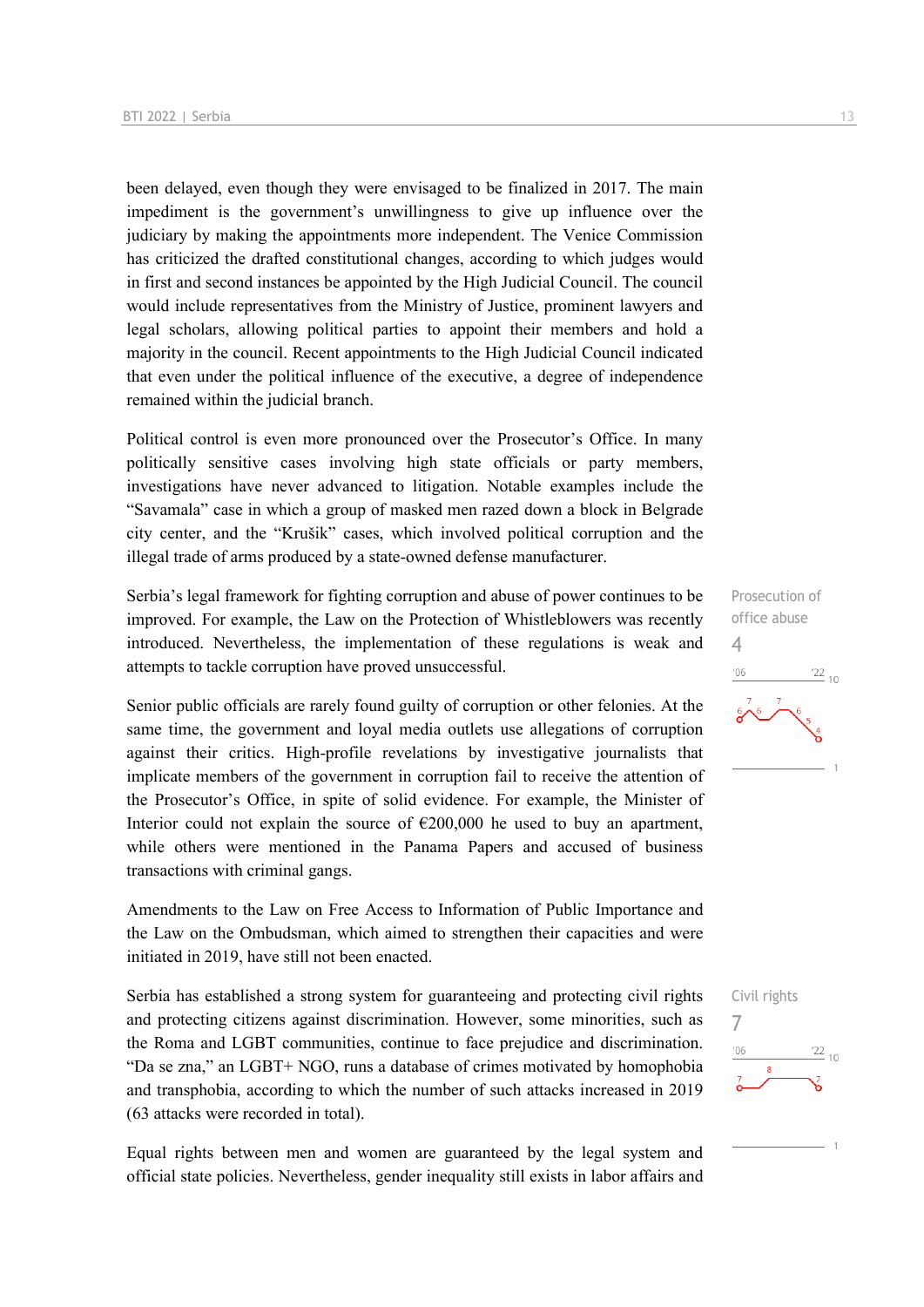public institutions. According to the Global Gender Gap Report, Serbia ranked 78 out of 153 countries analyzed concerning wage equality for similar work, and 82 concerning the proportion of legislators, senior officials and managers who are women (World Economic Forum). In 2020, amendments were made to the laws on local and national elections, which require at least 40% of electoral lists to be men and 40% to be women. Reports of family violence and torture have increased in recent years, particularly during the COVID-19 pandemic. Some notable cases of sexual assaults were finally exposed to the public and prosecuted. For example, Milutin Jeličić, a former president of the Brus municipality, was found guilty of sexual harassment.

Disabled persons face discrimination regarding access to public services, although a 2019 Ombudsman report showed that the number of related cases had slightly decreased compared to previous years (from 150 to 125).

Serbia continues to host one of the largest populations of displaced people in Europe. It was one of the countries on the so-called Balkan Migration Route, along which refugees fled the Middle East for Europe. Migrants were subjected to harassment from the far-right group Levijatan and the so-called People's Patrol (an informal militia).

#### **4 | Stability of Democratic Institutions**

The ruling SNS controls all branches of power, subverting the constitutional system. The role of members of parliament is degraded because of the government's control over the ruling majority in the parliament and the absence of opposition.

The work of the commissioner for information of public importance and personal data protection was undermined during 2019 and 2020. The majority of public institutions in Serbia ignore the commissioner's activities. Only one-third of the nearly 4,000 obliged institutions submitted their reports to the commissioner in 2019.

The ombudsman elected in 2017 has been less visible than his predecessor and has not raised any issues regarding violations of civic and human rights, although his annual report indicates that a high number of complaints have been submitted (e.g., during the violent protests in July 2020). The parliament has repeatedly delayed discussing and adopting reports submitted by the commissioner, the ombudsman and the State Audit Institution.

Public administration is undergoing reform. The new Public Administration Reform Strategy is about to be adopted. The previous reform strategy achieved modest results. The number of complaints submitted by citizens regarding transparency and Performance of democratic institutions 5 $\frac{22}{10}$  $-06$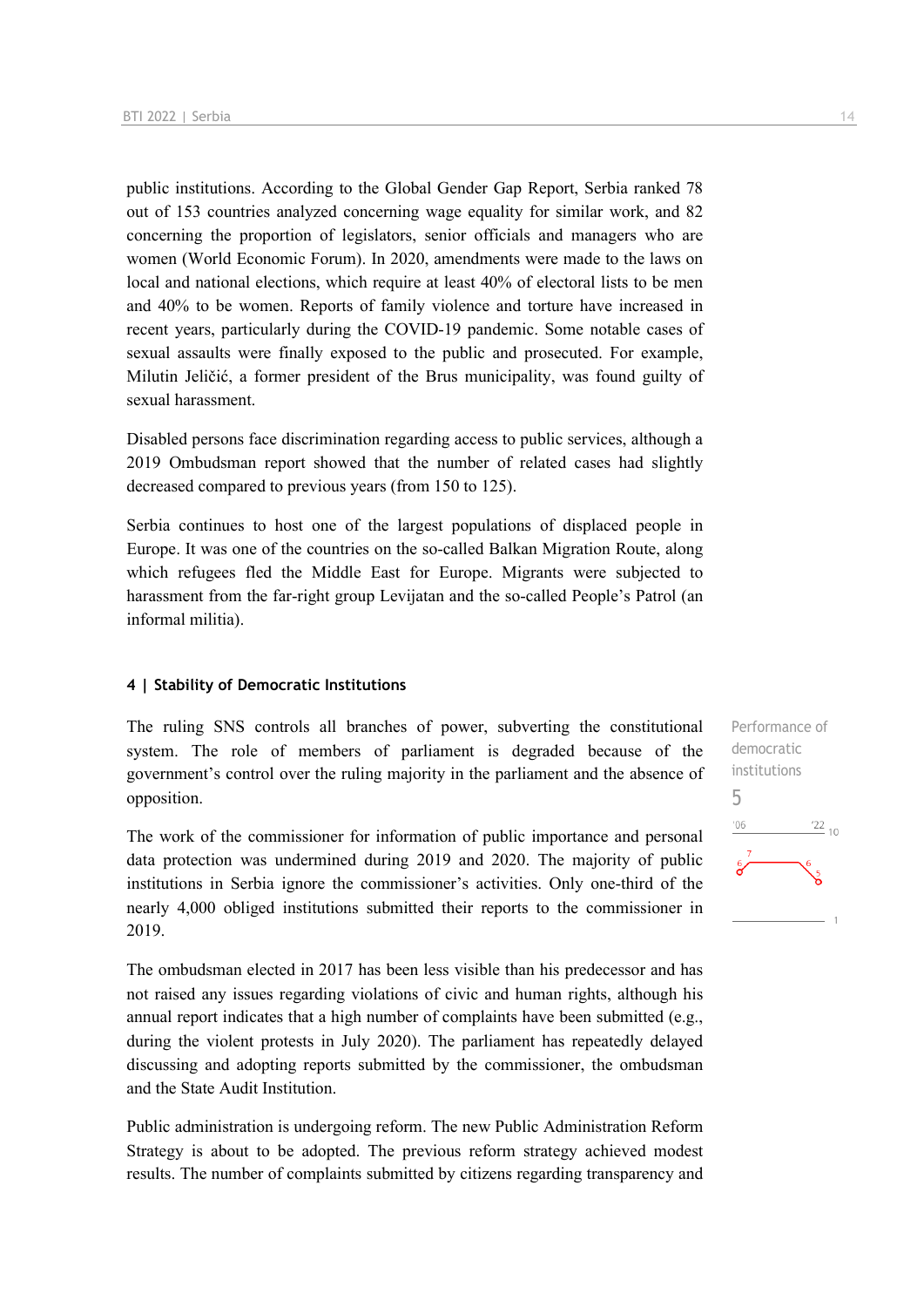the work of public institutions remains high. In 2020, official data on the pandemic lacked transparency and was manipulated. The Balkan Investigative Reporting Network reported that the official number of infections and deaths caused by COVID-19 in Serbia was much lower compared to the real number.

Democratic institutions are partially accepted as legitimate by the relevant actors. The biggest issue is the composition of the national parliament, which consists almost entirely of representatives of the ruling parties. 243 out of 250 members of parliament (97%) belong to the ruling Serbian Progressive Party or parties affiliated to the ruling party. In 2020, the new parliament adopted 50 laws with only one public hearing. Debates on proposed legislative solutions do not occur in practice. After a delay of six months, the commissioner for gender equality was appointed following a closed and untransparent procedure. The Code of Conduct for members of parliament was enacted during the review period. However, the code was immediately breached due to the open, nonargumentative attacks on prominent representatives of civil society and media by several members of parliament from the ruling party. The governing coalition has weakened the resources available to the ombudsman, and the commissioner for information of public importance and personal data. A worrisome trend has been the dependence of these independent bodies on their parent institutions, particularly the National Assembly. Several international reports have noted the constant pressure from the executive.

Government officials have also misused administrative resources and control the state media to ensure electoral support for the governing parties. The negative trend of public officials from the ruling party using public resources and claiming credit for the success of measures achieved by using public resources reached a peak during the election campaign in 2020.

During the COVID-19 pandemic, the government and the president tried to exclude other relevant stakeholders from participating in decision-making and the management of the crisis. In particular, the government and president tried to marginalize the work of the parliament and independent bodies (e.g., the State Audit Institution, ombudsman, and commissioner for information of public importance and personal data protection). Government officials were subject to criticism for their activities and decisions made during the pandemic crisis (e.g., the measures imposed, and the lack of transparency over official figures, including the number of people that infected or killed by the coronavirus). The most flagrant example was the minister of interior's order that restricted freedom of movement, which could only be enacted by the government together with the president, according to the article 200, paragraph six of the Serbian constitution. The Chamber of Commerce argued that the introduction of the curfew in Serbia was unconstitutional, since there was no definitive reason for why the National Assembly could not meet at that point.

5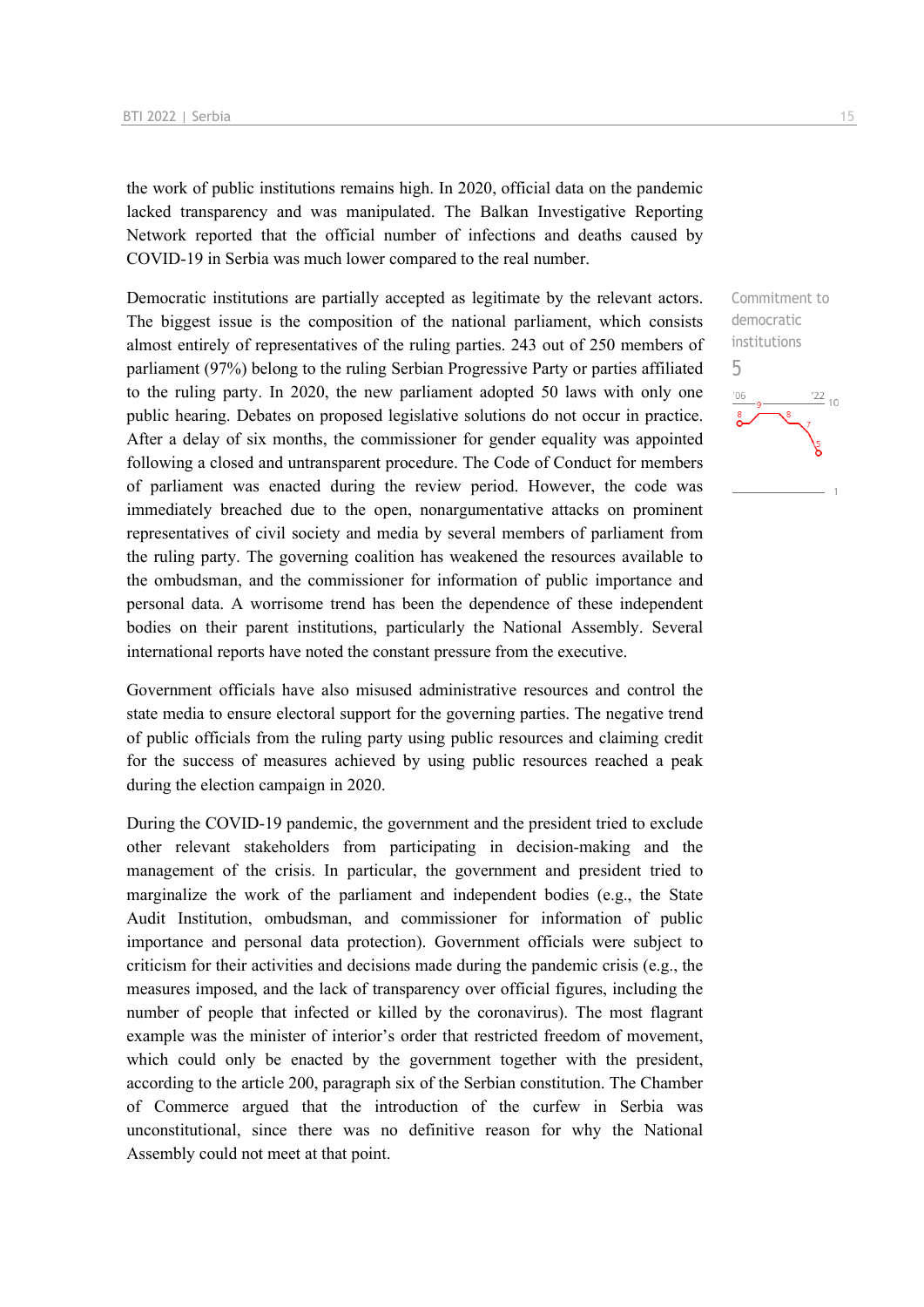#### **5 | Political and Social Integration**

The Serbian party system is highly fragmented, increasingly polarized and mostly dominated by individuals, many of whom have been active in Serbian politics for more than two decades. The Serbian Progressive Party (SNS), led by President Aleksandar Vučić, dominates the party system. Other political parties struggle to make a significant impact and data on their popularity is ambiguous. Data cited by the opposition political party, the Party of Freedom and Justice, indicated that up to 42% of citizens supported opposition parties. On the other hand, a poll by Ipsos Strategic Marketing (December 2020) indicated that the opposition could count on less than 10% support.

In January 2021, the parliamentary majority consisted of the SNS, the Socialist Party, the Patriotic Alliance and their associates. The coalition holds 230 seats and is supported by some national minority parties. The current parliamentary opposition comprises only six members of parliament from ethnic minority parties and one independent member of parliament. All parliamentary parties support EU accession, while the extra-parliamentary opposition is divided between pro-EU and anti-EU camps. Several opposition parties (e.g., the Democratic Party, Dveri, the People's Party, and the Party of Freedom and Justice) boycotted the last elections, while others failed to clear the 3% electoral threshold. Women comprise one-third of all members of parliament, while almost half of the ministers in the government are women (including Prime Minister Ana Brnabić).

One of the issues affecting the party system in Serbia is related to clientelism. Membership in the ruling political parties is seen as an opportunity for employment and promotion, and to fulfill one's own interests. This is reflected in the fact that the SNS has a membership of around 750,000 people.

Civil society organizations (CSO) participate in public discussions at the national and local level, but this practice is rather scarce. Public discussions fail to satisfy expectations and current legal provisions regularly miss key elements (e.g., relevant documents or initial analysis). CSOs have the greatest impact through their individual or concerted initiatives in areas such as the EU accession process, or youth or security issues.

There are around 30,000 CSOs in Serbia. This number is constantly rising and is complemented by the NGOs organized by the government and political parties (GONGOs). The presence of GONGOs has been particularly visible in project support for CSOs organized on the local level. Meanwhile, several dubious calls launched by line ministries have provided grants to GONGOs following opaque procedures. In several cases, the GONGOs were only established a few days before the launch of the call for proposals.



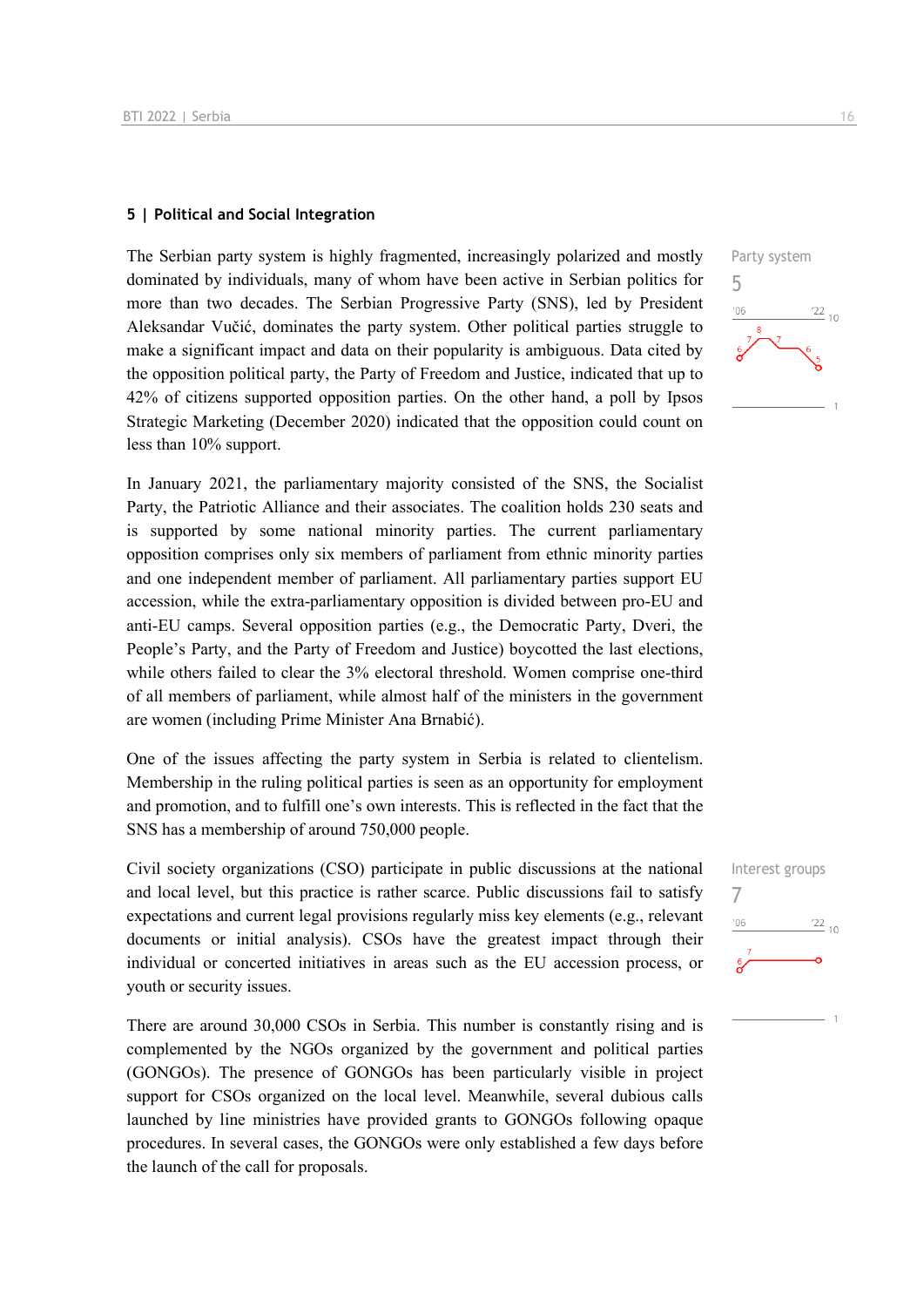Trade unions are organized into several traditional associations. Although present in intersectoral bodies (e.g., the Socioeconomic Council, which is in charge of creating policies related to workers' rights), the actual impact of trade unions and the ability of trade unions to mobilize their constituencies are very limited. There are several business sector associations (e.g., the Chamber of Commerce of Serbia, AmCham, the Serbian Association of Managers and the Employers Union), with no mutual coordination of activities related to improving the overall environment for business development. The line of polarization between associations relates to how closely affiliated they are to the ruling party.

Information about the exact number of CSOs engaged in certain areas or their networks does not exist. There are several civil society networks and coalitions, such as Coalition 27, which was established to monitor the EU accession process regarding accession chapter 27. Some CSOs actively offer services to tackle social problems, such as domestic violence, trafficking, consumer protection and access to free legal aid. Worryingly, GONGOs are increasingly trying the undermine the work of CSOs. GONGOs either actively and enthusiastically support government representatives and the activities of prominent Serbian Progressive Party members, or openly attack the representatives of other CSOs, independent media and opposition representatives. This is generally done through smear campaigns, which lack any evidence and data supporting the GONGOs' claims.

Citizens generally approve of democratic norms and procedures, and accept the constitutional framework. Yet, according to a 2020 survey, Serbians tend not to trust the national parliament (only 18.1% of people trust the parliament) or the government (only 20.2% of people trust the government). These figures are close to the average for EU member states, although the level of trust decreased between 2019 and 2020. This can be linked to the absence of opposition parties in the current parliament. According to other research, citizens distrust the motives of members of parliament – 63% believe that members of parliament care more for the interests of their parties than of citizens. Only 18% of citizens think that the parliament is able to exercise oversight over the executive and 14% that members of parliament represent the interests of ordinary citizens. Traditionally, the army leads the opinion polls on the trustworthiness of institutions.

There are no studies examining the impact of the state's response to COVID-19 on citizens' trust in democratic institutions. Some government institutions gave contradictory information related to the pandemic, and some of the imposed measures were widely criticized for their effectiveness, proportionality and scope of impact.

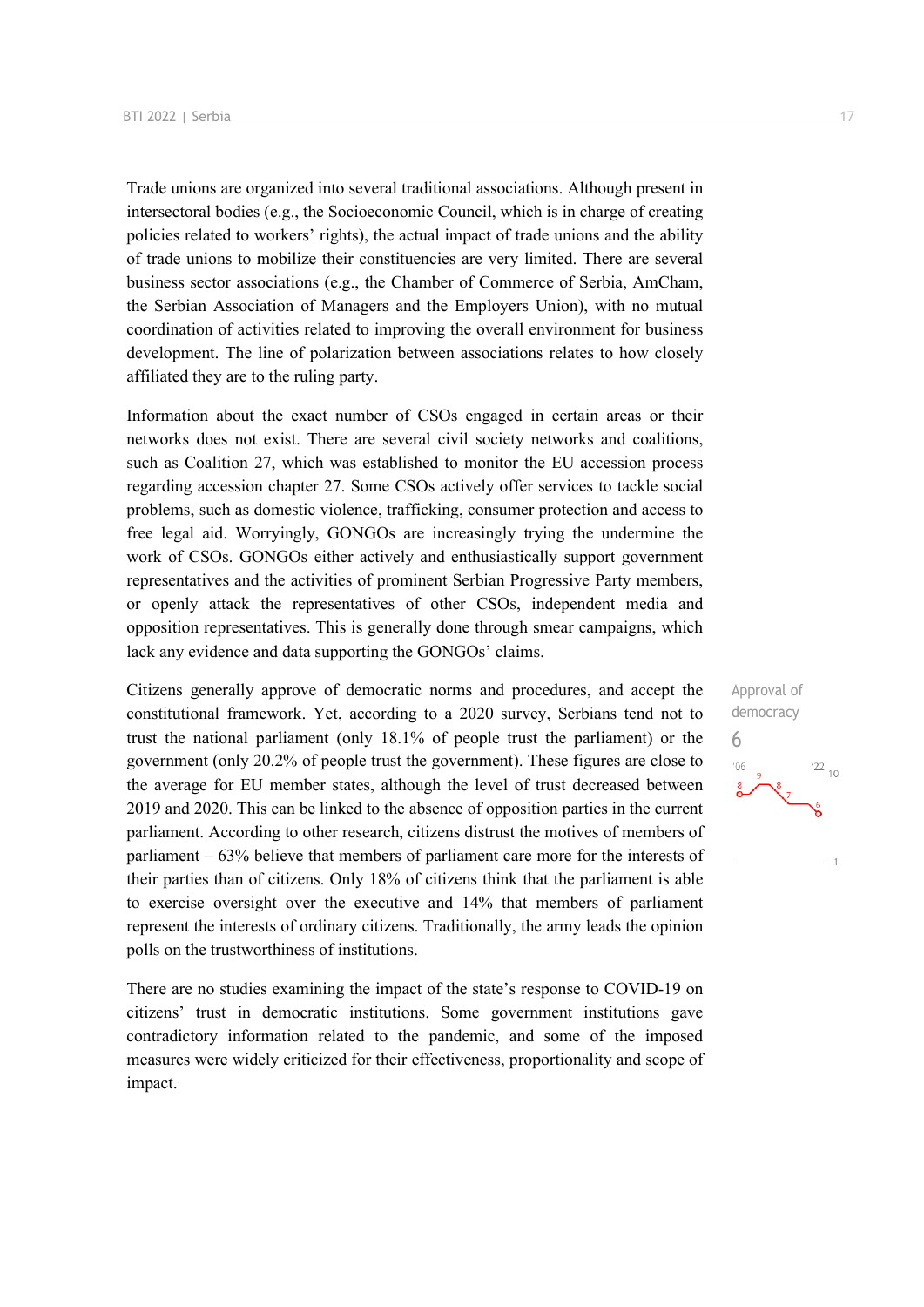According to the 2017 European Values Study, only 17.2% of Serbians believe that people can be trusted. Studies have shown a level of social distance between ethnic Serbs and national minorities (e.g., unease about familiar or social relationships), although its intensity varies (Institute of Social Sciences, 2020). Generally speaking, distrust is greatest toward ethnic Albanians and Roma.

Approximately one-third of Serbians believe that someone in their local area is concerned by the challenges facing other citizens (Center for Research, Transparency and Accountability, 2019). However, only 13% of citizens reported having initiated or actively participated in solving problems or decision-making in their communities. An overwhelming majority (95%) do not participate in civil society organizations (IPSOS, 2019).

Since the start of the pandemic, local communities, businesses and civil society organizations have demonstrated solidarity and engaged strongly in volunteering activities, especially supporting older people whose movement was restricted due to the physical distancing measures that were introduced (UNDP, 2020).

#### II. Economic Transformation

#### **6 | Level of Socioeconomic Development**

Serbia ranks among upper-middle-income countries, according to its GDP per capita (World Bank). In terms of the Human Development Index (HDI, 0.806), Serbia ranked 64th in the world in 2019 – lower than all other European countries, except for Albania, Bosnia and Herzegovina, Ukraine, Northern Macedonia, and Moldova. The overall loss in HDI due to inequality was 12.5%.

In 2019, 31.7% of the population was at risk of poverty or social exclusion, considerably higher than the average for the EU-27 (20.9%, Eurostat). Risk of poverty and social exclusion are higher among children and young people under the age of 24, the unemployed, households with three or more children and singleparent households. Overall, 7.1% of the population lives in absolute poverty, with the rate is significantly higher in rural areas (National Statistical Office, 2018).

Income inequality is among the highest in Europe. The S80/S20 income quintile ratio was 6.46 in 2019 – down from 11.0 in 2016, but still higher than for most

European countries (EU average: 4.99), and for Croatia and Slovenia (4.76 and 3.39, respectively). The Gini coefficient was 33.3 in 2019, lower than in previous years but still among the highest in Europe. In 2019, the Gender Inequality Index was 0.132, 35th in the world (UNDP).

#### **Ouestion** Score

## Socioeconomic barriers 6 $\frac{22}{10}$  $-06$

## Social capital 6  $106$  $\frac{22}{10}$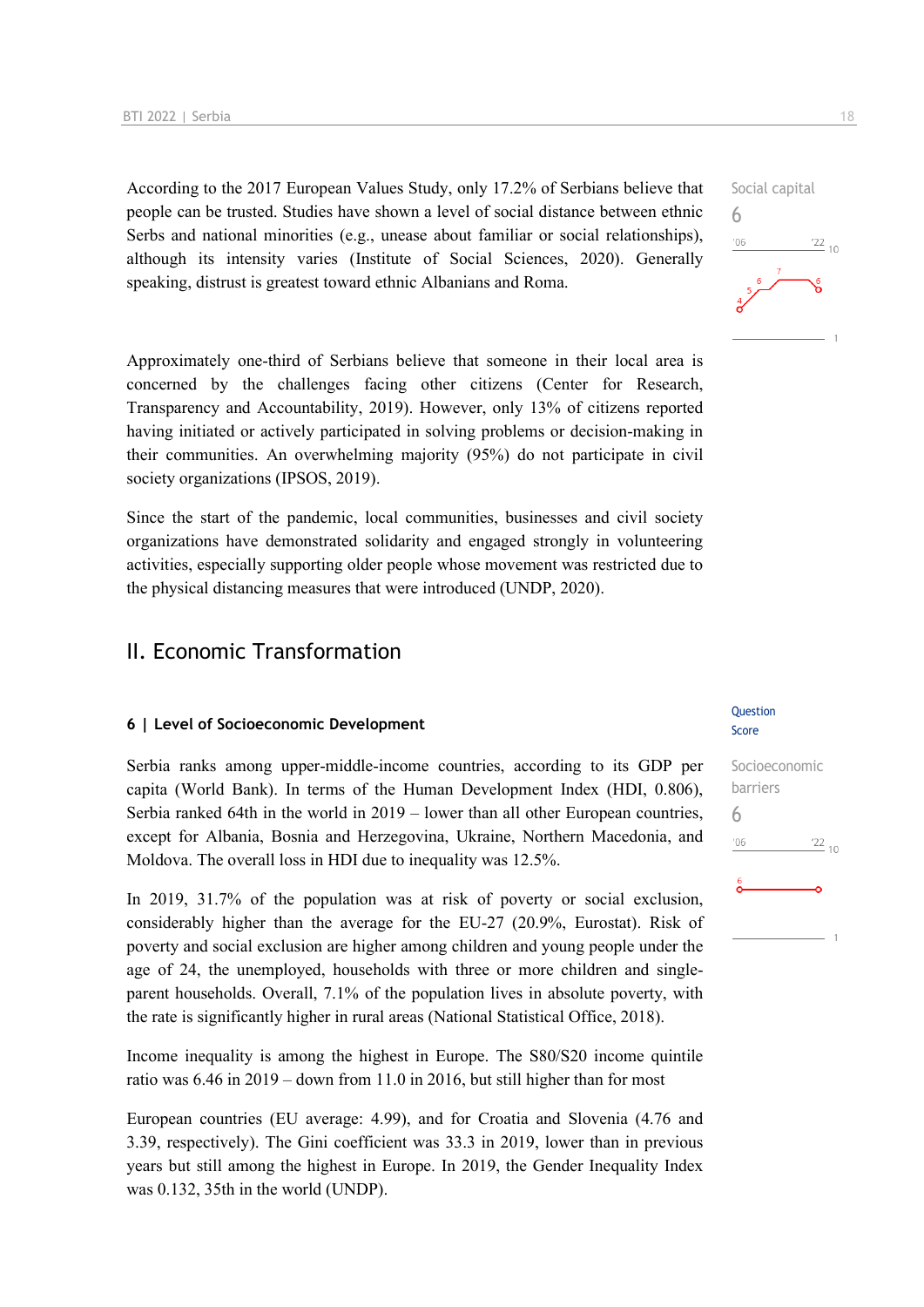Preliminary assessments show that the COVID-19 pandemic has exacerbated inequalities and severely increased poverty, exclusion, precarity and vulnerability (UNDP, 2020; Friedrich Ebert Stiftung, 2020). The position of the Roma population in informal settlements is estimated to be particularly difficult (Social Inclusion and Poverty Reduction Unit, 2020).

| <b>Economic indicators</b> |          | 2017      | 2018      | 2019                     | 2020      |
|----------------------------|----------|-----------|-----------|--------------------------|-----------|
| <b>GDP</b>                 | S M      | 44179.1   | 50640.7   | 51475.0                  | 52960.1   |
| GDP growth                 | $\%$     | 2.1       | 4.5       | 4.2                      | $-1.0$    |
| Inflation (CPI)            | $\%$     | 3.1       | 2.0       | 1.8                      | 1.6       |
| Unemployment               | $\%$     | 13.5      | 12.7      | 10.4                     | 9.1       |
| Foreign direct investment  | % of GDP | 6.6       | 8.0       | 8.3                      |           |
| Export growth              | $\%$     | 8.2       | 7.5       | 7.7                      | $-5.9$    |
| Import growth              | $\%$     | 11.1      | 10.8      | 10.7                     | $-3.5$    |
| Current account balance    | \$ M     | $-2322.7$ | $-2459.1$ | $-3535.3$                | $-2235.6$ |
| Public debt                | % of GDP | 58.6      | 54.4      | 52.8                     | 58.4      |
| External debt              | \$ M     | 34279.1   | 34223.1   | 35896.2                  | 44276.0   |
| Total debt service         | \$M      | 4963.0    | 5722.1    | 7305.3                   | 6225.3    |
| Net lending/borrowing      | % of GDP | 0.8       | 0.6       | 0.2                      |           |
| Tax revenue                | % of GDP | 24.1      | 23.6      | 24.1                     |           |
| Government consumption     | % of GDP | 16.1      | 16.5      | 16.6                     | 18.7      |
| Public education spending  | % of GDP | 3.7       | 3.6       | 3.6                      |           |
| Public health spending     | % of GDP | 4.7       | 5.1       |                          |           |
| R&D expenditure            | % of GDP | 0.9       | 0.9       | $\overline{\phantom{0}}$ |           |
| Military expenditure       | % of GDP | 1.8       | 1.6       | 2.2                      | 2.1       |

Sources (as of December 2021): The World Bank, World Development Indicators | International Monetary Fund (IMF), World Economic Outlook | Stockholm International Peace Research Institute (SIPRI), Military Expenditure Database.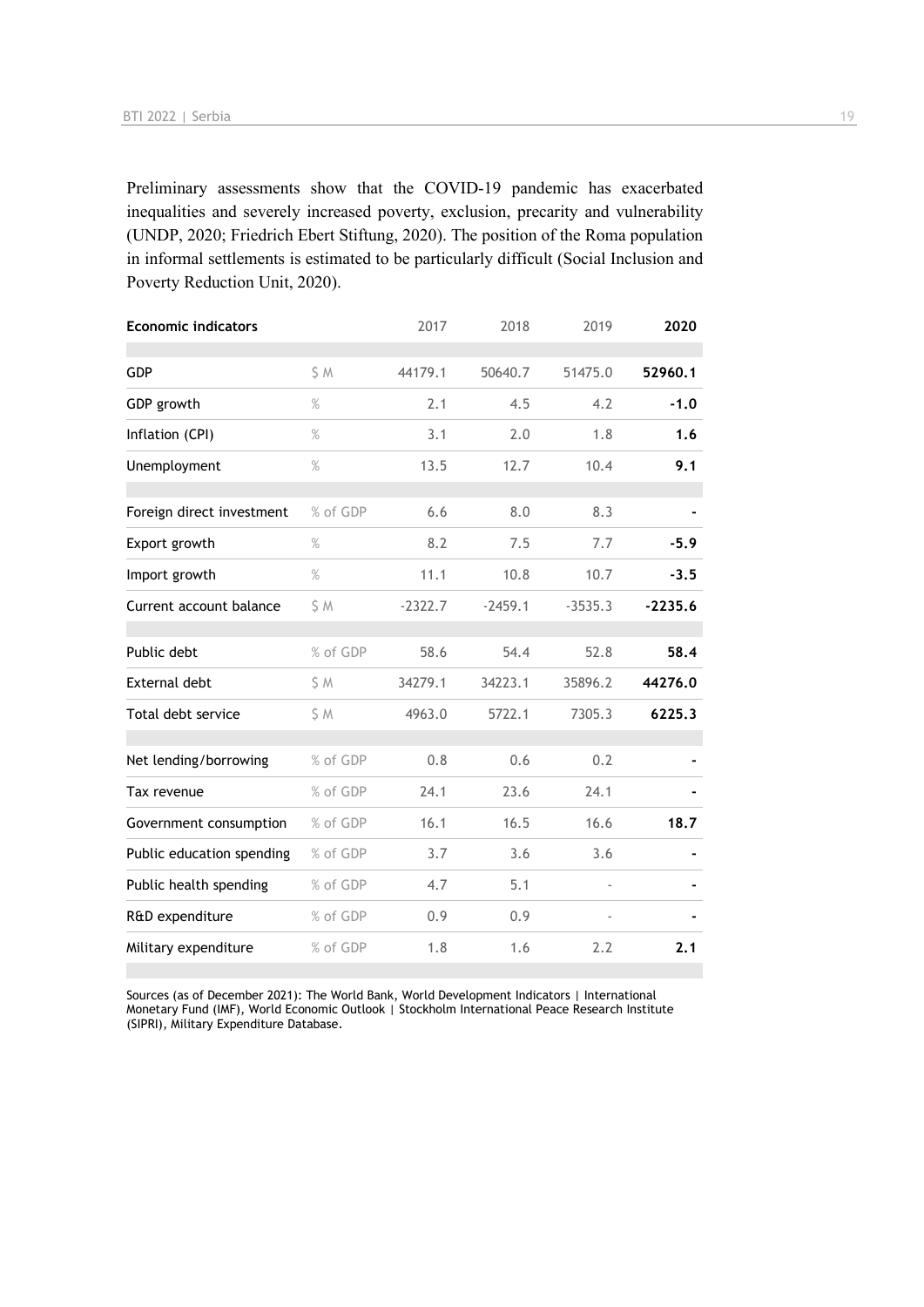#### **7 | Organization of the Market and Competition**

An institutional framework for market competition has been established and is mostly upheld in Serbia. The private sector contributes to greater share to GDP generation and employment. Nevertheless, the state has a pronounced role in the economy, with numerous state-owned enterprises (SOE) in strategic sectors. The state sector is usually inefficient, with an elevated wage bill and many companies rely on state support via budget transfers (e.g., direct subsidies or state guarantees for loans). There are issues with ensuring an equal playing field since companies with political connections can bypass rules. Legally, there is no discrimination based on the type of ownership (private or public). SOEs often enjoy regulatory benefits, especially regarding barriers to entry into network industries. With the exception of EU nationals, foreign persons cannot own agricultural land personally, but can do so through domestic legal entities.

Setting up a new company is easy and inexpensive – it takes seven days and seven procedures, and costs 2.3% of per capita income (World Bank, Doing Business 2019). Regulation for established companies is not business-friendly: administrative procedures are numerous and burdensome, often with overlapping authorities and regulations. Corruption and unfair treatment by state officials is widespread and enabled by centralized clientelist networks. The legal framework is inconsistent and prone to significant unexpected changes.

The shadow economy, measured as the tax gap, is almost equal to the formal economy in the field of product consumption and production, with VAT and income tax receipts being 20% lower than expected given macroeconomic indicators. Shadow employment in Q3 of 2020 stood at 17% of the total labor force (Labor Force Survey). The main drivers behind the shadow economy are the dual nature of the labor market, high tax wedge (especially due to the minimum social contributions, which are regressive for low wages and part-time employment), and the relatively high minimum wage compared to the median wage.

The legal framework for competition policy is mostly in line with EU regulations. The law on competition adopted in 2009 and last amended in 2013 established the Commission for the Protection of Competition in order to uphold anti-monopoly rules, although the implementation of the anti-monopoly rules remains deficient. The commission is an independent body charged with preventing restrictive practices, such as collusion agreements, and authorizing market concentration. The commission did not perform at full capacity in 2020, with the commission employing 55 people instead of the envisaged 70. Its work is undermined by the lack of relevant expertise. Political control by the executive remains the biggest obstacle. The commission is mostly passive and investigates a low number of cases. Prior to 2018, only seven instances of collusion and two instances of dominant position were investigated, most of which ended with acquittals. The commission is yet to give a single negative opinion on concentration.

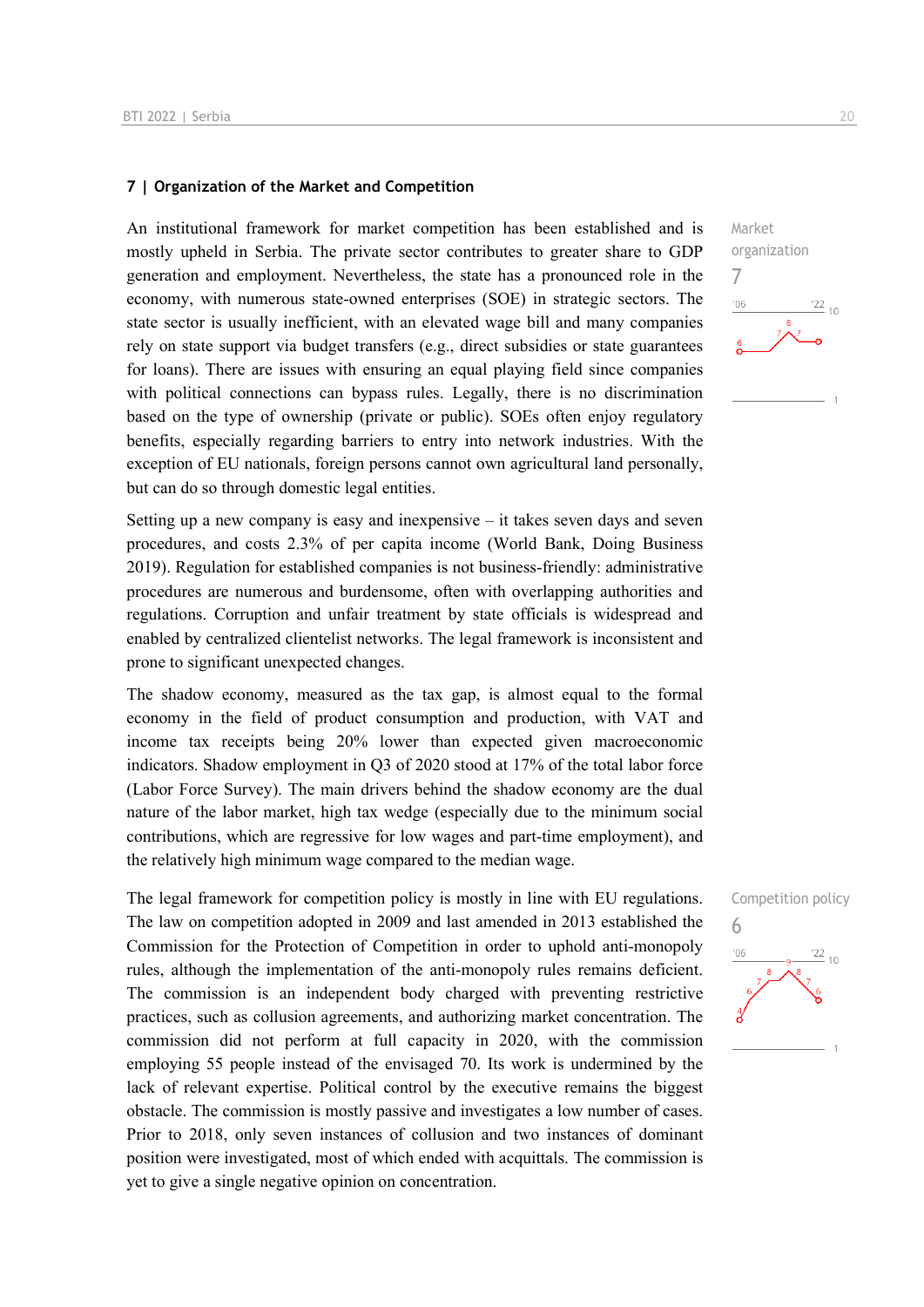State aid is a big problem for competition policy. The existing legal framework is mostly consistent with EU regulations but is scarcely implemented due to strong political pressure for financial assistance, which is channeled to SOEs, and FDI through subsidies and tax referrals. Total subsidies are high compared to other transition countries, standing at 2.2% of GDP in 2019, which significantly impacts on local competition. State aid is not transparent, which leads to alleged corruption.

Although there are no commercial monopolies per se, liberalization of network industries in which SOEs operate is very slow and below the level of EU transition countries, even though some progress has been made in rail freight, electricity and gas distribution.

Foreign trade is mostly liberalized, with a simple most favored nation (MFN) tariff rate of 6.4% (WTO trade profile). Since Serbia is a rare case of a European country that is not a member of WTO, the bulk of foreign trade is conducted via bilateral free trade agreements or generalized preferential schemes. Serbia's most important trade partners are EU member states, which account for 65% of total trade, followed Central European Free Trade Agreement (CEFTA) countries, which account for 20% of total trade. Smaller but still important trade partners are China, Russia and Turkey. In 2019, the free trade agreement with Russian was expanded to other members of the Eurasian Economic Union (EAEU), such as Belarus, Armenia, Kazakhstan and Kyrgyzstan.

Accession to the WTO has not been high on the political agenda. Serbia has banned not only the production of genetically modified products (GMO) but also their trade, which is incompatible with WTO rules. Tariffs for agricultural products are more pronounced than those for industrial ones, but the bigger obstacle to trade comes from non-tariff trade barriers in the fields of product standardization and certification.

Although international trade procedures are considered efficient (Serbia ranks 23rd for trading across borders in the World Bank's Doing Business 2020), the customs office is poorly organized and equipped, and uses obsolete electronic systems from 1996. The transit of goods has been improved with the New Computerized Transit System (NCTS), but the low quality of transport infrastructure (most notably rail and ports) still imposes barriers, as do long custom procedures at border crossings.

The Serbian banking system is considered to be solid and efficient. Historically, it dominates the financial system, since the capitalization of the stock market is low. The banking sector is under the supervision of the central bank, which imposes the Basel standards.

Currently, 26 banks operate in Serbia, while foreign banks dominate the market with 85% of total assets. In February 2020, the largest remaining state-owned bank and the third-largest bank (the Komercijalna bank) was sold to the Slovenian NLB

Liberalization of foreign trade 8  $10$ 

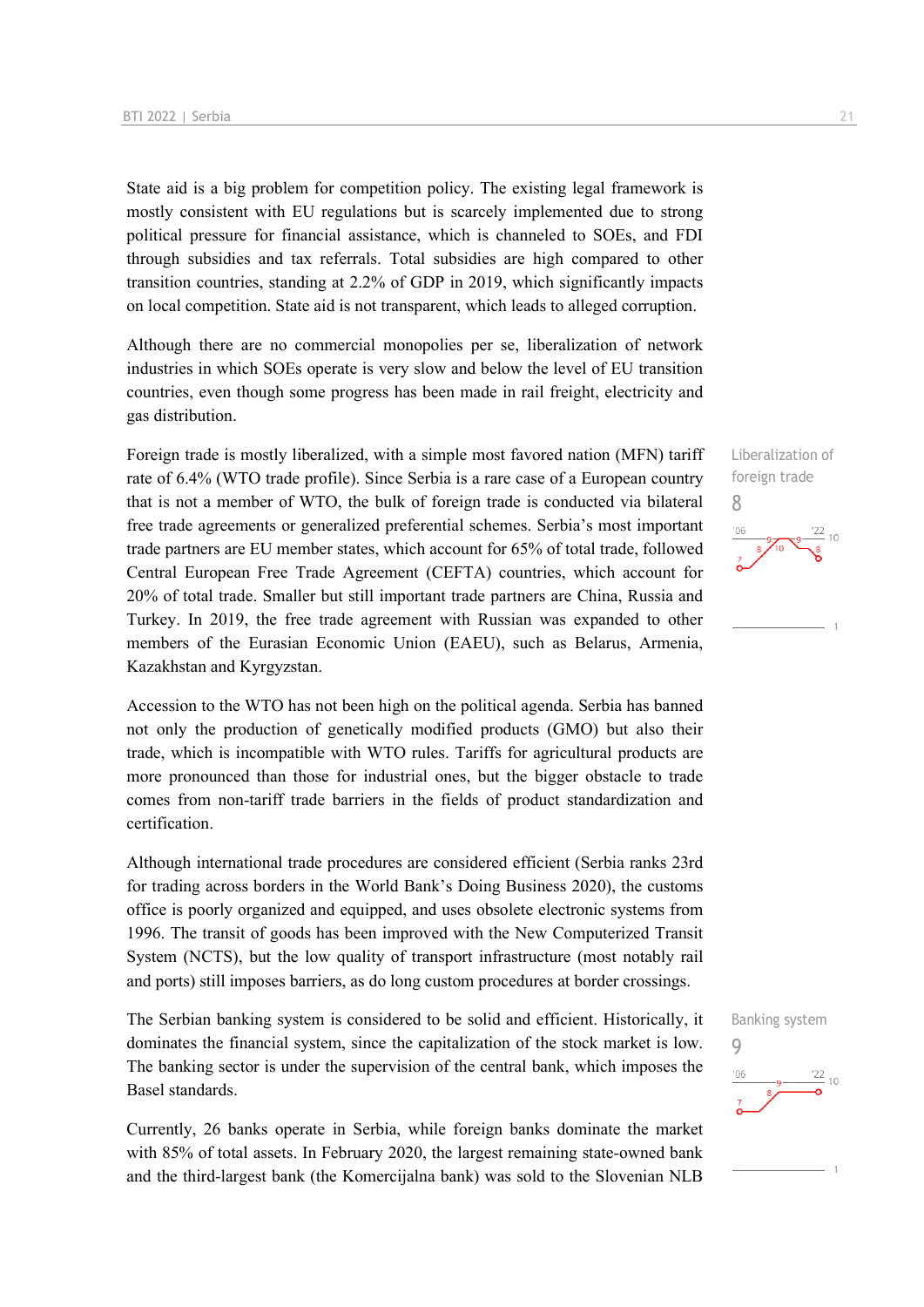bank, significantly decreasing the government's banking portfolio. Only three banks in specialized areas remain state-owned and account for less than 10% of the total bank capital.

The quality of the central bank's supervisory activities substantially increased following the 2013 bailouts. Serbia fully implemented the Basel III standards since 2015. Capital requirements are in line with international practice. The average bank capital adequacy ratio is above 20%, much higher than the nationally stipulated 12% or Basel III standard of 8%. Total bank net balance assets stood at  $634.8$ billion in 2019 (or 78% of GDP), an 8% increase over the previous year. The problem of a high proportion of non-performing loans, which peaked in 2012 at 21.5%, is now considered resolved following several waves of asset write-offs. The level of NPLs in December 2020 was just 3.4%. The central bank provided an optional five-month freeze on loans. Furthermore, the government supported the provision of loans through an extensive state guarantee scheme for bank loans, which aimed to support private companies hit by the COVID-19 crisis.

#### **8 | Monetary and fiscal stability**

In theory, the National Bank of Serbia (NBS) uses the monetary policy of inflation targeting. However, since the Serbian economy and financial system exhibits a high level of euroization, the monetary policy framework is ineffective, as most bank loans and savings are denominated in euros. Effective interest rates are influenced more by the European Central Bank (ECB) than the NBS. Recently, the NBS reoriented toward exchange rate targeting: high euroization effectively means a strong pass-through effect of the exchange rate on local prices, not only through imported goods but also through rents, salaries and the cost of capital.

Inflation has been low and stable at 2% or less since 2014, after peaking at 12.2% in 2012. In 2017, the inflation targeting band was narrowed from 4% to  $3\%$  (+/-1.5%) and CPI has remained within the band. The key policy rate of the NBS has steadily declined from 3.5% in 2018 to 2.25% in 2019. It was cut to 1% as part of the economic measures introduced to mitigate the economic fallout from the COVID-19 pandemic in 2020.

Foreign exchange is a managed or dirty float regime. The national currency, the dinar, has been relatively stable in recent years, with the exchange rate falling from RSD 123 per  $\epsilon$ 1 in 2016 to RSD 117.5 per  $\epsilon$ 1 in 2019–2020. The real effective exchange rate appreciated from 122 in 2017 to 127 in September 2020 (2005  $=$ 100), and the dinar remains overvalued by 20–30% against most foreign currencies. Foreign reserves are relatively high  $(E13 \text{ billion in } 2020)$ , which is enough to cover more than six months of imports, double the IMF minimum requirements.

Monetary stability 8 $\frac{22}{10}$  $-06$ Õя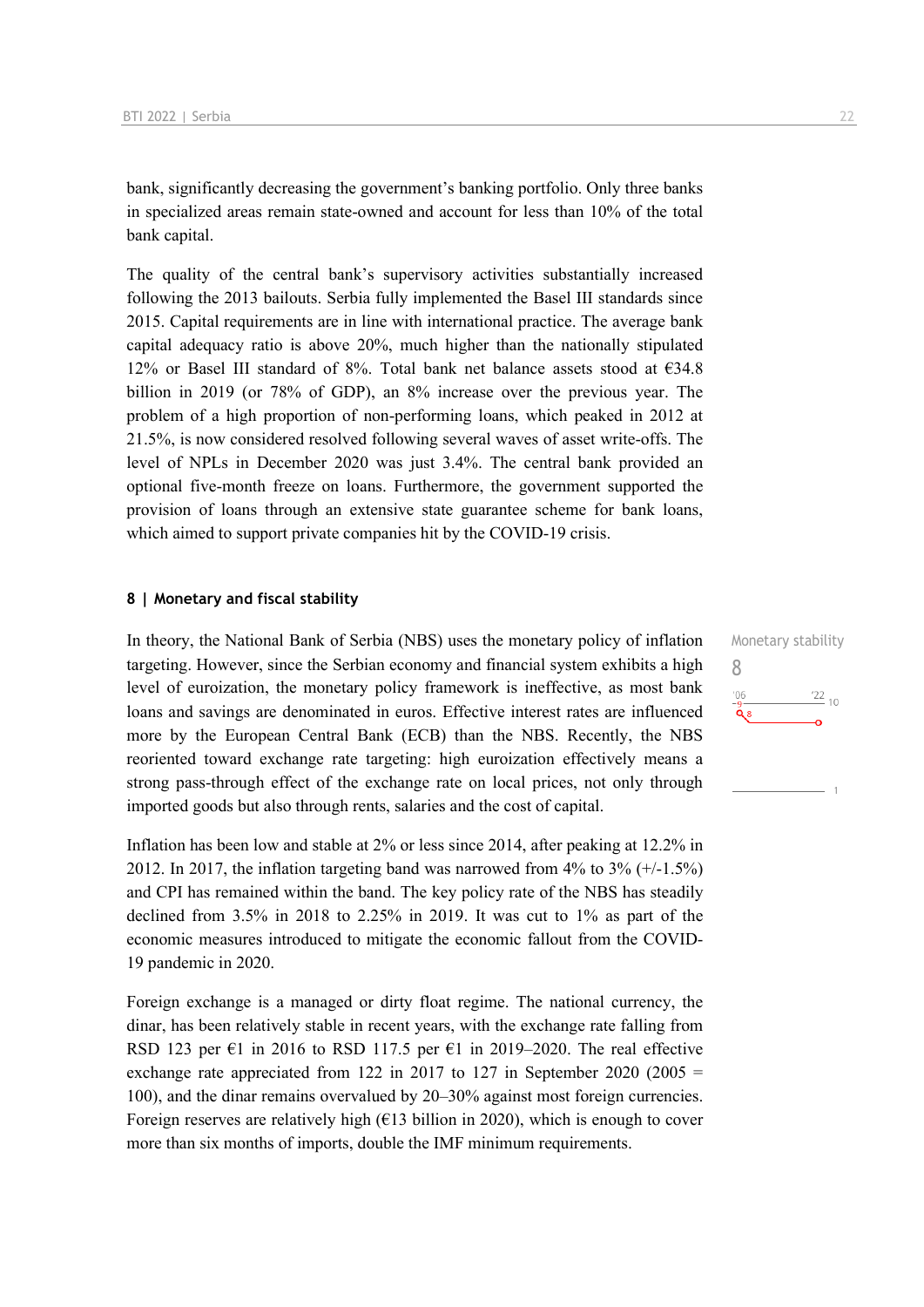Public expenditure is in line with most European countries, with general government expenses reaching 42% of GDP in 2019, down from 44.4% in 2016. Serbia has a significantly higher level of public consumption compared to other economies at similar levels of development (about 35% of GDP in Albania, Macedonia, Bulgaria and Romania).

Exports have recorded vigorous growth in recent years but so too have imports. Overall, the trade deficit has deepened, falling from -4.8% of GDP in 2018 to -6.9% in 2019. The total export of goods in 2019 reached  $\epsilon$ 23.3 billion (50.8% of GDP), while imports stood at  $\epsilon$ 28 billion (60.8% of GDP). The trade account deficit was offset by the financial account surplus following an inflow of FDI and foreign loans.

Serbia recorded a small budget surplus in 2017–2019 after a fiscal consolidation program curbed deficits. Public expenses on interest payments stood at 2% of GDP in 2019 because of the decrease in the overall level of public debt and the fall in interest rates caused by the European Central Bank policy. In 2019, Standard and Poor's, and Fitch increased Serbia's credit rating slightly to BB+ from BB in 2018, although Serbian government bonds remain non-investment and speculative "junk bonds."

Until recently, public debt was decreasing, falling from a peak of 70% of GDP in 2015 to 52% in 2019. This made public finances more secure and created the fiscal space for the government to introduce anti-recession measures in response to the COVID-19 pandemic. The government increased spending on medical supplies and workers' salaries, and implemented a wide range of economic measures during 2020, including government guarantees for bank loans, direct transfers to households and grants for private companies to retain workers. The government's anti-COVID-19 package is estimated to stand at 12.7% of GDP in total. Consequently, public debt increased to almost 60% of GDP by the end of 2020 and a moderate fiscal policy will be necessary to cut the high 7% of GDP deficit recorded in 2020 to a more sustainable level.

The transfer of  $\epsilon$ 100 to all adults as part of the fiscal stimulus was heavily criticized for being wasteful and non-targeted by economists. In addition, this program was implemented a couple of weeks before the parliamentary elections, making it look like a vote-buying mechanism.

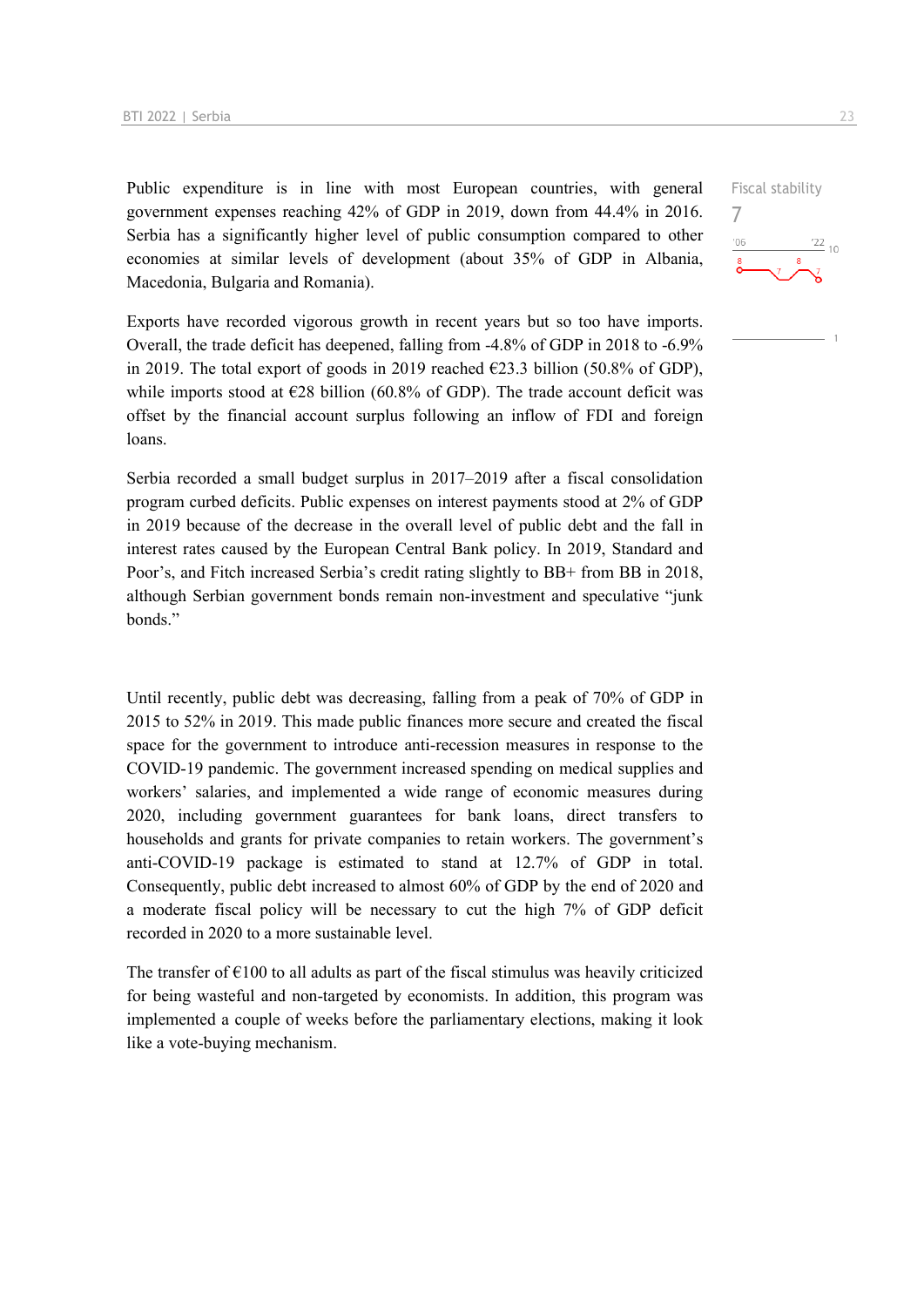#### **9 | Private Property**

The legal framework defining and protecting property rights in Serbia is mostly in place. However, its actual implementation faces many challenges. There are strong out-of-court influences on the judiciary and the Prosecutor's Office, mostly involving the political elite from the executive branch and businesspeople with political connections. This has a substantial impact on court proceedings and the protection of private property rights, the most infamous example of which is the Savamala case from 2016.

Courts are slow and inefficient, which leads to lengthy legal procedures that on average last 622 days, and costs can reach 40% of the value of the claim (Doing Business, World Bank). There are many commercial cases that last a decade or more and there is a significant backlog. Resolving insolvency is also inefficient, with a typical case lasting two years on average and a low recovery rate of one-third of the original claim (World Bank, Doing Business). First-level commercial courts often lack expertise and knowledge, especially in specialized areas such as intellectual property rights and tax rules.

Registering property is streamlined and Serbia ranks 58th by this parameter in the Doing Business report (World Bank). Land registries do not cover significant parts of the territory outside major cities and undeclared real estate remains an issue. An estimated 700,000 homes have been built without a building permit. Corrupt practices in courts and cadastral offices also pose a significant problem.

The restitution of private property seized after World War II is not finished, although it has continued. A total of 7,085 objects and 77,000 hectares of land had been returned to their rightful owners by October 2020. In some instances involving government development projects, pecuniary compensation was offered instead of the return of land, which led to legal disputes.

Private enterprises (including foreign and multinational companies) are the backbone of the Serbian economy. In recent years, the high inflow of foreign capital significantly increased the footprint of multinational companies in Serbia: 20% of private sector employees were employed by a foreign-owned company in 2019.

State-owned companies are still present in many industries, including those where government intervention is usually avoided in Europe (e.g., mining, agriculture, food processing and telecommunications). Network industries and utilities are fully controlled by the state. Many SOEs continue to enjoy a privileged market status or even an outright monopoly. The total number of SOEs with public duties (which cannot go bankrupt since the government is legally obliged to maintain the provision of their services) reached 549 in 2019, with approximately 115,000 employees, which is 10% of all employees outside of the public sector (Business Registers Agency).

| $\frac{122}{10}$ |
|------------------|
|                  |
|                  |
|                  |

Property rights

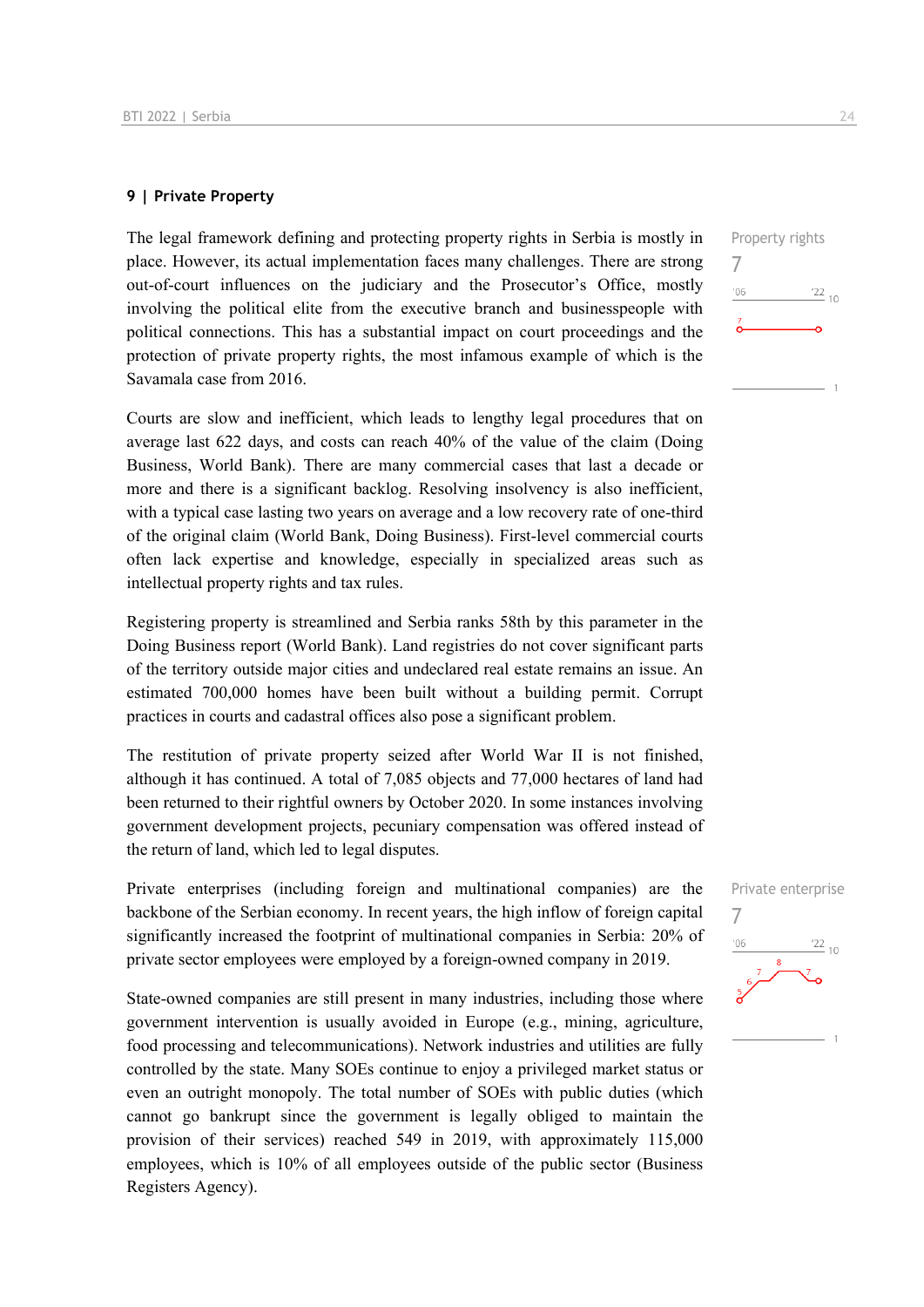Companies in the process of restructuring have been undergoing privatization or liquidation for quite some time, but this process has been very slow. Most of these 502 companies have been resolved since 2014 but the remaining companies still employ some 40,000 people. Investor interest in them is limited due to their poor performance, high debt and insignificant assets, but the government continues to support them in return for political support.

Privatization is not transparent, with many contracts hidden from the public, even when the commissioner for information of public importance stipulated that the reports must be published. In many cases, either the potential buyer was announced in advance of the tender or only one company showed an interest. Allegations of corruption involving privatizations have been numerous, but litigation has been limited – almost no one was investigated for the accusations raised by the European Parliament involving 24 dubious privatizations. Recently, a few enterprises were privatized, most notably the Bor mines were sold to the Chinese SOE Zijin, Komercijalna bank was sold to the Slovenian bank NLB and the concession of Belgrade airport was sold to the French company Vinci.

During the COVID-19 pandemic, the government refrained from equity stakes and mostly concentrated on providing pecuniary transfers to companies through its job protection program. The only exception was the national airline, Air Serbia, in which the government increased its equity from 51% to 82% through a recapitalization program, although the government has not published a plan for the future of the company and the role of the previous strategic partner, Etihad.

#### **10 | Welfare Regime**

The social safety net in Serbia is based on mandatory social contributions for health care and retirement insurance. Retirement benefits are envisaged to be the main source of income for people in old age, with high-income replacement rates, depending on the average wage during one's working life and the number of years worked. The average pension is 50% of the average net wage in the country. The mandatory retirement age is 65 for men and is being slowly increased to 65 for women. The minimum threshold of 15 years of paid contributions leaves approximately 250,000 elderly people without benefits. The system provides relatively good coverage, leading to lower poverty levels among the elderly than among the population at large. The government has recently returned to the Swiss formula, tying the future increase in retirement benefits to economic performance.

Demographic changes, most notably the low fertility rate (1.49 children per woman in 2018) and high emigration rate have led to a significant decrease in population. This has put more pressure on the already stretched welfare system due to the increase in spending on health care and retirement benefits, which fall on an evershrinking working-age population. Total pension transfers stood at 10.3% of GDP in 2019, a significant reduction from its 2014 peak (12.2%).

Social safety nets 7 $106$  $\frac{22}{10}$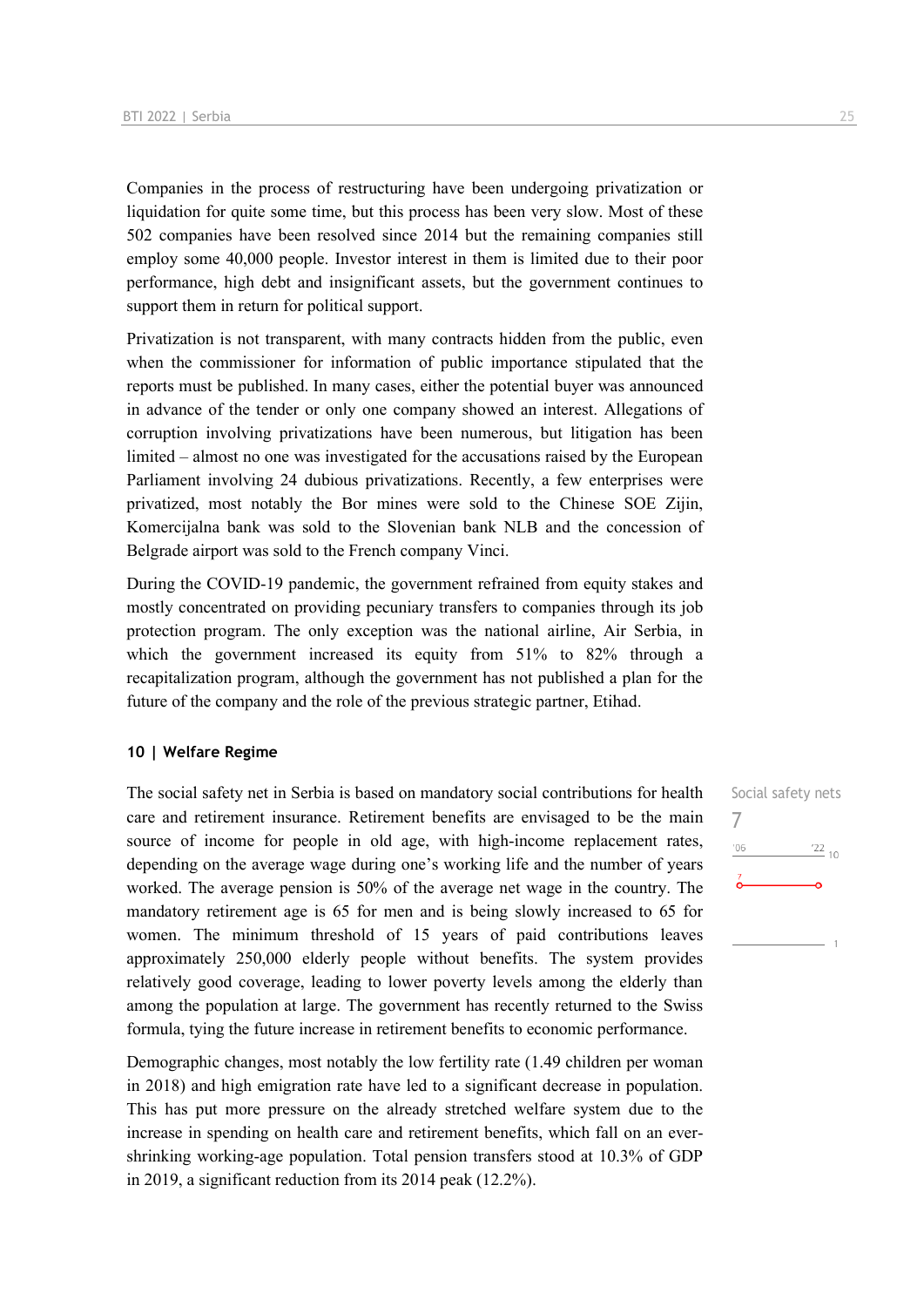The health care system is considered inefficient and expensive, with total health care expenditures reaching 9.1% of GDP in 2016 (World Development Indicators), significantly above the regional average of 6%. Serbia ranks 18th in the European Health Care Consumer Index 2018, with recent improvements due to the dissemination of an electronic special care booking system, which curtailed waiting times and introduced electronic prescriptions, and further investments in radiology equipment. However, overall health care outcomes have not improved and the perceived level of corruption in the state health care system is high.

There are many special programs aimed at certain segments of the population (e.g., students, disabled persons and army veterans) and various social goals apart from only poverty alleviation. Numerous bureaucratic procedures often prevent citizens who are entitled to various social assistance programs from exercising their rights. The Tested Financial Social Assistance program does reach households with the lowest incomes, but with somewhat limited coverage.

Although simulations that take government support schemes into account found that the COVID-19 crisis is likely to increase poverty by 0.7 percentage points, it is also estimated that the increase in poverty could have been limited with a much smaller budget by targeting the most vulnerable groups for a longer period (World Bank, 2020).

During the COVID-19 pandemic, the government introduced a broad job protection program, providing pecuniary transfers to support the wages of private sector employees and two universal transfer programs that provided one-off lump-sum payments. The former included transfers of RSD 5,000 (approximately  $\epsilon$ 40) to all retirees and the second included a transfer of  $E100$  to all individuals above the age of 18. This program was advertised as a means of supporting private demand and thereby boosting economic recovery, not as a social assistance program.

The government has adopted the Strategy for the Social Inclusion of Roma (2016– 2025) and Strategy for Improving the Position of Persons with Disabilities (2020– 2024). The accompanying action plans are yet to be adopted. The adoption of the new Law on Gender Equality has been delayed, but it has been announced that it will be carried out in 2021 along with amendments to the Law on Prohibition of Discrimination.

In 2019, most complaints to the commissioner for the protection of equality addressed discrimination in employment or at work (32.2%), proceedings before public bodies (21.8%), and education and vocational training (14.3%). Complaints most often mentioned discrimination based on disabilities, gender and health status.

Equal rights of men and women are guaranteed by the legal system and official state policies. Gender inequality still exists in labor affairs and public institutions. According to the Global Gender Gap Report issued by the World Economic Forum,

## Equal opportunity 7 $-06$  $\frac{22}{10}$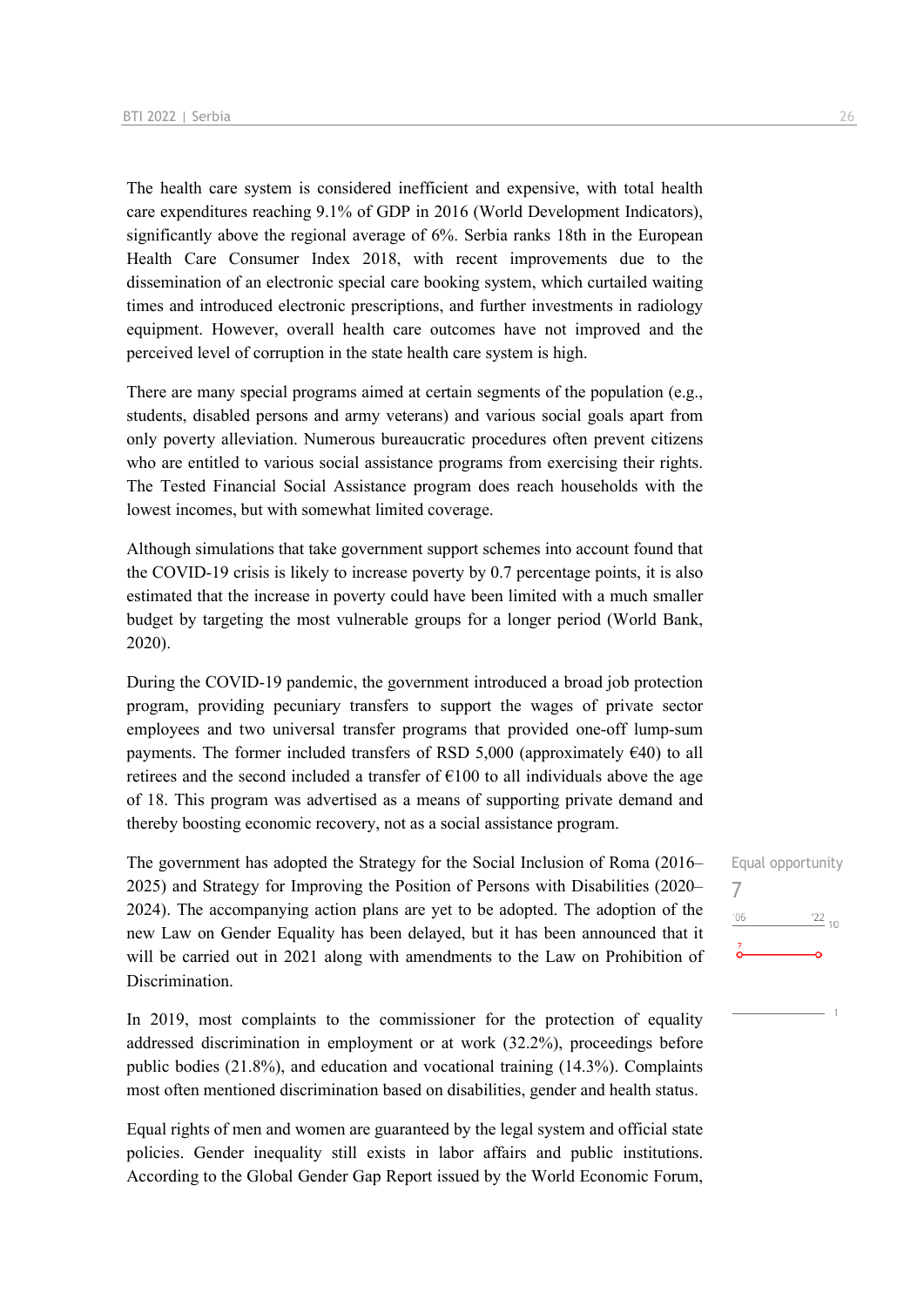out of 153 countries, Serbia ranked 78 concerning wage equality for similar work, and 82 concerning the percentage of women among legislators, senior officials and managers. In 2020, laws on local and national elections were amended to require electoral lists to comprise at least 40% men and 40% women.

In the 2018 Gender Equality Index, Serbia ranked below the EU average (55.8 compared to 66.2). The largest gaps are in the domains of power, time and money, with smaller gaps in the domains of health, knowledge and work. The female labor participation rate is significantly lower than the rate for men  $-61.3\%$  compared to 76.1% – and unemployment is slightly higher for women – 9.9% compared to 9.2% (Labor Force Survey III quarter 2018). The adjusted wage gap is 12.5%, after controlling for differences in educational and job characteristics (Anić and Krstić, Economic Annals 2019). There is a negligible gender gap in education, with women completing 15.3 years of schooling on average compared to 14.2 years for men (UNDP Human Development Report).

The Roma community faces a high level of discrimination, particularly in education and employment. Recent data (UNICEF, 2019) shows that only 7% of children from Roma settlements aged 3–4 attend an organized early childhood education program and, while 92% of children of primary school age from Roma settlements attend school, only 28% attend secondary school. The Roma are defined as a hardto-employ category by the National Employment Service.

#### **11 | Economic Performance**

Serbian GDP recorded a growth rate of 4.2% in 2019. After several years of stagnation, economic growth picked up after 2016, relying on the positive external situation (e.g., low-interest rates and growth in the eurozone), a relatively high inflow of foreign capital and increased investment in public infrastructure. However, once one-off events are discarded, the baseline economic growth rate is moderate at 3.5% of GDP, considering the country's low level of economic development and higher growth achieved by Serbia's regional peers. Growth is widespread across the economy but is most visible in construction, agriculture, manufacturing and ICT services. Prices are in line with the central bank target (the CPI increased by only 2% in 2019).

The economic situation in 2020 was impacted by the COVID-19 pandemic: many supply chains were cut, economic partners from Europe experienced a deep recession and domestic private demand was cut due to the measures introduced to stop the spread of the coronavirus. However, the Serbian economy contracted approximately 1.5% and did not experience as deep a recession as many other countries in the region because of the structure of the local economy, which combines a high share of essential products such as food, and a low share of tourism, hospitality and high-value-added manufactured products in GDP. Exports grew strongly at 10% in 2019 (National statistical office), but imports also

Output strength 6 $n<sub>0</sub>$  $\frac{22}{10}$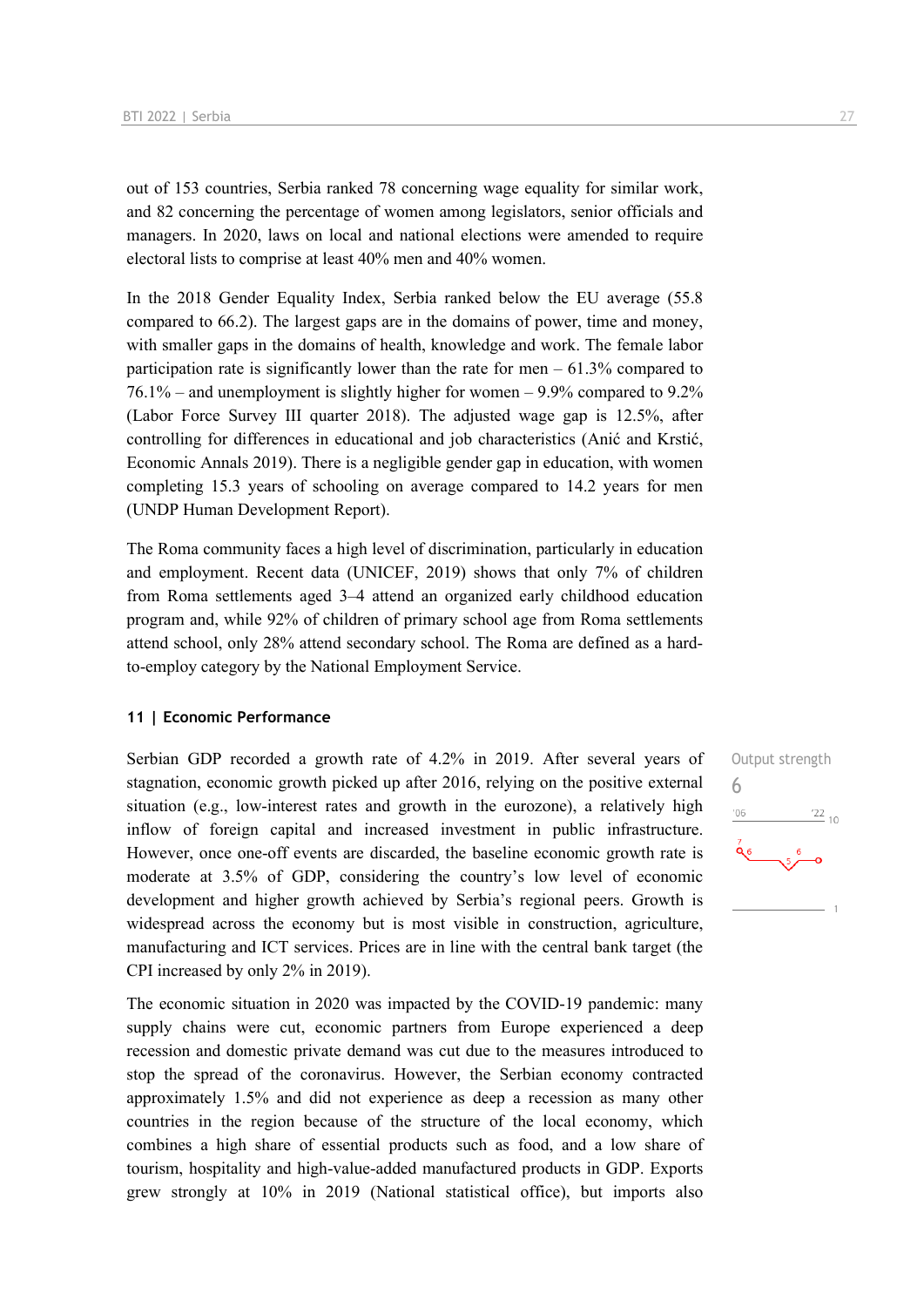increased at a similar rate. Serbia has experienced a trade deficit due to high capital inflows (e.g., remittances, FDI inflows and bank borrowing), which rose to -6.9% of GDP in 2019.

Serbia remains one of the poorest countries in Europe in terms of GDP per capita, which was slightly above \$18,800 in PPP, only exceeding Albania, and Bosnia and Herzegovina in Europe. Investments are low compared to other transition countries, reaching 22% of GDP in 2019, up from 17.7% in 2015 (IMF). This rise reflects more efficient public infrastructure investments and higher FDI, with the increase in FDI attributable to state aid programs that provided subsidies for each new job created and low labor costs. FDI is high by regional comparison – the inflow of FDI amounted to 8.3% of GDP in 2019 (World Bank). However, the total FDI stock is low compared to other Central and Eastern European (CEE) countries, reaching €36.5 billion (National Bank of Serbia) or below €5,200 per capita in 2019.

Unemployment plummeted to 10.3% in 2019, after peaking at 25% in 2012. Although the unemployment rate for men and women is almost identical, the female inactivity rate is substantially higher (38% compared to 23% for men). This is attributable to the lower retirement age and longer time spent in school but also to traditional family roles involving child-rearing and caring for the elderly and sick relatives. The NEET (not in employment, education, or training) rate stood at 12.5% in 2019 for 15- to 25-year-olds. Active labor market programs are limited and receive little funding, less than 0.8% of GDP in 2018.

#### **12 | Sustainability**

The Serbian government has not prioritized environmental policy. Serbia needs to enhance its administrative capacities in order to intensify enforcement, and more effectively implement environmental legislation and policies, especially with regard to closing non-compliant landfill sites; investing in waste reduction, separation and recycling; improving air quality monitoring; advancing river basin management; and preparing for the Natura 2000 strategy (European Commission Serbia Country Report 2020).

The system for financing environmental protection and climate change remains far from functional. Budget allocations for environmental protection are lower than required. The Report of the Fiscal Council states that in 2019 the government had the fiscal space to increase investment in communal infrastructure and the environment but chose not to do so. Over the past nine years, national and local governments have spent around €487 million, which were primarily gained from environmental taxes intended for purposes other than environmental protection. In 2020, the Green Fund was repealed at the national level. Although the country is a member of the Energy Community and committed to achieving carbon neutrality, investments in the coal sector remain very high, amounting to  $\epsilon$ 41.7 million in 2019.

Environmental policy 5 $\frac{22}{10}$  $-06$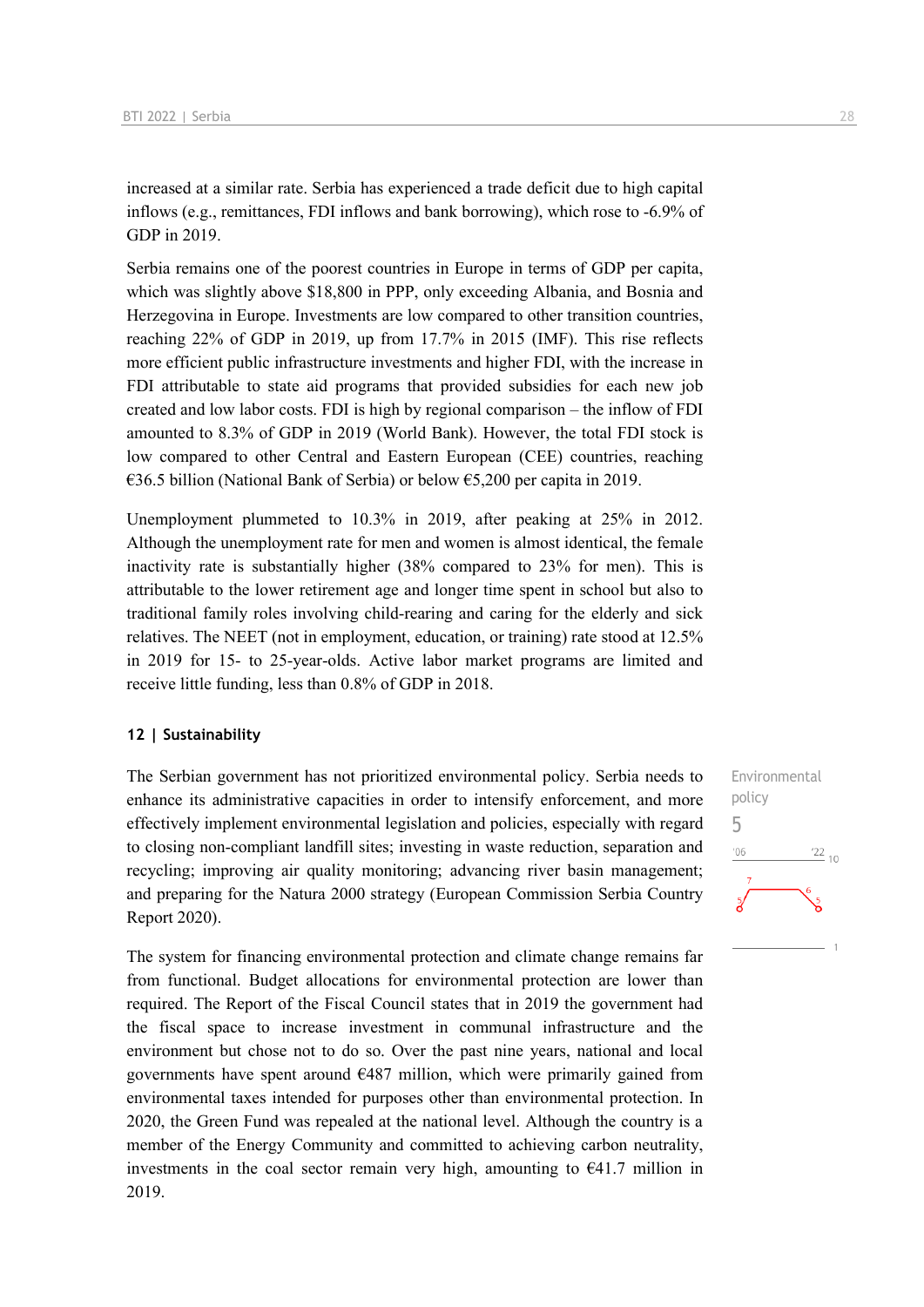The legislative framework to secure the protection of the environment against the harmful effects of plans and projects has still not been improved. Public interest and/or participation remains limited and rarely has any effect or leads to the engagement of the judiciary. Citizen initiatives related to participation in environmental decision-making are growing, with some initiatives reaching the national level (e.g., the citizens' movement Odbranimo reke Stare Planine on the issue of constructing mini-hydropower plants without the participation of local communities).

According to the Serbian Environmental Protection Agency, approximately 2.5 million people (one-third of the population) have been exposed to excessively polluted air and this issue is rapidly gaining public attention. In January 2020, when air pollution peaked, the Serbian government established the Working Group for the Systematic Solution of Air Protection Issues. So far, the working group has failed to draft any meaningful measures to address the most significant contributing factors to air pollution. The challenges of waste management remain the same: poor control of the use of groundwater, poor control of the use of river sediments, and illegal and unregulated construction along rivers. Untreated industrial wastewater remains a key cause of groundwater and soil pollution.

Public expenditure on education stood at 3.6% of GDP in 2018 (World Bank). A fiscal austerity program ended in November 2018 as wages were increased, with further wage increases introduced in 2019–2020, which is expected to raise educational expenses and bring them in line with the Strategy for Education Development's (2012) 6% target for 2020.

Primary and secondary school enrollment rates are high (95% and 92% in 2018, World Bank) as are the overall literacy rate (98.8%) and the median years of schooling (11.2, U.N. Human Development Report). The U.N. Education Index (0.783 in 2019) has increased and is around the regional average. However, many 15-year-olds score poorly: 38% fail to achieve the minimum requirement for reading and science, and 40% do not achieve the minimum for mathematics (PISA, 2018).

Primary and secondary schools continue to be financed through antiquated expenses formulas. A per capita financing reform supported by the World Bank was abandoned due to political pressure from trade unions. Due to the prevalence of small schools, significant resources are spent on salaries, with little remaining for investment in equipment. Teacher salaries are close to the average wage in Serbia but remain flat over one's career, providing few incentives for good performance.

The tertiary education enrollment rate was 68% in 2018 (World Bank). However, according to the last available census data (2011), only 10.6% of the general population holds a university degree. There are nine public universities and 50 public colleges, and 10 private universities and 24 private colleges. Most students

Education policy / R&D 7 $\frac{22}{10}$  $'06$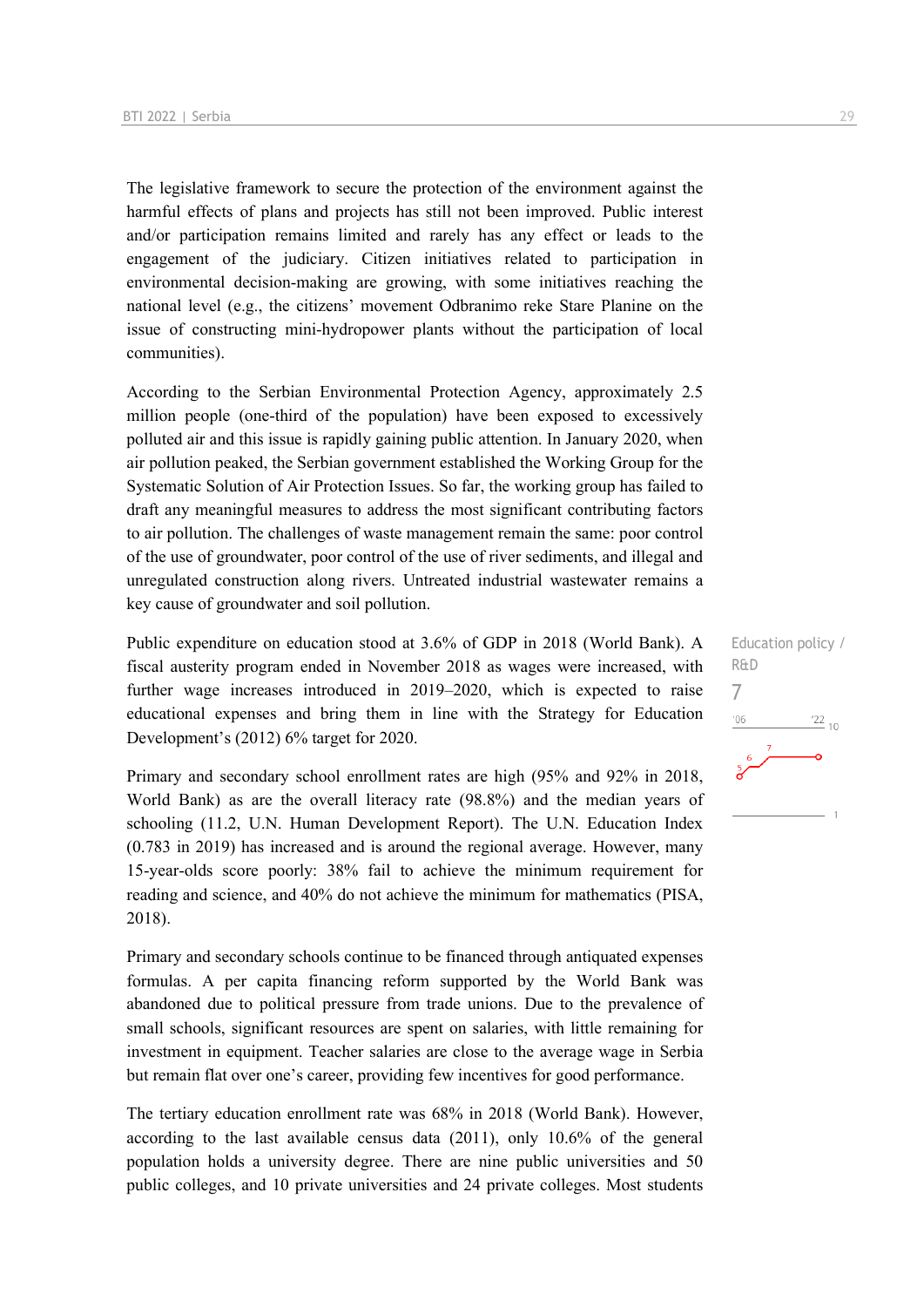(86% in 2019) are enrolled in public universities. Only the University of Belgrade is included in international rankings (401–500 in the Shanghai University World University Rankings). Several prominent cases of corruption and the plagiarism of PhD theses have surfaced for which the official response has been slow. There is a widespread perception that universities are not connected to the wider economy and thus do not provide students with employable skills.

Expenditure on R&D (0.9% of GDP in 2019) has increased and is in line with other Central and Eastern European transition countries but lag significantly behind the EU-28 average (2.2%). The public sector is the source of most R&D funding, as the private sector accounts for only 10% of funds. However, this data can be misleading due to practices of reporting investments and business expenses under R&D, since the tax code does not provide sufficient incentives for these activities.

The total number of patent applications was 290 in 2019 (World Intellectual Property Organization) and Serbia ranked 53rd in the Global Innovation Index 2020, a small improvement compared to the previous two years. The recently proposed Strategy for Science and Technology (2021–2025) outlines increased investment in R&D, in particular through intensifying cooperation with the private sector.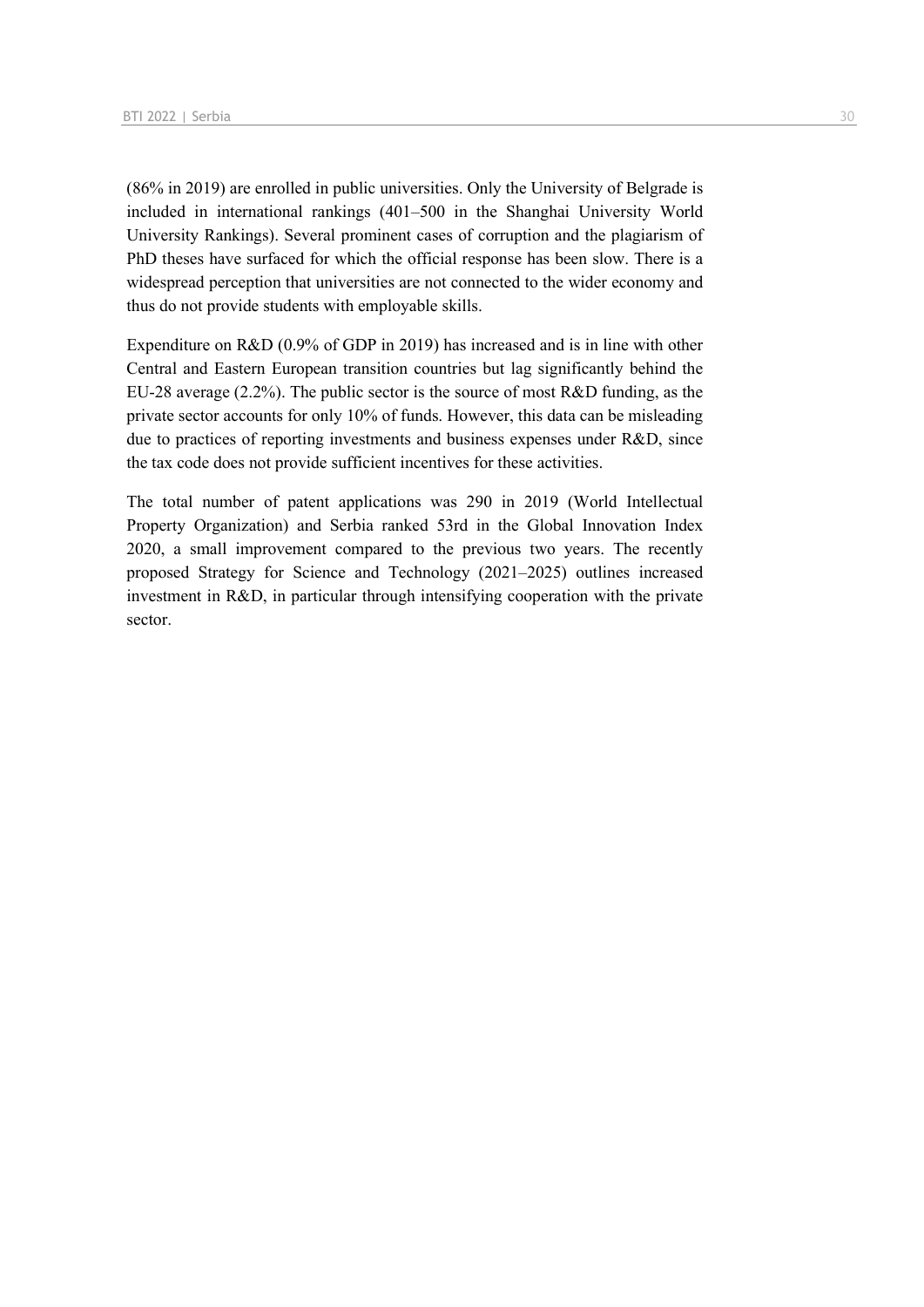### Governance

## I. Level of Difficulty

Structural constraints on governance remain significant in Serbia. The impact of the economic crisis a decade ago can still be felt – job quality and security have decreased, while until recently wages remained stagnant in real terms. Serbia experienced sluggish economic growth and only in 2016 did it reach its pre-crisis level of GDP. Emigration from the country is high, not only among the young and educated but even among more senior and less qualified workers; the most visible impact of this social change is on the health care system.

Economic issues such as unemployment and low wages (alongside corruption) remain the most important issues in public opinion polls. Governance capacities are significantly undermined by the clientelistic nature of hiring and promoting civil servants, which negates meritocracy. The workforce is relatively well educated compared to other countries with a similar level of GDP per capita.

The dissolution of Yugoslavia, and the ensuing conflicts and international sanctions, had a heavy toll on Serbian society. Serbia accommodated 740,000 refugees and displaced persons, adding up to nearly 10% of the population (UNHCR survey 1996). In addition to several hundred military and civilian casualties, the military action in 1999 had a devastating effect on the economy. The Serbian economy has yet to reach its pre-1989 level of GDP (approximately 80% in 2019).

Parts of Serbian society are deeply conservative, which inhibits the process of modernization. The dissolution of Yugoslavia and especially the unresolved the status of Kosovo were a traumatic experience for a significant proportion of the population, with the population torn between cooperation with the East and the West. This became even more pronounced during the COVID-19 pandemic, particularly when Serbia received assistance and vaccines first from China and Russia, and later from the United States and the European Union.

Although natural disasters are rare, the floods in 2014 led to 33 deaths, more than 30,000 people being evacuated and an estimated damage of 2–3% of GDP. Infrastructure is deficient due to a lack of investment since the 1990s. For overall quality of infrastructure, Serbia ranks 75 out of 138 countries (World Economic Forum, Global Competitiveness Report 2017–2018). Although recent investments in public transport have cleared some bottlenecks, overall public infrastructure

**Structural** constraints

 $^{22}$  10

5 $n<sub>0</sub>$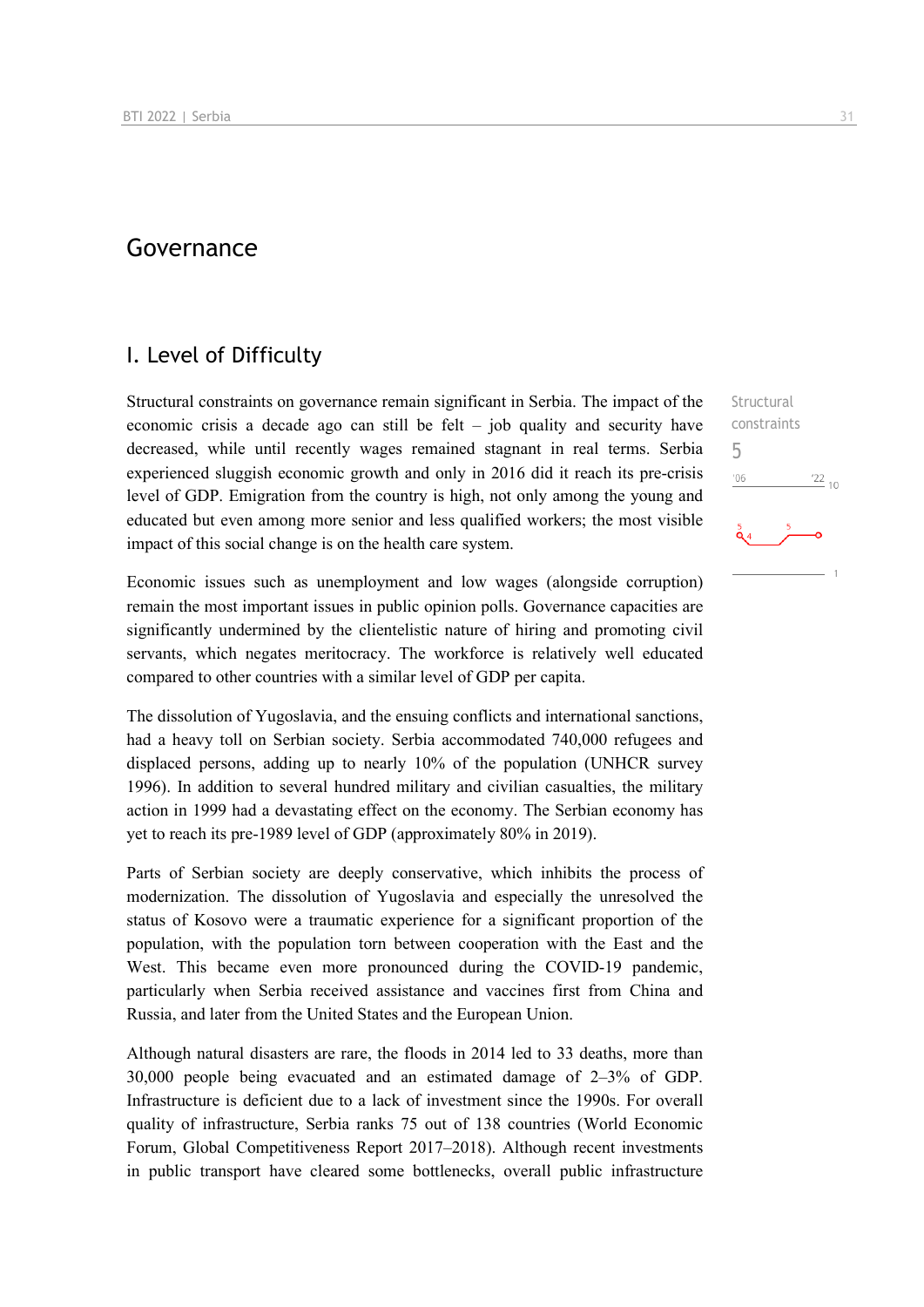remains underdeveloped in comparison to EU member states in the region, while infrastructure in areas such as public services, the environment, health care and education is yet to gain policy attention. Total public investment has risen slowly to 3.5% of GDP in 2018 from a low of 2.5% in 2013, but part of this increase has been used to finance new military equipment.

The effect of the pandemic on the economy has been mild, with GDP contracting by 1.1% in 2020. COVID-19 cases per million inhabitants was above the European average, although deaths per million inhabitants was below (58,000 cases and 591 deaths, as of January 31, 2021). However, these figures are disputed, investigative journalists have found evidence of the underreporting of COVID-related deaths – total mortality in 2020 was 14,000 above the annual average.

Civil society traditions in Serbia are rooted in dissident movements that began under communist rule and were later directed at the Slobodan Milošević regime. There are 33,463 citizen associations, 911 endowments and foundations (2,090 new associations, four endowments, and 70 foundations were registered in 2019). The overall environment for civil society has deteriorated in recent years. Violations of freedom of association, expression and assembly have been recorded by the Monitoring Matrix on Enabling Environment for Civil Society Development for Serbia. Since 2017, an increasing number of government-organized nongovernmental organizations that are closely related to political parties have been set up. Although the framework for transparent state funding of these CSOs exists, there are gaps in the framework, which has been subject to misuse, especially at the local level. Further efforts are needed to ensure systematic cooperation between the government and civil society (European Commission, Serbia Country Report 2019). Citizens report a fairly low level of trust in CSOs' capability to solve problems. The establishment of government-organized NGOs (GONGOS) has also been recognized as a negative trend.

Laws regarding planning and local self-government, as well as several additional bylaws have introduced new modalities for CSO participation in policy development and decision-making. Further operationalization (e.g., additional bylaws and amendments to the related legal acts) and new approaches (e.g., an eportal for citizen participation in decision-making) to the implementation of this framework are needed.

The greatest polarization in Serbia is related to the political conflict between the ruling coalition and the extra-parliamentary opposition. This has resulted in a total lack of dialogue, a parallel system of information, and waves of protest and unrest. The COVID-19 crisis did not have a significant effect on the confrontational nature of politics, the mobilization along existing cleavages and violent confrontations. Protests were initiated in response to the measures announced as part of the second lockdown, which was introduced to tackle the COVID-19 pandemic. The protests in July 2020 were violently suppressed by the police forces.

4

Conflict intensity 4 $\frac{122}{10}$  $06'$ ⊸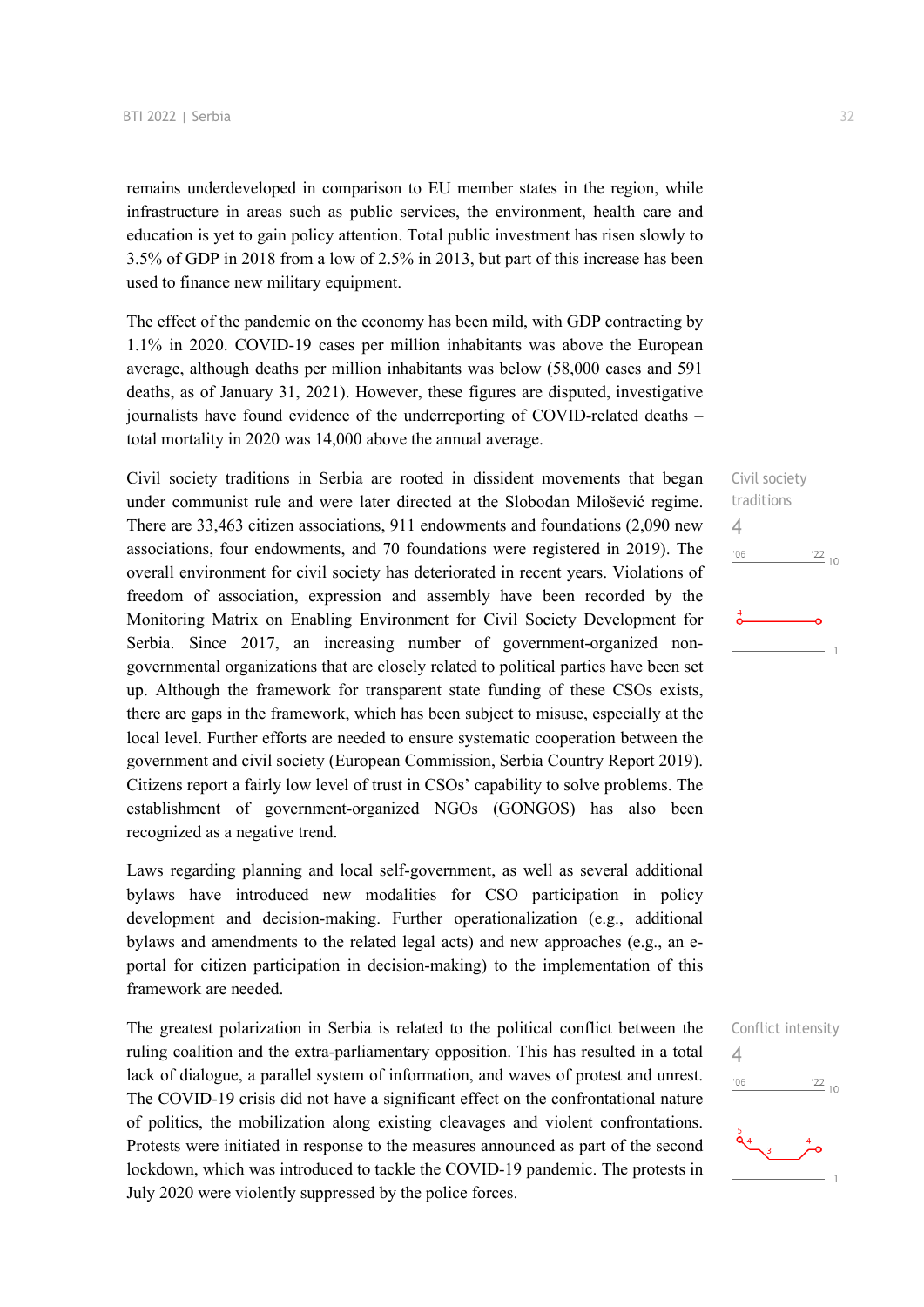Serbian society and the political elite continue to be polarized along ethnic issues, such as the question of an independent Kosovo and relations with neighboring countries. Prominent issues (related to ethnic and religious conflicts) from a few years ago – such as the status of the Autonomous Province of Vojvodina, and tensions in Novi Pazar and with the neighboring local self-government units in the southeast of Serbia – have disappeared. Polarization based on economic and social status is rising, particularly in the southeast and southwest of Serbia. Over the last 10 years, local self-government units in the southwest and southeast of Serbia have lost around 700,000 inhabitants. Polarization also exists in relation to international issues (e.g., EU accession, and relations with Russia and neighboring countries) and domestic policies (e.g., capital projects, rule of law, crime and scrutiny measures).

## II. Governance Performance

#### **14 | Steering Capability**

In December 2019, the government launched the Serbia 2025 Program, a five-year development plan involving investments worth over  $E14$  billion. However, Transparency International Serbia has suggested that, rather than being a strategic document, the plan merely constitutes a "statement of reform vision."

The government elected in 2020 established six priority goals: 1) fighting COVID-19 and strengthening the health care system, 2) maintaining the vital interests of Serbs in Kosovo, 3) tackling organized crime and maintaining the independence of decision-making in Serbia, 4) strengthening the rule of law, 5) speeding up reforms on the path to EU accession, and 6) strengthening the economy. Most of the goals were carried over from the previous government's goals.

The COVID-19 pandemic has impacted on the prioritization of policies, especially in health care policy (e.g., support for health care systems to provide pandemicrelated services), and economic measures to support individuals, SMEs and economic sectors most severely hit by the crisis.

The national plan for the adoption of the EU acquis and the government annual work program has still not been synchronized, despite the expert community's frequent critiques.

#### **Ouestion** Score

## Prioritization 6 $\frac{22}{10}$  $-06$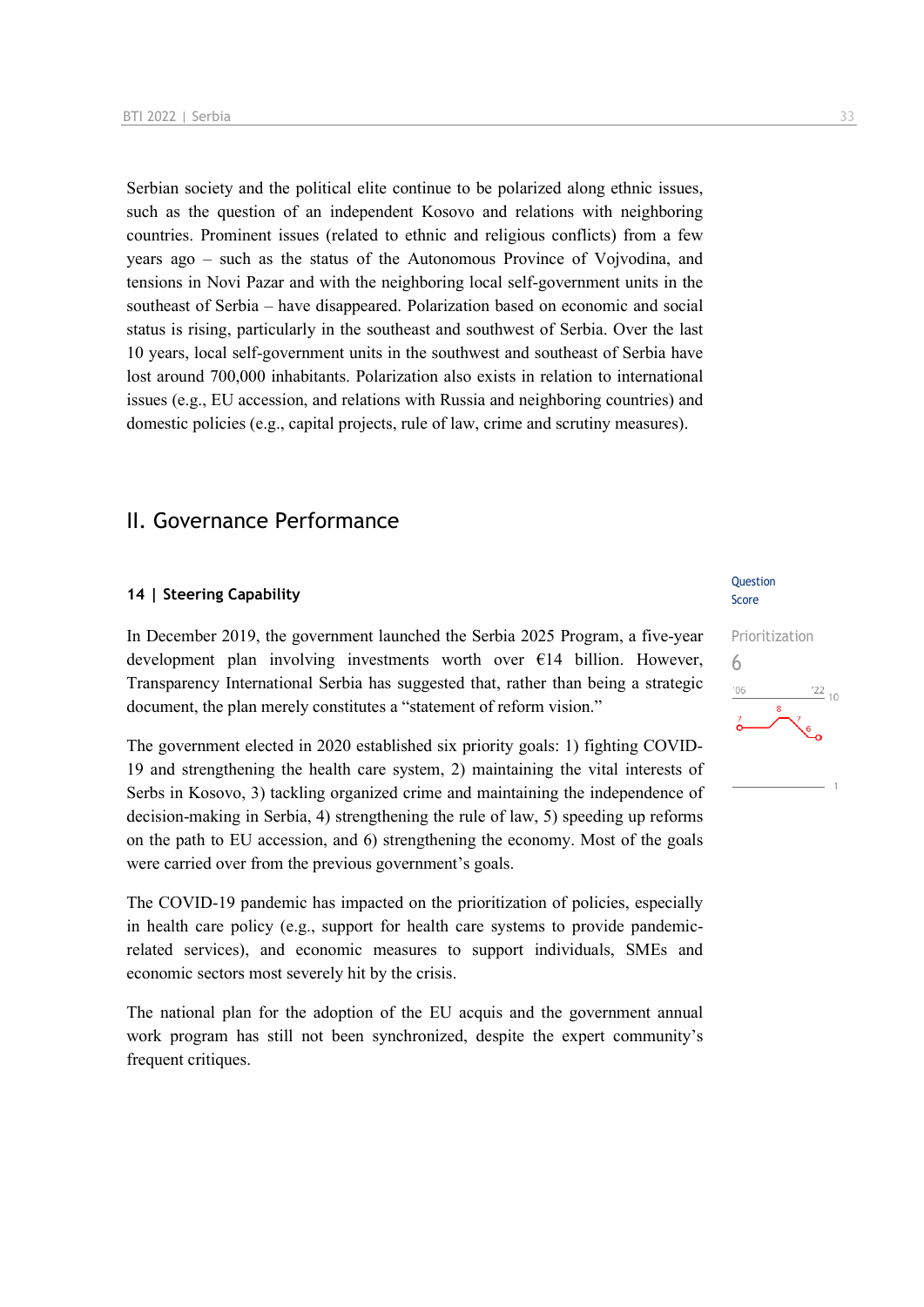The government is struggling to consistently pursue or achieve its policy goals because of frequent elections and a lack of structured dialogue. Changes in government, the large turnover in professionals and experts across all levels of governance, the lack of dialogue, and the difficulties associated with incorporating non-government actors in the determining priorities pose hurdles to the process.

The capacity of the executive branch needs strengthening for inclusive and evidence-based policymaking, and the monitoring of policy implementation. The capacity for administrative data collection and its systematic use in policymaking varies between ministries. Impact assessments are not consistently applied prior to submitting documents to the parliament. There is no formal system for monitoring the achievement of government goals, which is only done in particular policy areas by non-state actors (CSOs or international organizations).

The finalization of the EU accession process remains one of the nominal strategic goals of the government. However, Serbia failed to adopt or close any negotiation chapters in 2020, while only two chapters were opened in 2019 (financial services and the free movement of capital). While one of the key strategic priorities for the new government is to finish the EU accession process, the current state of democracy and the weak rule of law explain the slowness of the reforms. The last report on the progress of the National Program for the Adoption of the EU Acquis (NPAA) was published in November 2019 according to which the government had so far adopted 49% of regulations.

Serbia is one of the few countries in Europe that suspended its parliament during the COVID-19 pandemic. All government decisions took the form of decrees, without clear and transparent parliamentary procedures supported by careful explanations and related data. Declaratively, the government continued to pursue all six priorities announced in 2020. But, in practice, the focus was on supporting the health care system and mitigating an economic contraction – the result of these attempts is yet to be evaluated.

The policy process has many flaws, stemming from the unwillingness of the government to let independent outsiders participate or its discretionary powers be constrained. Therefore, civil society organizations (CSOs) and even independent state bodies (e.g., the Fiscal Council, the Anti-corruption Agency and the State Audit Institution) are not embraced as partners in policy planning and implementation. Dissenting expert opinions are used as a pretext by high-ranking politicians and government-supported tabloids to personally attack members of these bodies. Even policies on which experts widely disagree have been promoted by the government in order to gain political support. For example, leading politicians stubbornly prioritized the economic performance over health outcomes during the COVID-19 pandemic.



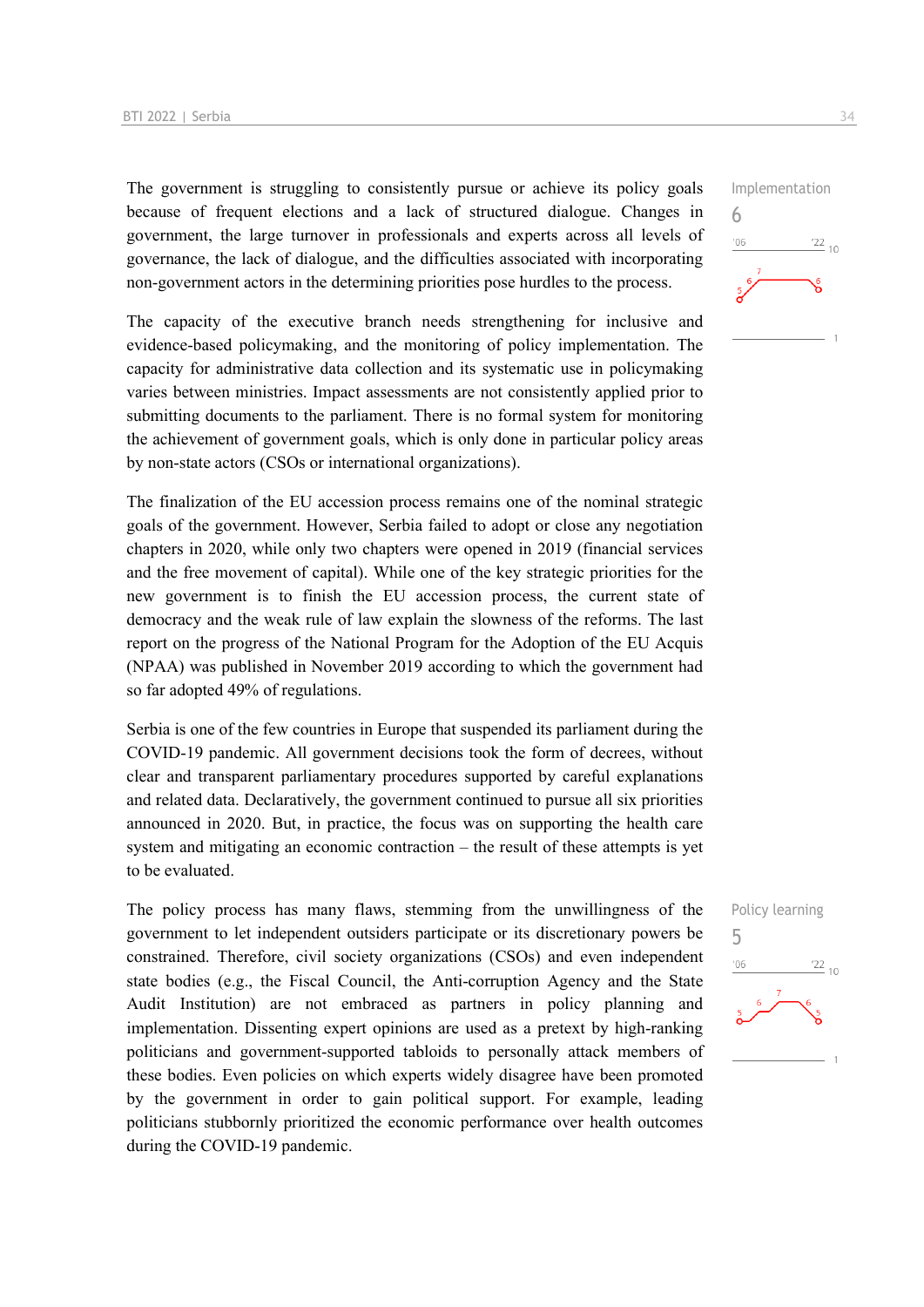Unconstitutional veto players connected to different groups within the ruling coalition wield substantial influence over policymaking, while advocacy and lobbying are unregulated, and conducted through backdoor channels. President Aleksandar Vučić wields an unconstitutionally high level of influence over all segments of the administration through his tight control over the SNS and often overrides other policy decisions-makers. The influence of his cabinet, advisers, closest entourage and family members is often greater than that of cabinet ministers. Without the permission of the president's cabinet, little policy work can be done at all.

The process of public consultation is weak  $-$  it is mostly avoided or superficial at best, and most new legislation is not subject to consultation. Hardly any debate accompanies the adoption of legislation, especially since the absence of parliamentary opposition following the 2020 electoral boycott. Key reform procedures backed by international financial institutions (e.g., the IMF and World Bank) and other international donors have the greatest chance of being successfully implemented due to the desire of the government to be portrayed as cooperative in the international arena. However, even in these areas, most of proposals have not been fully implemented or have been repeatedly postponed for years.

#### **15 | Resource Efficiency**

The Serbian public sector is inefficient, with an exuberant number of public sector workers and a low quality of service provision. State entities (e.g., SOEs, municipalities and even the state property company) often fail to keep a record of the assets that they should be managing.

The most important reason for this is the lack of meritocracy in the recruitment and promotion of civil servants – job placements in the civil service are regarded as the "prize" of the governing parties, providing lucrative posts with little responsibility to party loyalties. This creates a network of clients, and a system of nepotism in which party membership and personal connections are more important than actual skills for obtaining jobs. In SOEs, people with little or no relevant experience are appointed to managers. To cement control over them, the government appoints them (against the law) on a temporary rather than permanent basis.

Wages in the public sector are 20% higher than those in the private sector and come with a high level of job security. Public sector wages have been growing at an unsustainable rate since 2016 (surpassing the combination of inflation and economic growth) and its share in GDP has increased, surpassing 10% of GDP.

Low-skilled public sector workers benefit from a wage premium, but there is also a wage penalty for those with high skills compared to the private sector, which causes many high-skilled individuals to leave the public sector. The freeze on new

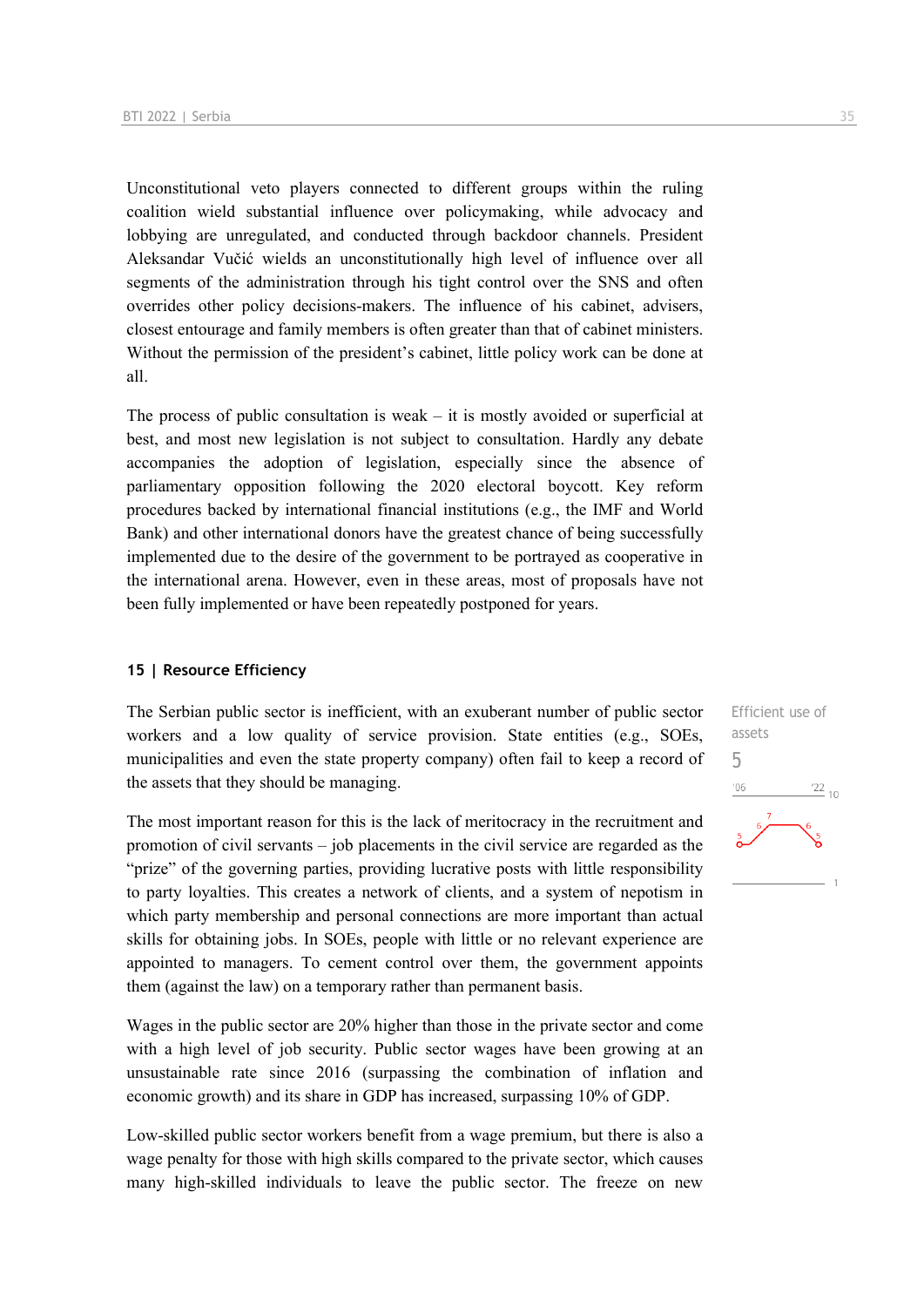employment is still in place even though it has had a negative effect on the quality of public services. The adoption of a law that would systematize public sector wages (ensuring that people with the same skills and responsibilities earn the same wage) has been repeatedly postponed.

Prudent fiscal policymaking created a fiscal buffer, with public debt in 2019 at 52% of GDP (down from 70% in 2014). However, the COVID-19 pandemic led to an increase in public debt (59% of GDP in December 2020). Prudent fiscal policy is, therefore, necessary over the medium term to ensure that public finances remain feasible. Budget execution has mostly been in line with planning, although there were significant deviations stemming from fiscal risks connected to SOEs, such as payments on accumulated debts.

In 2019, necessary bylaws were adopted in order to implement the Law on Planning System, which was introduced to ensure the coordinated implementation of various policy documents that involve both central and local levels of governance. After two years, the law remains sporadically implemented and its aim is far from being achieved in practice. For example, the law obliged local self-governments to enact local development plans by 2021, but only a few achieved this.

The Public Policy Secretariat (PPS), the government body in charge of supporting policy coordination, did not fully exercise its mandate. This is because PPS opinions addressed to line institutions are mandatory (the PPS must be consulted in the drafting of new policy documents and legislative acts) but are not legally binding. It is not possible to track whether the PPS's comments have been incorporated into policymaking or whether the final drafts of laws and policy documents are compliant with the legislation. Better coordination between the Ministry of Finance and the PPS has yet to be established, as such discrepancies exist between financial impact assessments and financial information in the regulatory impact assessments.

There is only a partial balance between policy goals, and the entire policy coordination framework is inhibited by the dominance of the executive over the legislative branch and the interference of President Vučić in policy prioritization. The quality of strategic planning and related documents is weak – strategies are often not meaningfully linked to fiscal planning.

The role of parliament was marginalized during the state of emergency due to the COVID-19 pandemic. The executive took over policy coordination, using decrees (often enacted in a very opaque manner) as an instrument to address the challenges of the COVID-19 pandemic. The government adopted a top-down approach toward local municipalities, making municipalities largely the executors of government measures and narrowing the possibility for municipalities to be included in providing solutions to the challenges of the COVID-19 pandemic.

Policy coordination 6 $\frac{22}{10}$  $-06$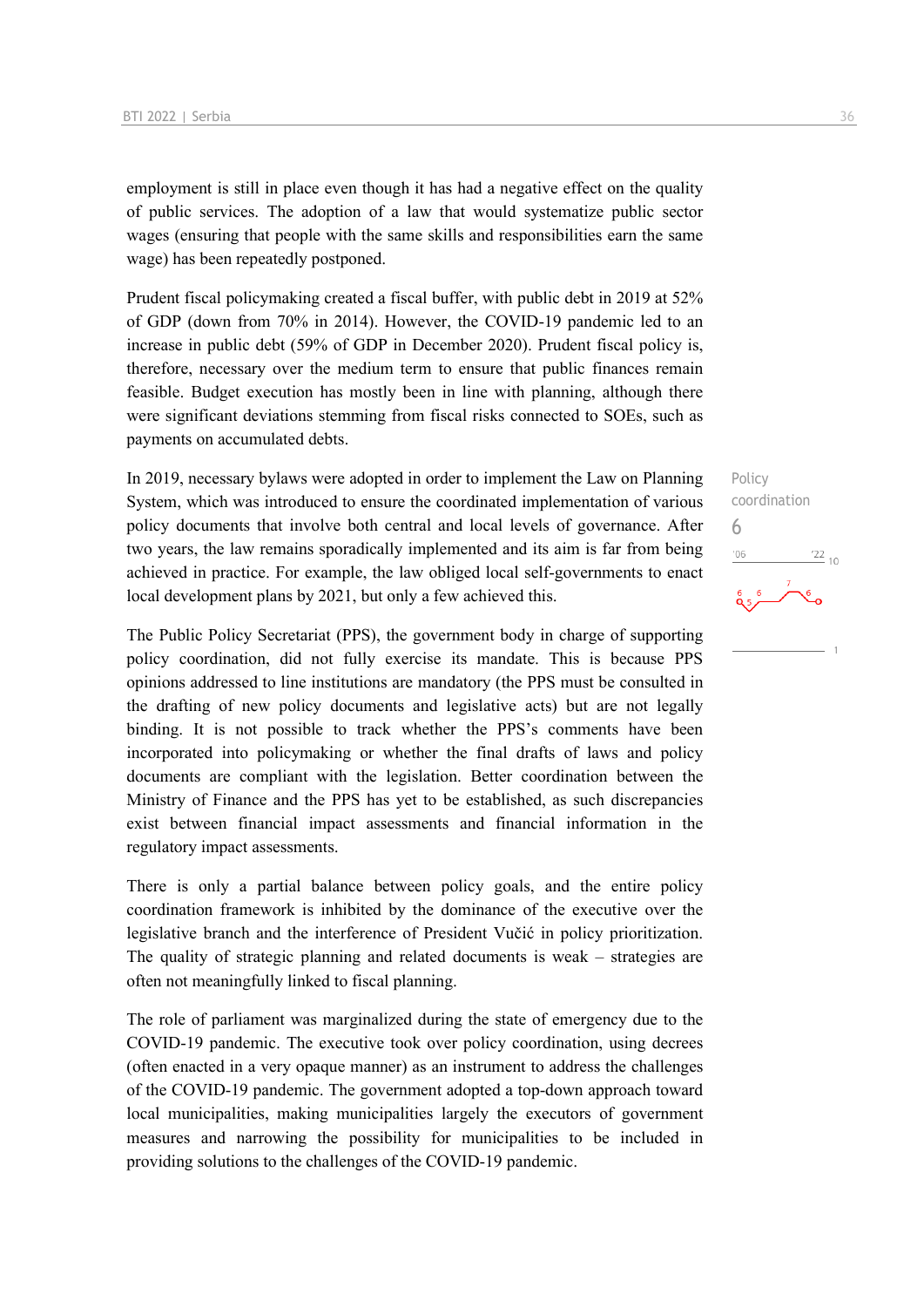The institutional and legal framework for preventing corruption in Serbia is formally established. The quality of some legislation is good even by international standards (e.g., the Freedom Information Act). However, the actual implementation of this regulatory framework in practice is weak. The biggest problem is the lack of political will, since corrupt practices provide a space for wide clientelist networks to obtain or retain power. The judiciary and the Prosecutor's Office are under the influence of the executive, and many corruption scandals remain uninvestigated or are not prosecuted. Independent public bodies are mostly committed to their work, but their prerogatives are limited, and they are often understaffed and underfinanced.

The Freedom of Information Act is liberal, and frequently used by the media, CSOs and citizens. This law is not implemented to its fullest. In practice, if the government does not adopt an administrative act that obliges the public entity to reveal requested information, the entity will only pay a moderate fine without having to disclose the information. No government has adopted a single act like this since the law was adopted in 2004; some entities simply ignore information requests and just pay the fines. The process of amending the law was started in 2019 and the government tried to curb the existing level of information freedom by excluding SOEs from the scope of the law.

The Anti-corruption Agency (ACAS) oversees conflicts of interest involving state officials, their declared property and the financing of political parties. However, oversight is ineffective, and few transgressions are found and even fewer are prosecuted. The agency has come under government pressure in several leading cases involving senior state officials (e.g., the current ministers of the police and finance) in which ministerial transgressions (e.g., failing to declare significant foreign assets or domestic income) were not prosecuted.

The national strategy for tackling corruption for the 2013–2018 period was implemented, but progress was slow, uneven and largely unsuccessful. Even though the strategy expired in 2018, a new strategy is yet to be drafted.

The State Audit Institution (SAI) oversees public spending, but the scope of its audits is severely restricted by its limited resources. Even when cases of embezzlement or unlawful public spending are found, they seldom end in criminal charges against public officials and only a small fraction of people that are charged are prosecuted. SAI proposals to improve the public spending system have mostly been ignored.

Public procurement remains the area most prone to corrupt activities. In 2019, according to the Public Procurements Institution (PPI) the total number of tender bids was low, only 2.5 on average per tender. The situation is even worse than that, since the PPI counts several smaller bids submitted by one entity within a bigger procurement process as multiple bids, inflating their total number. A quarter of all

 $\frac{22}{10}$ 

Anti-corruption

policy 5 $06'$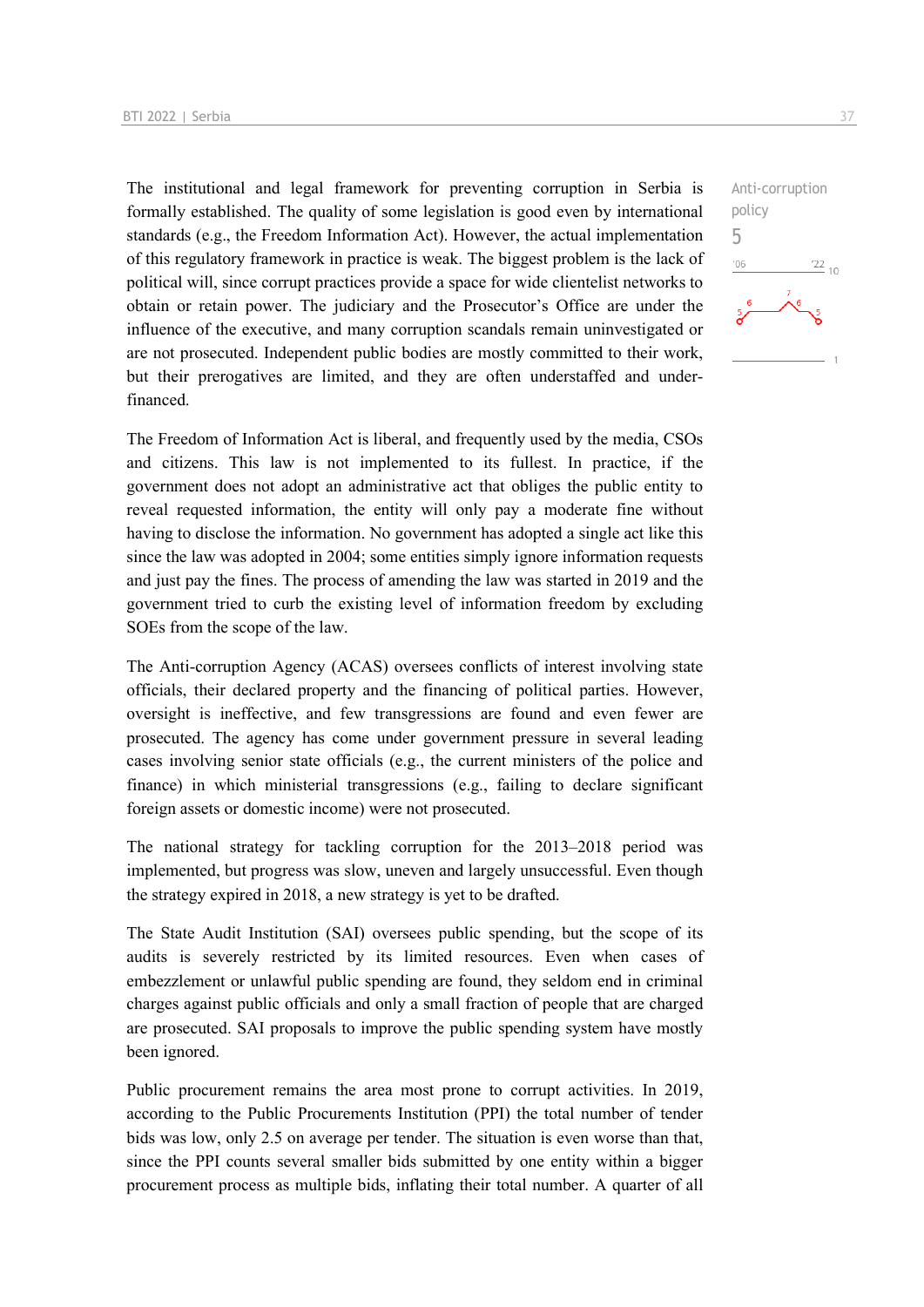public procurements in 2019 were conducted outside of procurement legislation. In 2019, the PPI raised only four charges against entities that broke the procurement law, while there were more than 122,000 procurement cases.

#### **16 | Consensus-Building**

A general consensus exists between the ruling party and the opposition on upholding parliamentary elections and a market economy as strategic, long-term goals. The main political actors nominally perceive democracy as one of the most valued objectives. However, in practice, democracy has deteriorated as decisionmaking is concentrated in the hands of a single person, the president. The executive holds the real power, exercising control over the legislative branch, while the judiciary is mostly inefficient and sometimes corrupt. The disproportionately large number of seats that the ruling party won in the parliament elections in 2020 raises concerns regarding breaches of parliamentary procedures and the absence of meaningful legislative debates. Other political parties represented in the parliament are close to the ruling party, while the main parties that are critical of the SNS and President Vučić boycotted the elections. The president and government marginalized the parliament following the outbreak of the COVID-19 pandemic. Parliamentary sessions have mostly been used to denigrate the president's political opponents, even opponents who are not members of the parliament.

The development of a market economy was set as a key priority of the new government. The Economic Reform Program (ERP), a strategic framework of the Ministry of Finance, continues to represent a key policy document for the development of the Serbian economy and is part of the ongoing EU accession process. Sustainable development and the ever-growing problem of pollution are seldom addressed. According to the European Commission's Serbia 2020 Report, some progress has been made in developing a functional market economy, but structural weaknesses still exist.

The president, the government and the ruling parliamentary majority are the most important anti-democratic actors in the country. They neglect the constitution, abuse their power, and foster a political culture of intolerance and hate toward not only political opponents but anyone who thinks differently.

Overly extremist and anti-democratic parties failed to surpass the 3% electoral threshold and, therefore, did not enter the parliament in 2020. Yet, such movements are active. For example, the nationalist and animal rights-oriented Levijatan organized militias to attack the Roma population and immigrants from the Middle East. On the other hand, some formerly anti-democratic movements have become their opposites. However, numerous extremist right-wing webpages and publications exist and have the potential to become influential among the general public.



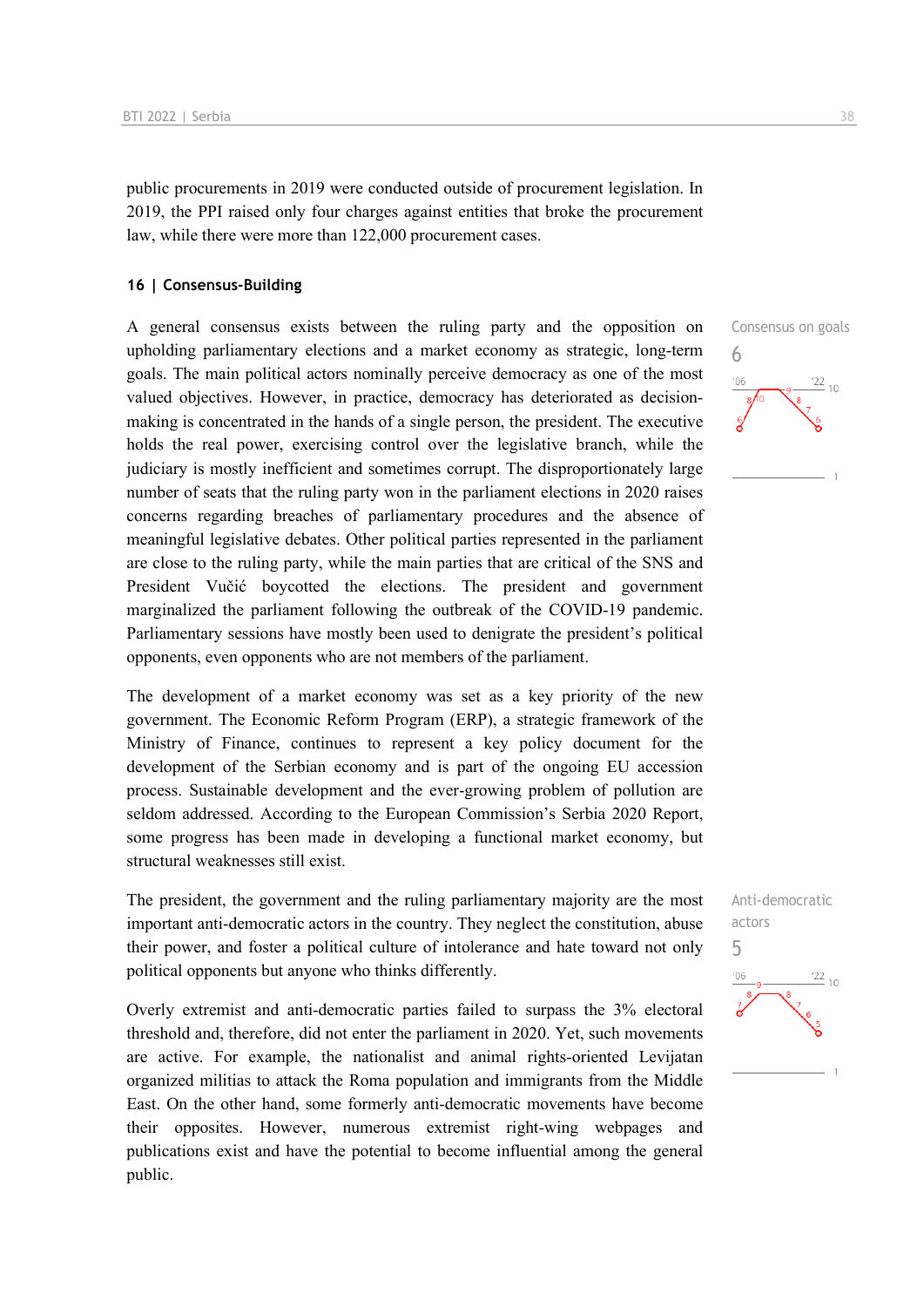The political leadership prevents potential conflicts based on ethnic, national or religious cleavages from escalating. The political leadership continues to oppose Kosovo's unilateral independence. In 2020, the previously halted dialogue between Belgrade and Pristina over the implementation of the Brussels Agreement continued, facilitated by the European Union. The halt in 2018 was due to Kosovo's decision to levy a 100% tax on all products imported from Serbia. This measure was imposed in reaction to Serbia's campaign of opposing Kosovo's proposed membership in various international organizations.

An additional dialogue facilitated by the United States improved economic relations in terms of sharing energy resources and establishing a "mini-Schengen zone." Still, tensions on some issues, such as the non-existence of the Community of Serb Municipalities or the unresolved assassination in 2018 of Oliver Ivanović, a prominent Kosovo-Serb politician, may hinder the EU-facilitated dialogue.

CSO sustainability has deteriorated in terms of the legislative framework, organizational capacities, advocacy and public image. Although the organizational strength of CSOs has grown moderately, their financial sustainability and service provision remain low (Civil Society Sustainability Index 2019). Citizen trust in civil society is rather low – very few  $(15%)$  recognize CSOs as problem-solvers in their communities (Research on citizens' participation in decision-making processes 2019, CRTA).

The constitution, and laws on the National Parliament, State Administration, Planning System and Rules of Procedure provide a framework for stakeholder involvement in the legislative process and policy planning. In practice, civil society participation in policymaking and legislative processes remains largely ad hoc, and the full potential of the sector is yet to be realized. The Strategy and Action Plan for an Enabling Environment for Civil Society is yet to be adopted.

The capacity of CSOs to engage in policy dialogue varies throughout the sector. Mechanisms for dialogue and cooperation between civil society and the state are voluntary and based on goodwill, which is often unclear and diminishes the participatory role of CSOs.

The legal framework for volunteering needs to be improved. Tax exemptions that could stimulate philanthropy need to be adopted. The existing draft Law on Social Entrepreneurship significantly undermines the efforts of CSOs to act as providers of social services. CSOs struggle to secure funding and the government fails to ensure the transparency of public funding of CSOs (especially on the local level) – here one must note the negative trend in public funding of GONGOs.



Civil society participation 5 $106$  $\frac{22}{10}$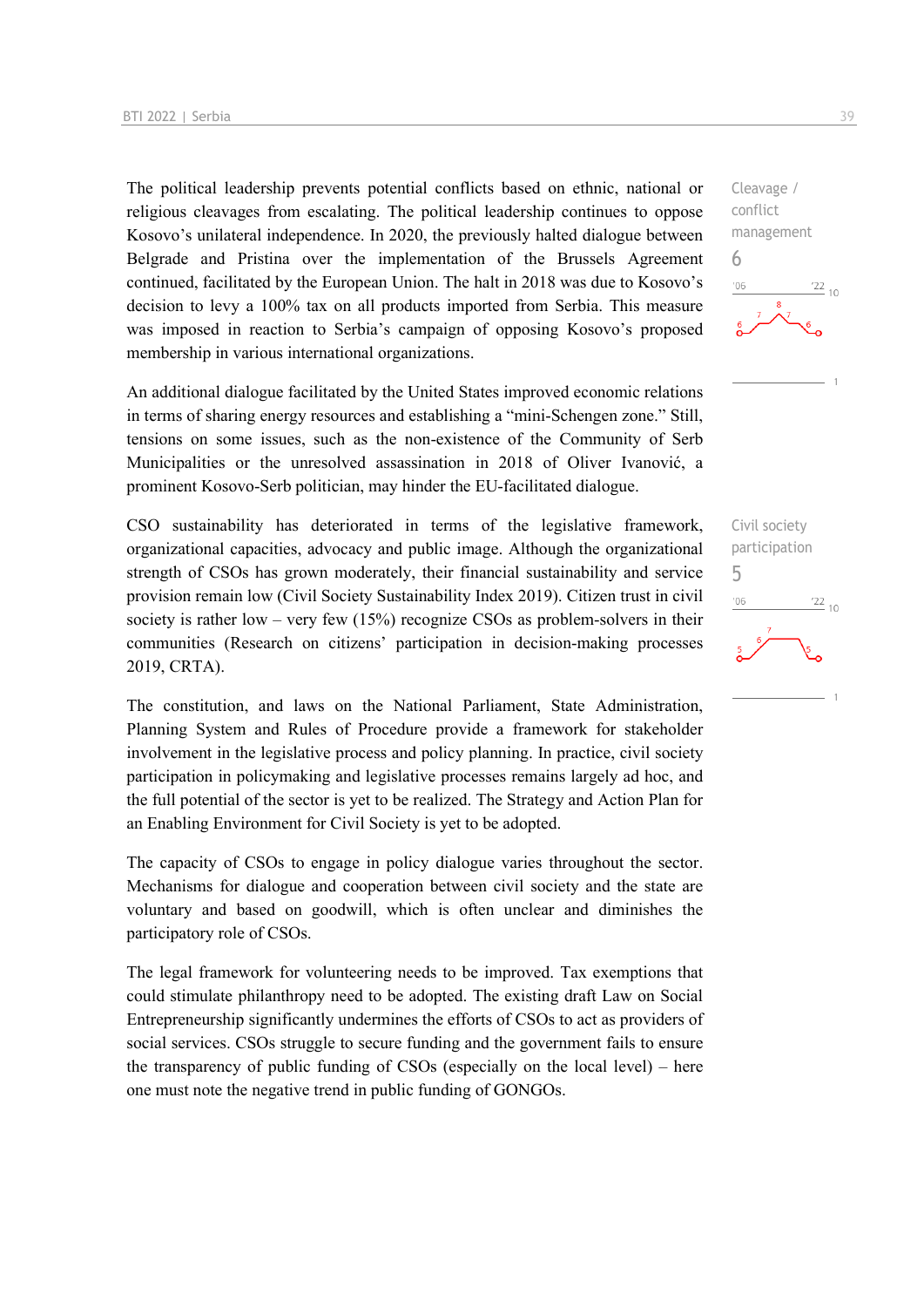According to the latest European Commission country report (2020), Serbia still needs to show genuine dedication to investigating and adjudicating cases of war crimes in order to foster reconciliation.

The present regime in Serbia is ideologically and personally rooted in the Milošević regime of the 1990s. An often revisionist narrative about the roots of the armed conflicts in former Yugoslavia still dominates the public sphere. Political leaders appear unwilling to address or overcome the region's conflict-laden past. Civil society representatives have pointed to a lack of real progress in dealing with the past and government officials have not supported attempts to address all war crimes from the 1990s. Some government officials (e.g., the minister of police affairs) often use xenophobic rhetoric when talking about ethnic Albanians in Kosovo, without condemnation from the government.

#### **17 | International Cooperation**

Serbia continues to receive financial and technical aid, especially through the EU Instrument for Pro-Accession Assistance (IPA) II, which is designed to support reforms necessary for European integration. A new round of pre-accession support will start in 2021, following the adoption of the EU Multi-Annual Financial Framework. Serbia also receives development grants from the United States, Germany, Norway, Sweden and Switzerland. In response to the COVID-19 pandemic, the latest framework included the so-called Recovery Instrument.

According to the European Commission report in 2020, Serbia is moderately prepared to use EU funds, while there is a need to speed up the implementation of the ongoing IPA II in order to avoid last-minute contracting.

During the COVID-19 pandemic, Serbia received logistic support and help from the European Union in order to import much-needed medical equipment. However, compared to the help Serbia received from China and Russia, the EU assistance received much less coverage in the national media.

In addition to EU member states, and Norway, Switzerland and the United States, foreign aid is provided by Japan (2.50%) and China (0.60%). Serbia increasingly looks toward Russia, China and Middle Eastern countries for investment.



Effective use of support 7 $\frac{22}{10}$  $-06$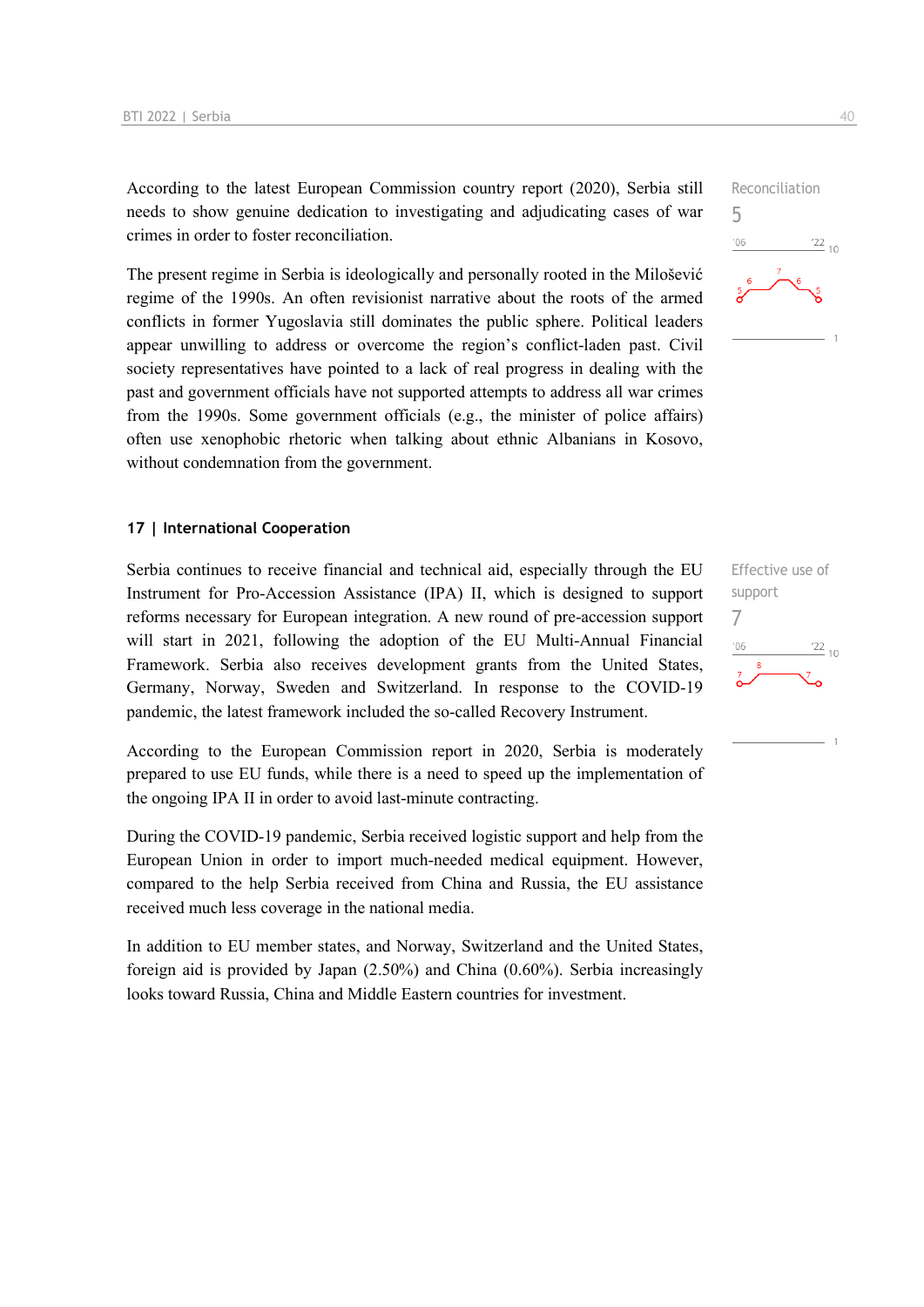In 2020, Serbia did not manage to open any EU accession negotiation chapters. In total, 18 chapters out of 35 remain open, while two were temporarily closed. The greatest shortcomings in Serbia's integration into the European Union are related to the rule of law. Accession to the European Union remained Serbia's most important strategic goal and most of government policy actions follow from this agenda. The Brussels Agreement aimed to normalize relations between Kosovo and Serbia, but it did not manage to do so fully – the entire dialogue between the two sides was reopened in 2020.

Although EU membership remains Serbia's clear strategic goal, there is a large gap regarding the compliance of Serbian foreign policy decisions with decisions adopted in Brussels. According to the latest assessment, Serbia complies with nearly 53% of all decisions adopted by the European Union. However, compliance with the European Union's Common Foreign and Security Policy has regressed, and Serbia did not align its positions with respect to countries such as Russia or Venezuela.

Regarding judicial cooperation, in 2017, Serbia's lack of cooperation with the Mechanism for International Criminal Tribunals, the successor to the International Crime Tribunal for the Former Yugoslavia, was noted.

Disputes remain with neighboring countries over borders and ethnic issues (Croatia, Bosnia and Herzegovina, Montenegro, and Kosovo), legal issues (Croatia, Montenegro and Kosovo) and diplomatic issues (Kosovo). When it comes to relations with Kosovo, the Brussels Agreement is yet to be implemented, as the Community of Serb Municipalities, along with other aspects of the agreement, have not been established. Additionally, a dialogue between Kosovo and Serbia was facilitated by the United States, which resulted in the Washington Agreement – the aim of which is to improve economic relations between the two sides, but this has yet to be implemented.

Serbia maintains very good connections with the right-wing government in Hungary. Relations with Bulgaria and Albania, however, vary depending on Serbia's position toward dialogue with Kosovo and the political situation in North Macedonia. The Serbian Orthodox Church strongly opposed the enactment of the law on religious freedoms and organized massive rallies in this regard at the beginning of 2020, which gathered representatives from all religious groups in Montenegro.

Serbia presided over several regional initiatives, including the Southeast European Cooperation Process and the Central European Initiative. Serbia, along with other Western Balkan countries, participates in the so-called Berlin Process. Along with other southeast European states that are not members of the European Union, Serbia is a signatory to the Central European Free Trade Agreement. One of the latest initiatives to be undertaken is related to establishing a "mini-Schengen" among the Western Balkan countries. Officially started in 2020, the initiative aims to ensure the free flow of goods, persons, services and capital.



Regional cooperation 6 $\frac{22}{10}$  $-06$